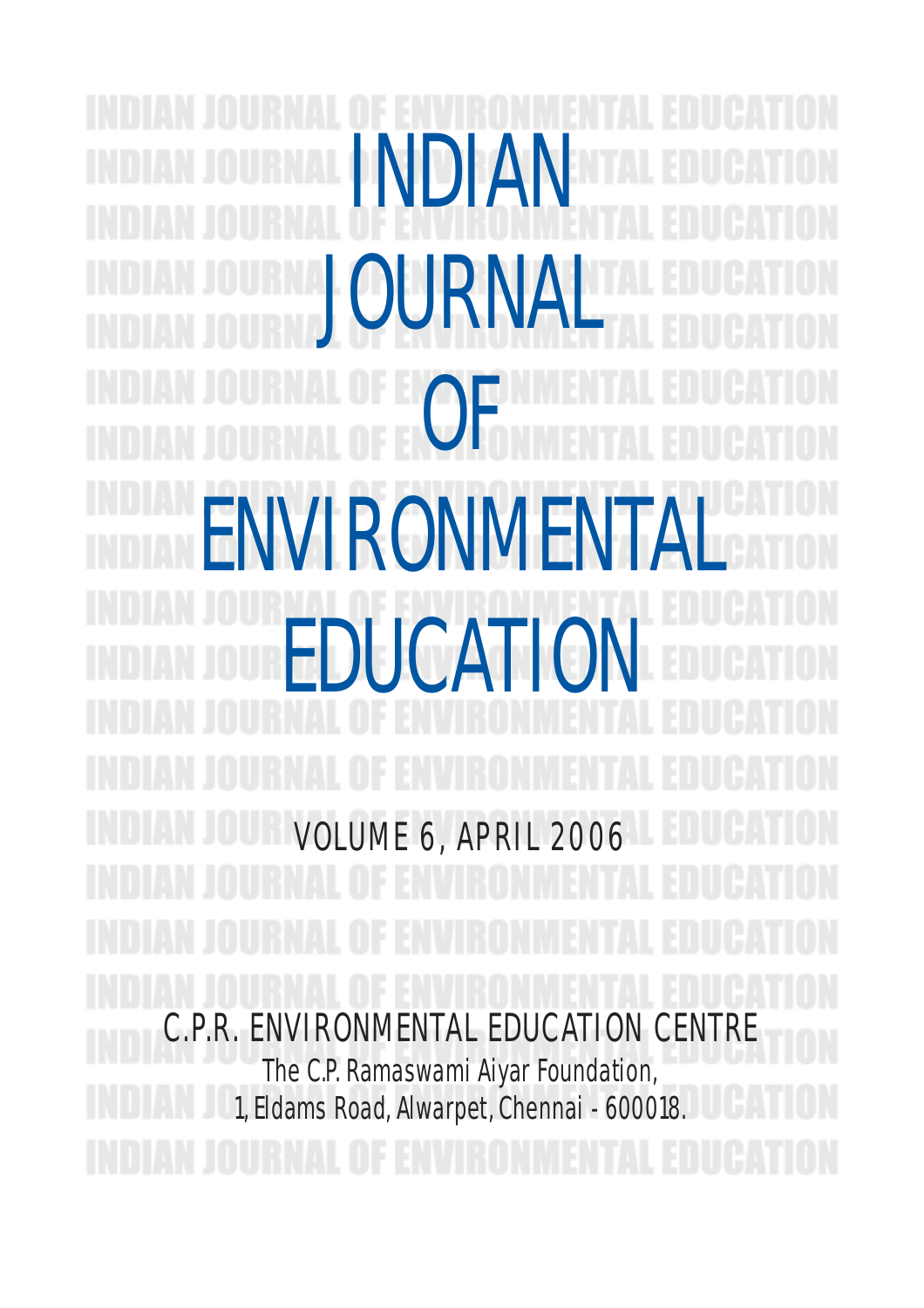**EDITOR**

**Dr. Nanditha C. Krishna** *Director, C.P.R. Environmental Education Centre, Chennai.*

#### **EDITORIAL COMMITTEE**

**Dr. Kartikeya Sarabhai** *Director, Centre for Environment Education, Ahmedabad.*

**Dr. Lalit Pande** *Director, Uttarakhand Paryavaran Shiksha Kendra, Almora.*

**Dr. Erach Bharucha** *Director, Bharati Vidyapeeth Institute of Environment Education & Research, Pune.*

Indian Journal of Environmental Education is published bi-annually by

**C.P.R. ENVIRONMENTAL EDUCATION CENTRE** The C.P. Ramaswami Aiyar Foundation, 1, Eldams Road, Alwarpet, Chennai - 600018. Phone: 24346526 / 24337023 Fax: 91-44-24320756 E.mail: cpreec@vsnl.com Websites: www.cpreec.org / www.ecoheritage.cpreec.org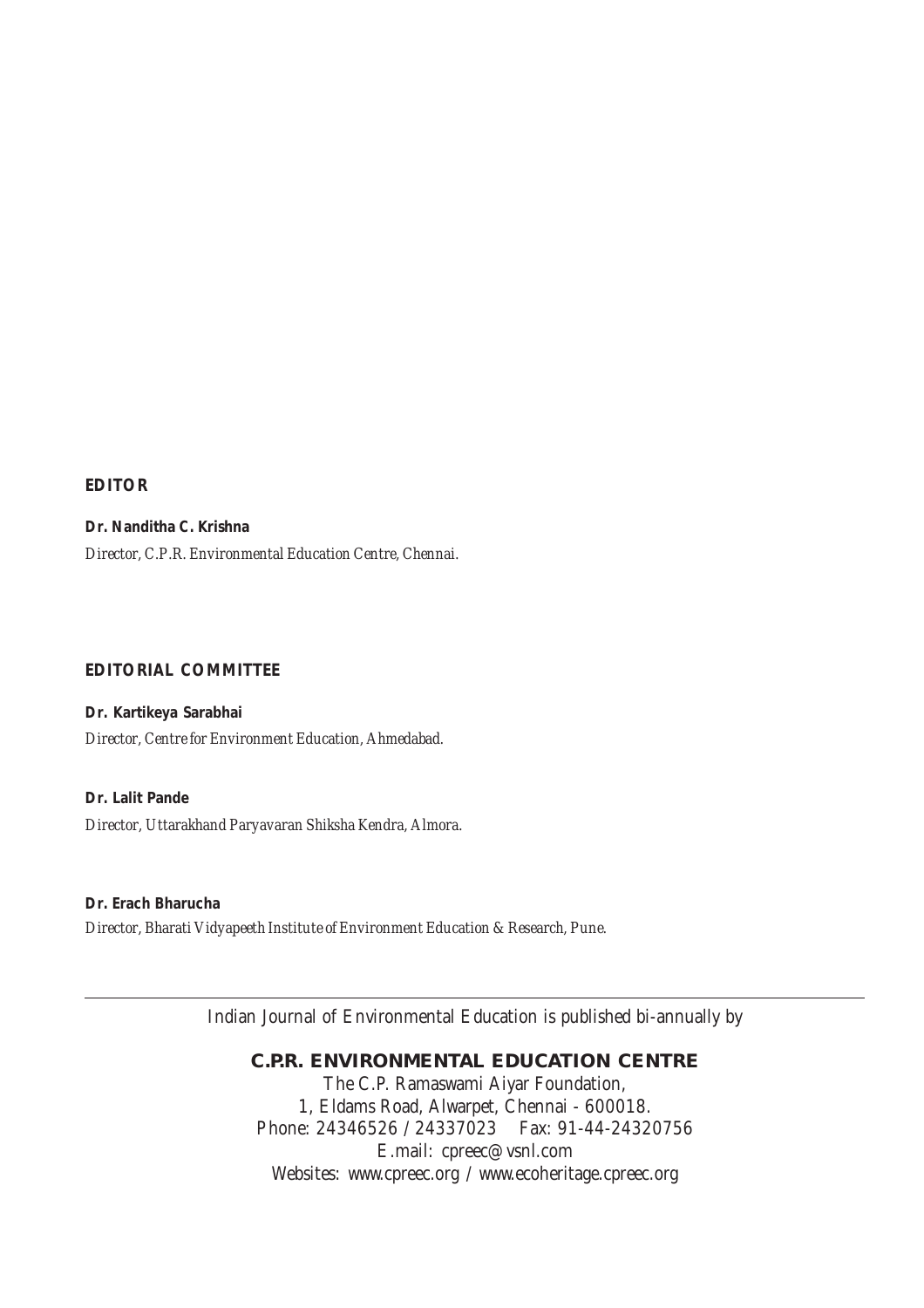# **Contents**

| P. Sudhakar                                                                                   |
|-----------------------------------------------------------------------------------------------|
| Conservation of Bird Population in the Vembanad-Kole Ramsar Site, Kerala 8                    |
| C. Sivaperuman and E.A. Jayson                                                                |
|                                                                                               |
| Dr. T. Sundaramoorthy                                                                         |
|                                                                                               |
| M. Amirthalingam                                                                              |
|                                                                                               |
| <b>B.</b> Arulananthan                                                                        |
|                                                                                               |
| Dr. Syeda Azeem Unnisa, G. Narasimha Rao, Prof. A.V.S. Prabhakar Rao, and Prof. Y. Anjaneyulu |
| Assessment of Soil Quality: the First step towards Wasteland Development - A Case Study  34   |

*N. Muthukrishnan*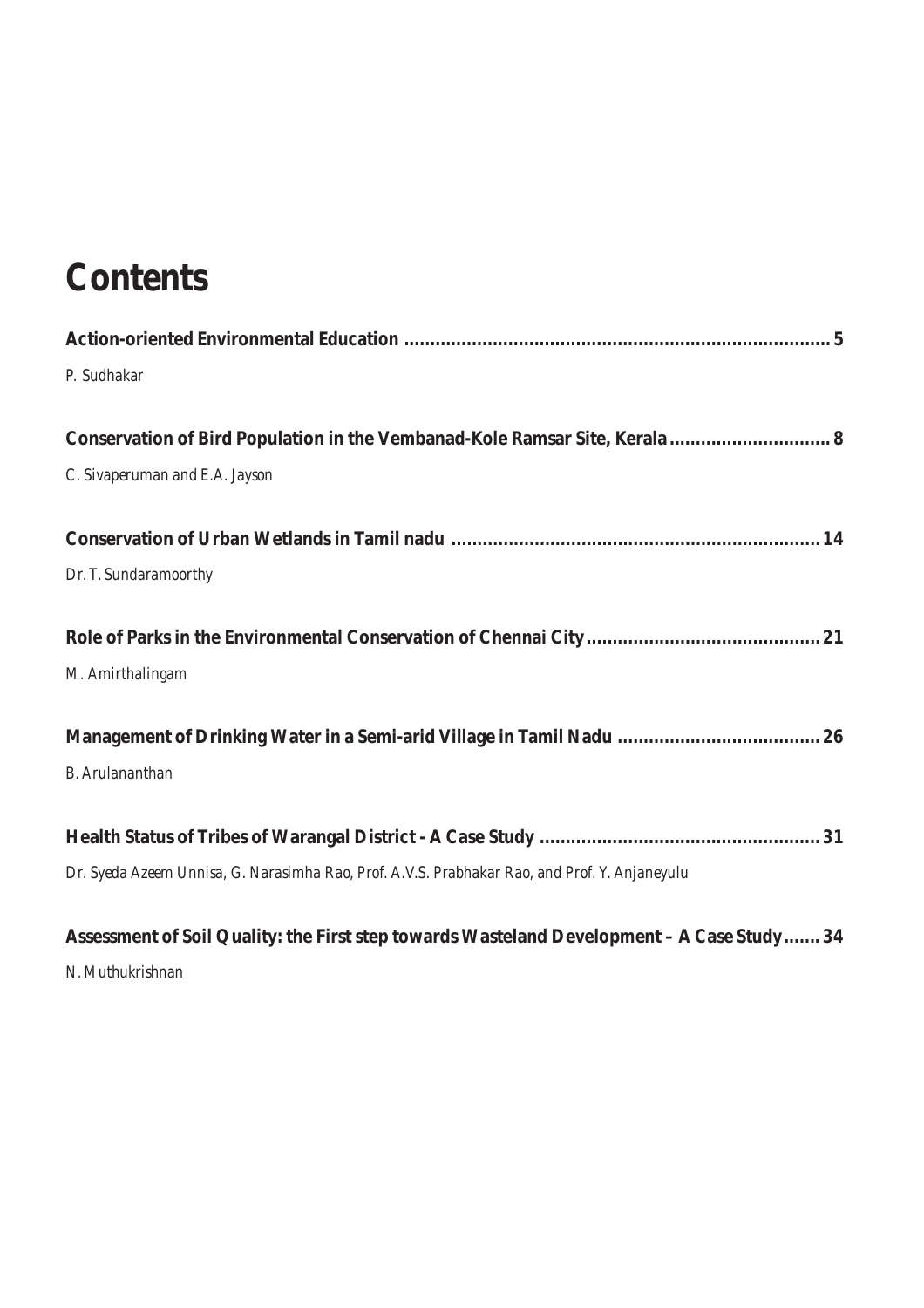C.P.R. Environmental Education Centre does not accept any responsibility for either the views or the data published in this Journal.

 $4.4$  Volume 6,  $4.4$  Volume 6,  $4.4$  Volume 6,  $4.4$  Volume 6,  $4.4$  Volume 6,  $4.4$  Volume 6,  $4.4$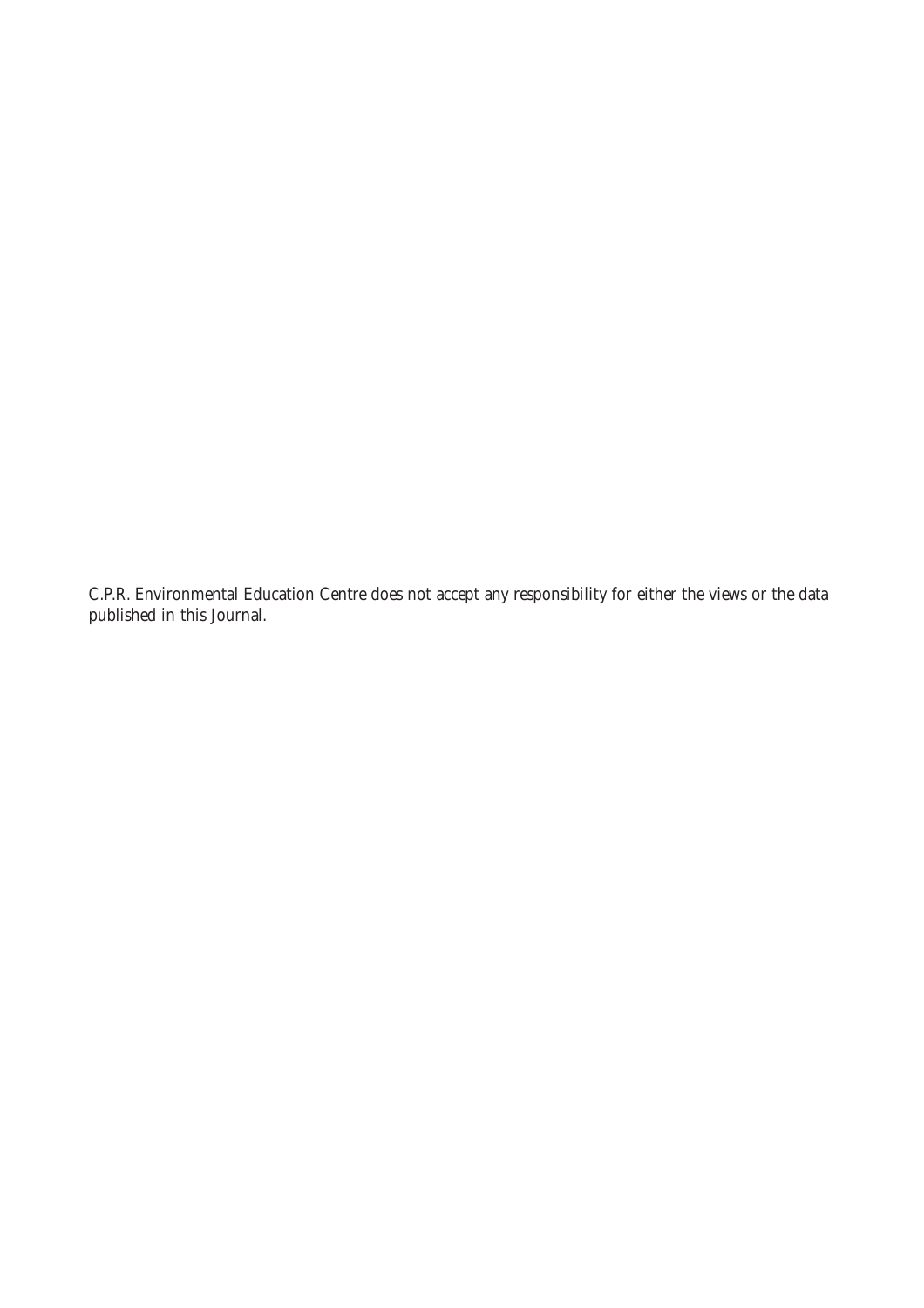# **Action-oriented Environmental Education**

P. Sudhakar

## **ABSTRACT**

*Various governments as well as private bodies have incorporated environmental education in their policies and programmes. Outdoor activities provide an opportunity to explore environmental issues beyond curriculum and classroom studies. The two major types of outdoor activities are field trips and small environment related projects conducted both inside and outside the school campus. Outdoor activities such as field trips serve as an excellent learning opportunity, especially for 'urban students who otherwise have very little interaction with nature. Nature clubs started in schools encourage students to participate voluntarily. From CPREEC's experience of the "Scheme of Environmental Orientation to School Education" programme, we were able to perceive a positive shift in attitudes among students as well as teachers. This has strengthened the belief that action-oriented programmes will yield constructive results. The new century offers great challenges for those who are involved in the protection and preservation of nature and its heritage. The gloom of increasing environmental problems is being dispelled by millions who support the cause of environment. Though we have been concerned for the last four decades about environmental education in India, our efforts have not yielded the desired results. The lack of coordination of efforts is the major reason.*

#### **Introduction**

The new century is more challenging for those who are involved in the preservation and protection of nature and its heritage. The gloom of increasing environmental problems is being dispelled by millions who support the cause of environment. Over the last four decades, we have been talking about environmental education. Various governments as well as private bodies have incorporated environmental education in their policies and programmes. However, this has not yielded the desired results. The lack of coordination of efforts is the major reason.

Outdoor activities provide an opportunity to explore environmental issue beyond curriculum and classroom studies. The two major types of outdoor activities are field trips and small environment-related projects conducted both inside and outside the school campus.

Outdoor activities such as field trips serve as an excellent learning opportunity, especially for urban students who otherwise have very little interaction with nature. Field trips expose them to a wide range of environmental issues such as garbage, water quality, sanitation, various types of pollution, biodiversity etc. The cost involved in these activities is low but the extent of awareness created among the students is enormous.

Nature clubs started in schools encourage students to participate voluntarily. These clubs function outside classroom and school education and are very effective in encouraging student's participation.

The Geographical Association stresses the importance of field study as "all developments in education demand that students have first hand experience of real people, real situations, real action and real places". Fieldwork provides this type of experience. Living in today's challenging world demands several skills such as observation, maintaining records, analysing data, experimenting, problem-solving, decision-making, communicating and coordinating. Participation in fieldwork develops all these skills.

### **Activity-oriented approach offers students**

- $\cdot$  an alternative to monotonous indoor activities
- $\div$  first-hand learning experience
- $\triangleq$  an opportunity to collect original data
- ! to observe, record, analyse, present and interpret their own investigations
- \* opportunities to study various aspects of local environment
- $\cdot$  opportunities to work in a coordinated manner using academic, practical and social skills

### **Activity-oriented approach**

 $\div$  Familiarity with a range of activities that can be conducted with students in the classroom as well as outdoors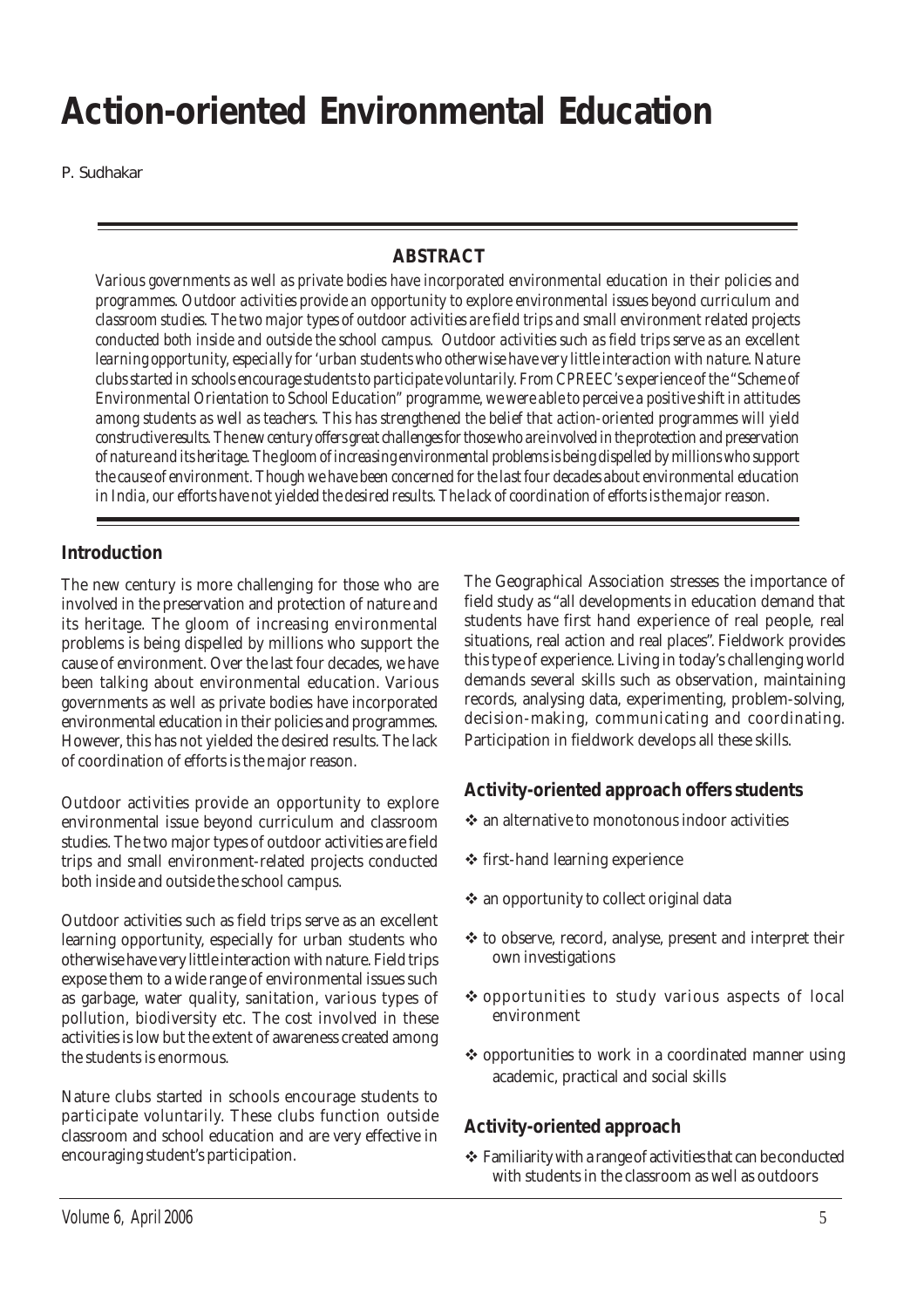- \* An understanding that the outdoor activity can be a powerful source of learning.
- \* To develop logistics that help make outdoor activity a success
- ! To experience nature and reflect on their own feelings about the natural environment.

#### **Planning for environmental activities**

- ❖ Arousing interest for participation
- ❖ Investigation
- $\div$  Drawing up the action plan
- ! Implementation
- ! Evaluation study

#### **Creation of interest**

The students may suggest some local activities based on their own knowledge and observation. Any activity, which can supplement local effort in restoration of the environment, should be acceptable. Discussing these issues during regular classroom sessions may be effective to create interest among the students. Site visit with an outside expert is more beneficial in creating a desire and devising appropriate programmes.

#### **Types of activities**

- ! Awareness activities matching colours, trust walks, habitat studies, resources checklist and weather watch.
- ! Skills based activities measurement and monitoring like water and soil testing, noise level monitoring, habitat analysis, wealth from waste.
- $\triangle$  Concept based activities web of life, equitable distribution of resources, conservation games.

#### **Implementation**

Implementation process varies based on the type of activities. The implementation process can even continue throughout the academic year to attract the student's involvement. It is a coordinated effort both inside as well as outside the school campus. Various experts, NGOs, and local people can take part along with students depending on the type of activity undertaken.

#### **Evaluation**

Any successful project needs an evaluation. In this case, students and teachers can jointly evaluate the project. They should identify the components which yielded results and those which did not. Any suggestions or comments from the public should also be considered.

#### **Case study**

CPREEC has executed a scheme on "Environmental Orientation to School Education" supported by the Ministry of Human Resource Development (MHRD), Government of India. Under this programme, which is part of outdoor activities, CPREEC involved students in the Kanchipuram district to collect water samples and analyse them using the water testing kit developed by CPREEC to find out the quality of the water of their area.

Sample water from lakes, ponds, open wells and bore wells from various blocks of the district as well as drinking water supplied by the Panchayat were collected for testing by the students.

Parameters such as colour, odour, turbidity, pH, chloride, alkalinity, hardness, calcium, magnesium, phosphate, sulphate and iron were tested.

#### **Results**

The following were the results of the water analysis:

- \* The colour of water samples varied from yellowish-brown to nil colour.
- ! Majority of the water samples were odourless and some of them had an earthy smell.



- $\div$  The turbidity was very low.
- $\div$  The minimum pH level was at 5.50 and maximum 9.00, with 7.34 as average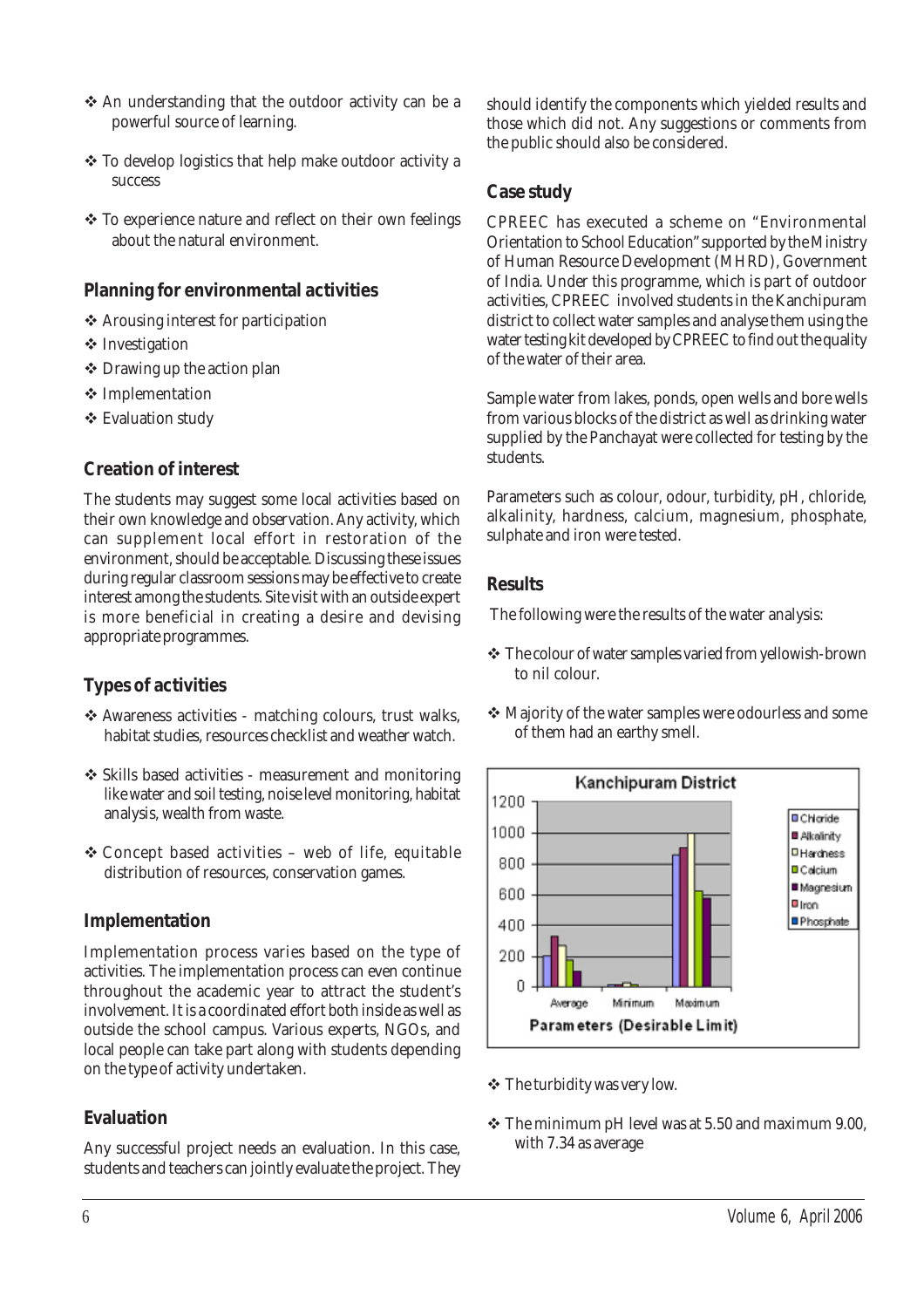

- $\div$  The chloride level was generally low and well within the permissible limit in 81% of samples tested. The minimum reading was 20 mg/l, maximum was 860 mg/land and the average was 206 mg/l.
- $\triangle$  Alkalinity in most of the samples (74%) tested was well within the permissible limits with a minimum of 20 mg/l, maximum of 900 mg/l and an average of 328 mg/l.
- ! Hardness level was also within permissible limits in the district. The minimum level was 30 mg/l; the maximum was 1000 mg/l with an average of 269 mg/l.
- $\triangleleft$  Calcium readings were also within the limits with a minimum of 20 mg/l, maximum of 620 mg/l and an average of 178 mg/l.
- $\cdot$  The magnesium level was very low in all the samples analysed. The minimum was nil, maximum was 580 and average was 100 while the permissible limit is 140 mg/l.
- \* The minimum phosphate level was nil, while the maximum was 1 mg/l and average was just 0.5 mg/ l equalling the permissible limit.
- $\div$  The sulphate content was less in the samples. 85% of the samples were below the permissible limit of 200 mg/l and the balance 15% were above the limit.
- $\cdot$  The iron content was very minimal in the samples. The minimum reading was nil, maximum was 1 mg/l and the average was 0.33 mg/l.

From this study, students gained valuable knowledge about water resources, water quality analysis, effects of water pollution and measures to curb water pollution. Besides, they also learnt the importance of water conservation and also obtained practical experience by testing their own drinking water for potability. The rural children found this to be a fascinating experience.

#### **Conclusion**

During the past decade, as the concept of sustainable development gained widespread recognition, the need for and importance of environmental education received world-wide acceptance. The activity-based education stresses on the importance of bottom-up process rather than top-down process. Environmental education should not be simply imposed on the learners but presented in a way that motivates the audience to listen and learn.

From our case studies, a positive shift in attitudes was discernible among the students as well as the teachers. So, environmental education should be an actionoriented and problem-solving programme to solve the environmental problems of the new century. Environmental education should also help to develop among the future citizens the ability and power to act.

#### **References**

- 1. MoEF (1992), "Environmental Action Programme – India", *Interim report*, New Delhi.
- 2. OECD (1993), "Environmental Education: An approach to Sustainable Development", Paris.
- 3. Palmer.J and Neal.P (1994), "The Handbook of Environmental Education", London, Routledge.
- 4. Clacherty.A, Adatia.R and Clacherty.G (1996), "Turning words in to action", *The Departmental Affairs and Tourism*, Johannesburg.
- 5. CEE (1997), "The Green Action Guide: A Manual for Planning and Managing Environmental Improvement Projects", Ahmedabad.
- 6. BVIEER (1998), "Handbook on Environmental Education for teachers", *Bharati Vidyapeeth Institute of Environment Education and Research,* Pune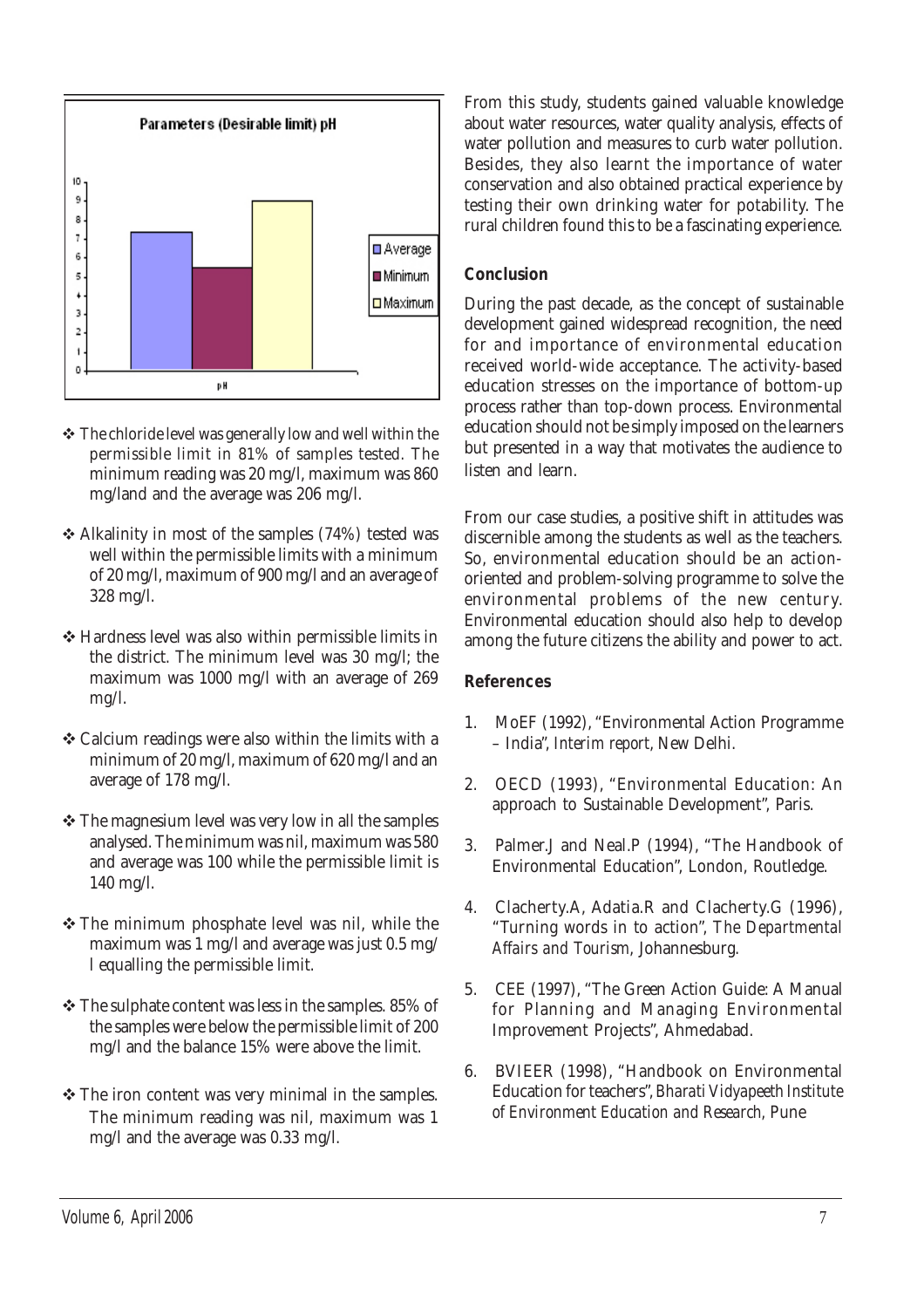# **Conservation of bird population in the Vembanad-Kole Ramsar Site, Kerala**

*C. Sivaperuman\* and E.A. Jayson\*\**

#### **ABSTRACT**

*This study was conducted in the Vembanad-Kole Ramsar site, Kerala from November 1998 through October 2001. The total count method was employed to census the bird population. A total of one hundred and eighty-two species of birds belonging to 50 families under 16 orders were recorded. Of the recorded species, 100 species were residents, 81 were migrants and one was a straggler. One vulnerable and five near- threatened species were recorded. They include Pelecanus philippensis (V), Anhinga melanogaster, Mycteria leucocephala, Threskiornis melanocephalus, Aythya nyroca, and Circus macrourus. The information regarding conservation problems was obtained from a questionnaire, direct interviews and field studies. Important conservation problems were habitat alteration, poaching, fire and fishing. Solutions to mitigate these problems are discussed in this paper.*

*Keywords: Conservation, Distribution, Kerala, Kole wetlands, Ramsar site.*

#### **Introduction**

Water birds are important biotic components of most of the wetland ecosystems, as they occupy several trophic layers in the food web of wetland nutrient cycles. Water birds are broadly defined as 'birds ecologically dependent on wetlands' and include recognized groups, popularly known as wild fowls, waterfowls and shorebirds. In the Asia-Pacific region, 243 bird species undertake annual migrations between the breeding areas and non-breeding grounds in their flyways. Wetlands in Kerala come under Central Asian-Indian flyway (Anon., 1996). During the annual migration, water birds halt at various sites for very short periods to rest and feed. These 'stepping stones' are essential for their survival.

The ornithology of Kerala wetlands caught the attention after Neelakantan's extensive explorations (Neelakantan, 1969 and 1970; Neelakantan et al., 1981; Neelakantan and Suresh Kumar, 1981). Uthaman and Namasivayam (1991) explored the birds of Kadalundy. The presence of only a few of the species of wetland birds of the Kole wetlands of Thrissur were reported earlier. Ravindran (1993, 1999 and 2001) had reported the presence of Glossy Ibis (*Plegadis falcinellus*), White-necked Stork (*Ciconia episocopus*) and White-winged Black Tern (*Chlidonias leucopterus*). Sivaperuman and Jayson (2001a, 2001b, 2002a, 2002b and 2003) reported the structure, species composition, diversity, population dynamics and habitat utilisation of birds of Kole wetlands. The aim of this study was to document the status of the bird community and conservation of wetland birds in the Kole wetlands of Thrissur, Kerala.

#### **Study Area**

The Kole wetlands lie between  $10^{\rm o}$  20' and  $10^{\rm o}$  40' N latitudes and between 75<sup>0</sup> 58' and 76<sup>0</sup> 11' E longitudes. The Kole wetlands with an extent of 13,632 ha are spread over Thrissur and Malappuram districts of Kerala. It extends from the northern banks of Chalakudy River in the south to the southern banks of Bharathapuzha River in the north. Eastern side of the Kole wetlands is the Thrissur town and the western side extends up to the Arabian Sea. The Kole wetlands are low- lying tracts located at 0.5 to 1 m below MSL and it remains submerged for about six months in a year. Keecheri and Karuvannur rivers bring the floodwater into the wetlands, which finally reach the Arabian Sea. The average annual rainfall is 3,200 mm and the temperature varies from 28 $^{\rm o}$  C to 31.5 $^{\rm o}$  C. Kole wetland is a part of the Vembanad-Kole wetland Ramsar site declared in the year 2002. The name 'Kole' refers to the unique type of cultivation practices carried out from December to May. 'Kole' a Malayalam work indicated bumper yield or high returns if floods did not damage the crops (Johnkutty and Venugopal, 1993).

#### **Study Methods**

The study was conducted throughout the period November 1998 to October 2001 and the bird population was estimated by total count method (Hoves and Bakewell, 1989). By this method, representative blocks were identified and birds in the blocks were counted using a telescope (15x - 45x). Four

#### *Contact Address :*

*\* East Street, Achutharayapuram, Mannampandal (Post), Mayiladuthurai (Taluk), Nagai District - 609 305 Tamil Nadu. \*\* Division of Forest Ecology and Biodiversity Conservation, Kerala Forest Research Institute, Peechi - 680 653, Kerala*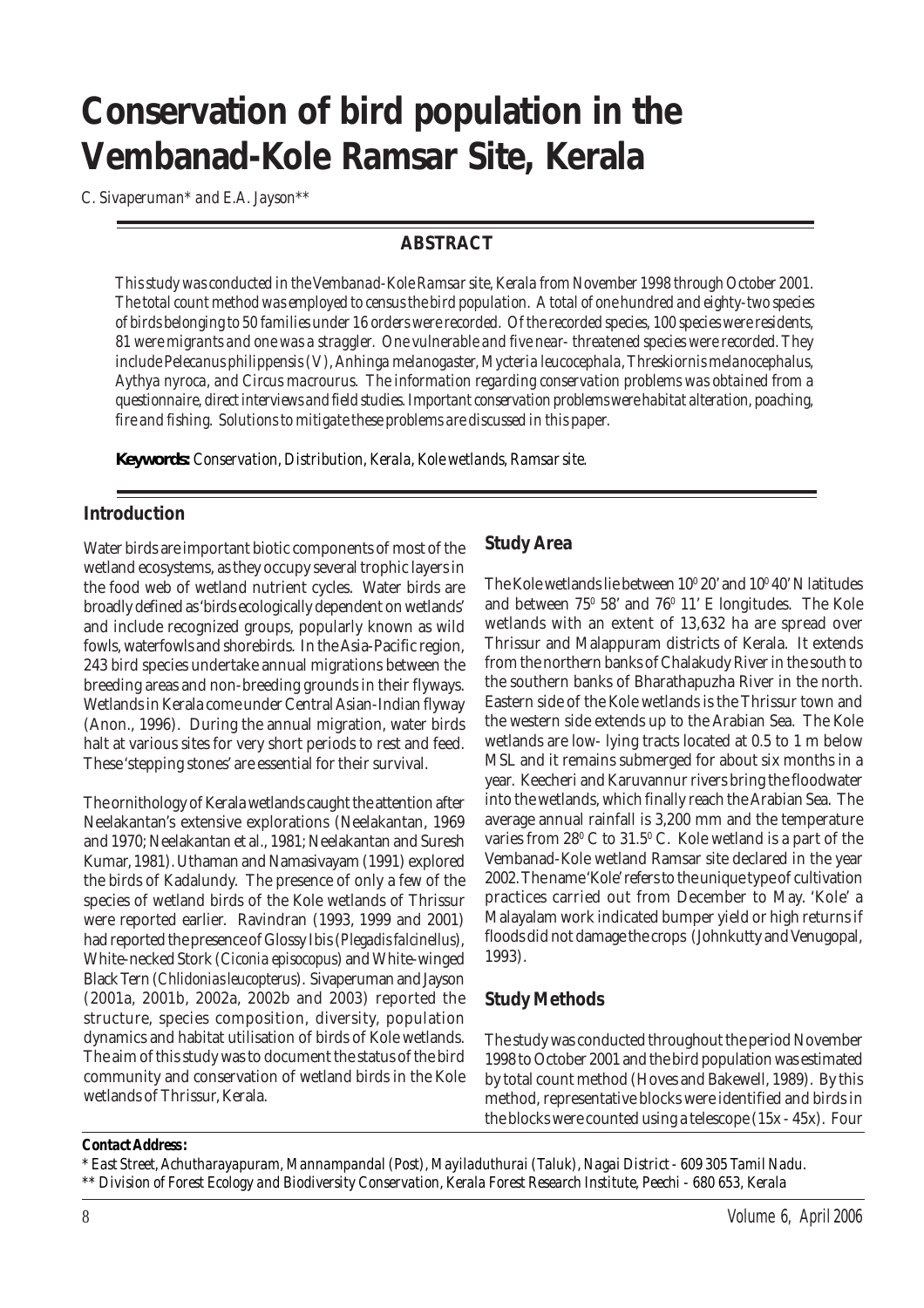areas - Chettupuzha, Kanjany, Enamavu and Parappur were selected for intensive studies.

Information regarding conservation problems was obtained through a structured questionnaire, direct interview and field studies. The questionnaire consisted of 35 questions with sub divisions seeking details about identification, profile of the respondents, crop damage, poaching, fishing and fire. The Conservation Awareness Index was formulated by adding the responses to the questions related to conservation. The answers given in favour of conservation were assigned one mark and the rest zero. The data were analysed using SPSS 10.0 statistical software package.

#### **Results**

#### **Occurrence ofspecies**

One hundred and eighty two taxa of birds were recorded from the Kole wetlands. These belong to 50 families under 16 orders. Of the 182 species, 100 species were residents, 81 were migrants and one was a straggler. Out of these, 48 species were new records for the area. The highest number of species were recorded from Kanjany (121) followed by Parappur (117), Enamavu (94) and Chettupuzha (71). The Little Egret (*Egretta garzetta*), Cattle Egret (*Bubulcus ibis*), Little Cormorant (*Phalacrocorax niger*), Whiskered Tern (*Chlidonias hybridus*) and Indian Pond-Heron (*Ardeola grayii*) were the predominant species in the Kole wetlands.

#### **Endemic and globally threatened species**

Out of the 16 species of birds which are endemic to the Western Ghats (Jhunjhunwala et al., 2001), the Indian Rufous Babbler (*Turdoides subrufus*) was recorded from the Kole wetlands. According to Bird Life International (2001), 121 threatened bird species are present in India. Of these, six species namely Oriental White Ibis (*Threskiornis melanocephalus*), Darter (*Anhinga melanogaster*), Ferruginous Pochard (*Aythya nyroca*), Pallid Harrier (*Circus macrourus*), Painted Stork (*Mycteria leucocephala*) and Spotbilled Pelican (*Pelecanus philippensis*) were recorded from the Kole wetlands.

#### **Socio-demographic characteristics of the respondents**

Seven locations were covered by the questionnaire survey. 145 men and 10 women were interviewed during the survey (Table 1). Majority of the people surveyed were educated above upper primary school level (43%) followed by those educated above lower primary level (34%), and those above higher secondary (21%) level. Only 2% of the respondents were uneducated.

#### **Poaching of birds**

Seventy four percent of the respondents replied that the people from outside the Kole wetlands were responsible for poaching while 5% reported that the farmers of the Kole wetlands were engaged in poaching (Table 2). People informed that poachers preferred Egrets (Table 3).

Approximate number of birds killed per day in a locality was assessed during the survey. Eighty eight per cent of the people reported that up to 20 birds were killed in their

**Table 1: Gender-wise distribution of respondents at different locations in the Kole wetlands**

| Name of Number Men Number WomenNumber Total |     |      |    |      |     |       |
|---------------------------------------------|-----|------|----|------|-----|-------|
| the area                                    |     | $\%$ |    | $\%$ |     | %     |
| Alapatt                                     | 22  | 15.2 | 3  | 30.0 | 25  | 16.1  |
| Anthikad                                    | 4   | 02.8 | 0  | 00.0 | 4   | 02.6  |
| Enamavu                                     | 27  | 18.6 | 0  | 00.0 | 27  | 17.4  |
| Kanjany                                     | 32  | 22.1 | 1  | 10.0 | 33  | 21.3  |
| Kodatti                                     | 4   | 02.6 | 0  | 00.0 | 4   | 02.6  |
| Parappur                                    | 34  | 23.5 | 6  | 60.0 | 40  | 25.8  |
| Pullu                                       | 22  | 15.2 | 0  | 00.0 | 22  | 14.2  |
| <b>Total</b>                                | 145 | 100  | 10 | 100  | 155 | 100.0 |

neighbourhood at a stretch, whereas 7% of people reported that 10 to 25 birds were usually killed and 4% put the figure as more than 25 birds per day. Several people (89%) knew about the migratory nature of birds coming to the Kole wetlands and only a small percentage of respondents (3%) werenot aware of this fact. Most of the people (74%) were aware of the harmful effects of poaching of migratory birds. Majority of the people reported that the best way to stop poaching was by strictly enforcing the laws (49%), whereas 36% were of the view that education and awareness will reduce the problem and 14% of people voiced no opinion.

Poaching of birds was mostly for food (90%) and for sale by professional hunters (5%) and as leisure time activity (0.65%). Except one percent, all those interviewed were non-vegetarians and except three percent, all the respondents consumed fish. Marine fish was the most preferred food item (71%) whereas a small number of respondents opted for fresh water fish (9%). Many interviewees (66%) were of the opinion that fish in the form of fingerling need not be caught, whereas others (33%) supported catching the fry also. Majority (84%) were aware of the negative effect of excessive use of pesticides and only 5% were unaware of this. Fifty five percent (55%) of the respondents reported that there was no change in the pattern of crop damage by birds compared to the earlier periods. However, 37% were of the opinion that the damage had drastically reduced in recent times. Seven percent of the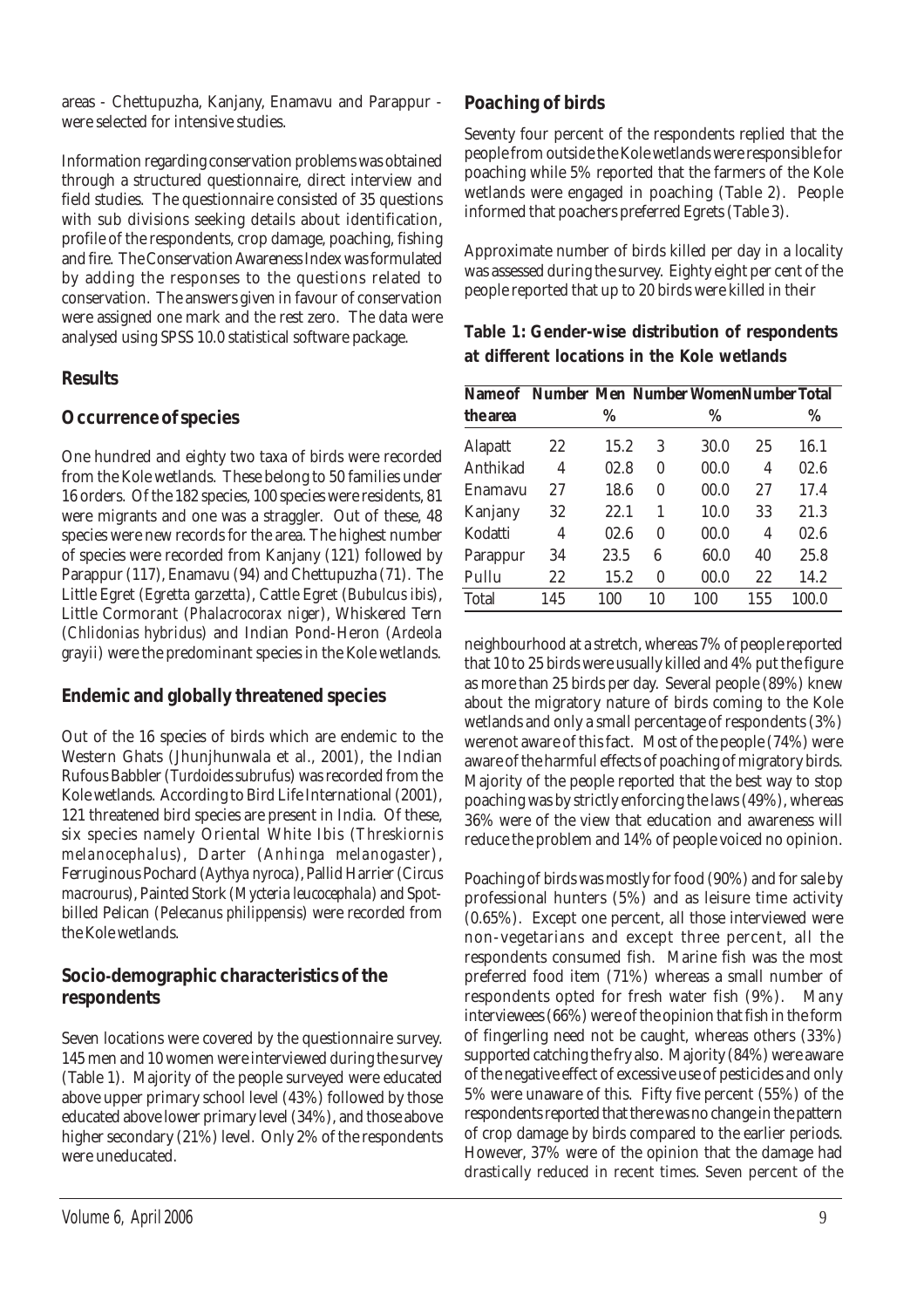| Sl. No. | <b>Category of poachers</b> | Number of<br>respondents | $\%$  |
|---------|-----------------------------|--------------------------|-------|
|         | <b>Farmers</b>              | 08                       | 05.1  |
| 2.      | People from out side        | 114                      | 73.5  |
| 3.      | Youngsters                  | 02                       | 01.3  |
| 4.      | <b>Workers</b>              | 02                       | 01.3  |
| 5.      | No idea                     | 28                       | 18.1  |
| 6.      | Farmers and outside people  | 01                       | 00.7  |
|         | Total                       | 155                      | 100.0 |

#### **Table 2: Details of poaching reported from the Kole Wetlands**

#### **Table 3: Bird species preferred by poachers**

|    | Sl. No. Preferred species of birds    | Number of<br>respondents | $\%$  |
|----|---------------------------------------|--------------------------|-------|
| 1. | <b>Egrets</b>                         | 118                      | 76.2  |
| 2. | <b>Ducks</b>                          | 01                       | 00.7  |
| 3. | Egrets and Little cormorant           | 11                       | 07.1  |
| 4. | <b>Egrets and Ducks</b>               | 11                       | 07.1  |
| 5. | Egrets, Storks and Little Cormorant01 |                          | 00.6  |
| 6. | No idea                               | 13                       | 08.3  |
|    | Total                                 | 155                      | 100.0 |

respondents reported that there was an increase in the incidences of damage. A majority of respondents (54%) had no idea about the reasons for change in bird numbers, but 39% reported that there was a reduction in the number of birds coming to the Kole lands compared to the earlier years. A few (6%) were of the opinion that as the food availability in the form of fish was reduced, incidence of crop damage by birds also declined.

Poaching of birds for food was the major problem of Kole wetlands like in many other wetlands of Kerala. Poaching was done using shotguns, air guns and poison and in certain cases; poaching was done by professional gunmen with the cooperation of farmers. In such cases, half the number of poached birds was given to the owner of the land. Group of youngsters from remote places also arrived in vehicles and killed the migratory and resident birds. Another method used by the local people to kill the birds was to feed the flock of egrets with small fishes, stuffed with insecticides. The birds killed with poison were then gathered from the paddy fields and consumed after removing the viscera. During the study period, 34 cases of poaching were recorded. Out of these, 9 cases were by shooting and 25 by poisoning. Poisoning method was mainly used to catch Indian Pond-Heron, Egrets and Night Heron.

In one typical instance of poaching, a middle-aged man was seen firing on Little Cormorant. He killed 12 Little Cormorants and concealed them in weeds and later sold them to the local

eateries. One Curlew, with injury from gunshots, was recovered on 19th October 2000 from Enamavu. The bird was treated at the College of Veterinary and Animal Sciences, Mannuthy, Thrissur but it died on 21st October 2000.

Detailed analyses were carried out for assessing the poaching in Kole wetlands, which showed that the farmers knew about poaching in the wetlands followed by the farm labour (Table 4).

#### **Fishing**

Fishing is a common practice of the local people and is usually carried out using small size mesh nets. Catching of small fry from the wetlands is a serious problem, as it reduces the food availability to birds. Using small size mesh net; the farmers catch all the fry and process it as duck feed for sale.

Burning of grass in the dykes is another practice, which is harmful to the bird community. Nestlings and eggs of resident birds are destroyed due to this practice. Fire created in the bunds affected the breeding of species like Weaverbird, Warblers and Tailorbird. Farmers burnt the grass on the bunds each year (85% of respondents) and only few people were not attempting it (12% of respondents). Everyone (71%) knew that burning of grass would destroy the eggs and nests of resident birds. However, few persons reported, that they were not aware of this. Main reason for burning the grass was to remove the excess growth of grass (79%), but 12% was of the opinion that burning was carried out purposefully to stop the growth of grass.

Some people (22%) were aware that certain species of birds are extinct, whereas 56% of the respondents had no idea about this fact. 29% were of the view that conservation of migratory birds is highly essential whereas 55% reported it was an excellent proposition. 10% of the people thought that it was not needed and 4% did not even know about conservation of birds.

### **Benefits from birds**

About 90% of the local people knew that it was beneficial to conserve the birds and only 3% thought otherwise. Many (39%) people were of the view that manure obtained from the birds are important whereas 43% of the people were of the view that insect control is the main advantage derived from the birds and the rest had no opinion.

#### **Conservation awareness among people**

Conservation awareness among people based on their occupation and education are presented in Tables 5 and 6. Among the respondents, only 29%, predominantly farmers and farm labourers, felt it is highly essential to conserve birds. About 56% considered that it is good to conserve and only 7% did not consider it necessary. Farmers highly preferred the conservation of Kole wetlands followed by farm labourers. The people having education up to upper primary school level preferred conserving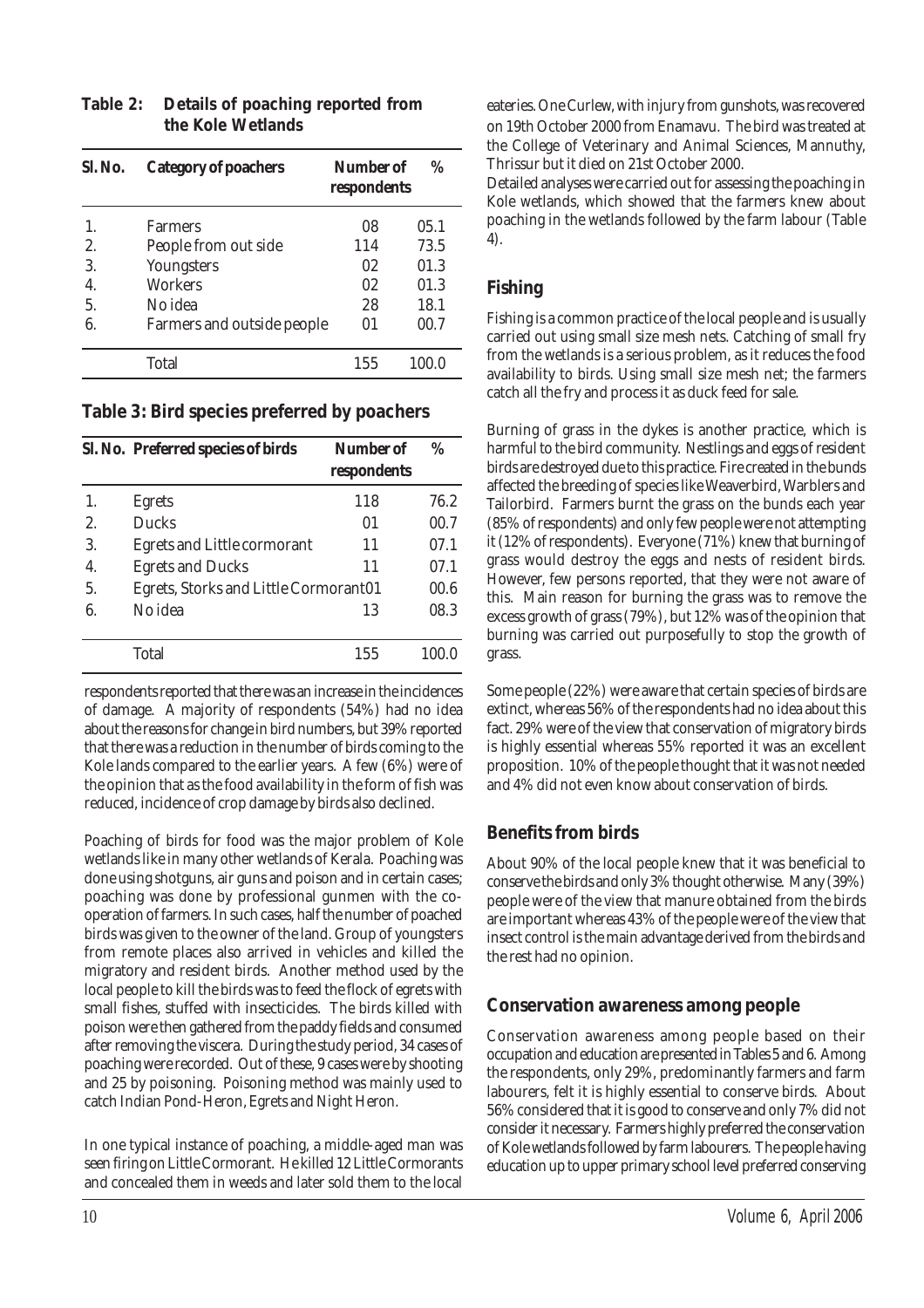|                | FAR      | FM | <b>FHM</b> | <b>MW</b>    |    | NH SHOP  | <b>SP</b>    | <b>TOTAL</b> | %    |
|----------------|----------|----|------------|--------------|----|----------|--------------|--------------|------|
| Yes            | 24       | 21 | 10         | 15           | 15 | 2        | $\mathbf{2}$ | 88           | 56.8 |
| N <sub>o</sub> | 20       | 26 |            | 4            |    |          |              | 64           | 41.3 |
| Don't Know     | $\theta$ |    |            | $\mathbf{0}$ |    | $\theta$ | $\theta$     | 3            | 01.9 |
| <b>Total</b>   | 44       | 48 | 12         | 19           | 27 | 3        | 3            | 155          | 100  |

**Table 4: Number and occupation of respondents knowledge on poaching of birds**

FAR: Farmer, FM: Farm labour, FHM: Fisherman, MW: Motor shed worker, NH: Neighbour, SHOP: Shop keeper, SP: Society people

the Kole wetlands followed by the individuals having higher secondary school level education.

The education had its impact on awareness. However, this was found to be not very strongly correlated with the level of education. Eighty four per cent of the educated informants considered the conservation of wetlands as necessary while about 5% had no opinion and 10 per cent were against the conservation.

#### **Crop damage by birds**

Certain birds are partially damaging the paddy cultivation in the Kole wetlands. The species responsible for crop damage are Egrets, Teals, Munias, Weaverbirds, Blue Rock Pigeon and Parakeets. Sown paddy grains were consumed by Ducks and Blue Rock Pigeons even before they sprouted. During the study period, the number of migratory ducks arriving in the Kole wetlands was low compared to earlier years, and when these were coming in huge flocks, they resembled dark clouds. Egrets damaged the paddy by trampling while searching for food in

the paddy fields. When paddy ripens, Parakeets, Weaverbirds and Munias caused heavy crop depredation by feeding on the immature bunches of the paddy. Little Egret, Median Egret and Cattle Egret feed on grains in the ripened fields. Munias and Weaverbirds destroy paddy during the flowering and harvest seasons. Farmers and the farm labourers complained that the birds damaged the paddy fields (Table 7).

#### **Socio-demographic variables and conservation awareness Index**

The levels of conservation awareness varied significantly depending on the occupation and religion of the respondents. However, it was not significant with respect to other variables (Table 8). The shopkeepers had greater awareness followed by motor shed workers, cultivators, fisherman, farm labour and others (P<0.05). The persons belonging to religion other than the Hindu are  $(P<0.05)$ .

|                     | FAR | FM | <b>FHM</b> | <b>MW</b> | NH | <b>SHOP</b> | <b>SP</b> | <b>TOTAL</b> | %     |  |
|---------------------|-----|----|------------|-----------|----|-------------|-----------|--------------|-------|--|
| Highly essential 14 |     | 11 | 4          | 3         | 11 |             |           | 45           | 29.0  |  |
| Good                | 27  | 29 | 4          | 14        |    |             |           | 86           | 55.5  |  |
| Not Needed          | 2   |    | 4          |           |    | 0           |           | 13           | 08.5  |  |
| Don't Know          |     |    |            | 2         | 2  | 2           |           | 11           | 07.0  |  |
| <b>Total</b>        | 44  | 50 | 13         | 19        | 24 |             |           | 155          | 100.0 |  |

**Table 5: Conservation awareness among the respondents according to occupation**

FAR: Farmer, FM: Farm labour, FHM: Fisherman, MW: Motor shed worker, NH: Neighbour, SHOP: Shop keeper, SP: Society people

| Table 6: Conservation awareness according to educational level of the respondents |  |
|-----------------------------------------------------------------------------------|--|
|-----------------------------------------------------------------------------------|--|

|                  | <b>Illiterate</b> | Lower | <b>Upper</b> | <b>Higher</b>                               | <b>Total</b> | %     |  |
|------------------|-------------------|-------|--------------|---------------------------------------------|--------------|-------|--|
|                  |                   |       |              | Primary Level Primary Level Secondary Level |              |       |  |
| Highly essential |                   | 10    | 22           | 13                                          | 45           | 29.0  |  |
| Good             |                   | 34    | 34           | 14                                          | 86           | 55.6  |  |
| Not needed       |                   |       |              |                                             | 17           | 10.9  |  |
| Don't Know       |                   |       |              |                                             |              | 4.5   |  |
| Total            |                   | 55    | 64           | 32                                          | 155          | 100.0 |  |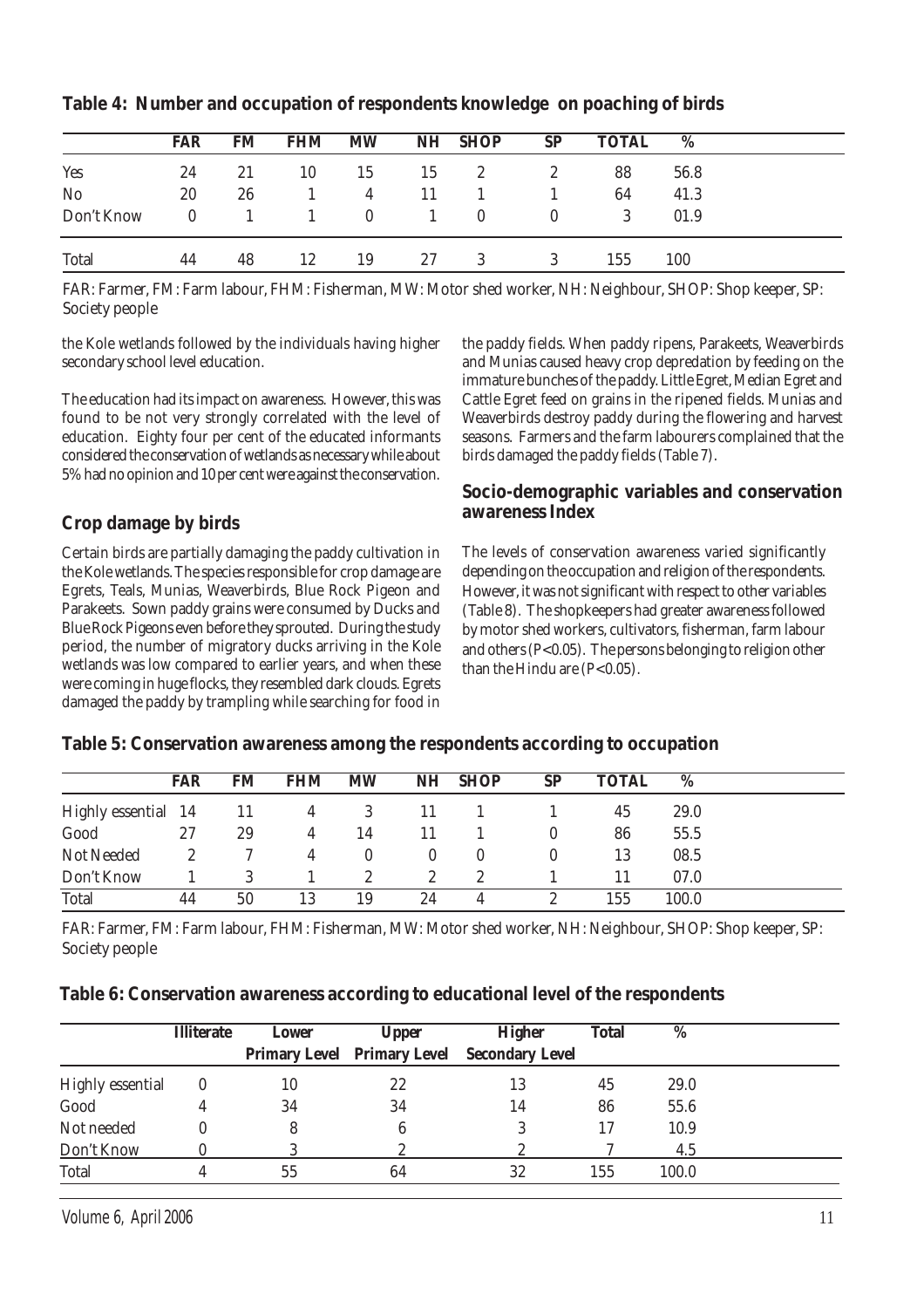#### **Reclamation of wetlands**

Wetlands are filled for purposes like raising coconut plantation and for building houses. Roads are aligned through the Kole wetlands as it is considered as wasteland and paddy cultivation is considered as non-profitable. The link road proposed from Pulikkakadavu to Thrissur, if laid, will destroy the continuity of wetlands and large tracts of area will succumb to real estates. An environmental impact assessment should be conducted before constructing the road. Reclamation of land for coconut cultivation is another threat to the shrinkage of the Kole wetlands. For this purpose, wetlands are converted to dry lands, affecting the water birds. In addition to this, some areas are excavated for clay and soil for making country bricks in the south part of the Kole wetlands. Due to this, water gets deeper and is of no use to the water birds, which prefer shallow waters.

#### **Infestation of weeds**

The *Eichhornia* sp. was growing as a weed in the main canals of the wetlands and as such the water spread of the wetlands was not available to the birds for feeding.

#### **Discussion**

The Kole wetlands provide wintering ground and important stop-over places for many trans-continental migrants. However, with the increase in human population and the industries, the water birds in the Kole wetlands are endangered. The main threats are from habitat alteration, fire, poaching and fishing.

Habitat fragmentation has three types of impacts on the fauna of remnant habitats - loss of species in fragments, changes in the composition of faunal assemblages and changes to ecological processes that involve animal species ultimately leading to species loss at local and landscape levels. The most important threat to the wetland birds is the impact last mentioned. The mud flats of the Kole wetlands have been severely degraded through burning, drainage and clearance. These have affected the abundance of flora and fauna in the area as well as the hydrological values and functions of the mud flats. Roads are aligned through the Kole wetlands and paddy cultivation is not yielding high profits. Reclamation of land for coconut cultivation is another threat leading to the shrinkage of the wetlands. Due to this practice, wetlands are converted to dry lands, rendering them unsuitable for the wetland birds. Extensive clay mining is practised in southern part of this wetland. Paddy fields are being converted into large ovens for burning bricks. The process of reclamation of paddy fields in the area has been accelerated by human activities thereby reducing their water holding capacity. The economical and ecological values of wetlands should be highlighted among the local people.

Indiscriminate fire is considerably threatening the avifauna of the Kole wetlands. Every year, during the summer months, farmers burn the grass on the bunds. Due to this burning, many of the nests of breeding birds like warblers, tailorbirds and water birds are destroyed. Poaching of wetland birds is another threat to the Kole wetlands. Strong legislation exists for the protected areas of Kerala, which are strictly enforced. But species outside the protected areas are not effectively covered and the existing fines do not act as a deterrent to poachers. Fishing is yet another area of concern and fishing must be stopped to make available small fishes to wetland birds.

Like the Kole wetlands, increasing developmental activities have affected wetlands throughout Asia. Mining activities, water pollution, inadequate protected area management and lack of adequate environmental impact assessment procedures were identified as the major causes. With respect to wetlands in protected areas, issues that need attention include creating awareness, imparting training and strictly enforcing protection measures. Water resources have been identified as a key resource in the future development of countries. Evolving suitable policy and legislative review and amendment with respect to wetlands and water resources is required. It is also necessary to incorporate water resource management into sustainable development and wetland conservation policy (D'Cruz, 1997).

#### **References**

- 1. Anon. (1996), "Asia-Pacific Water bird Conservation Strategy, 1996-2000", *Wetlands International Asia Pacific, Kula Lumpur, Publication No. 117, and International Waterfowl and Wetlands Research Bureau-Japan Committee*, Tokyo.
- 2. BirdLife International 2001, "Threatened Birds of Asia", *The Bird Life International Red Data Book,* Cambridge, UK, BirdLife International.

|                | <b>FAR</b>   | FM             | <b>FHM</b>     | <b>MW</b> |    | NH SHOP | <b>SP</b>             | <b>TOTAL</b> | %    |
|----------------|--------------|----------------|----------------|-----------|----|---------|-----------------------|--------------|------|
| <b>Yes</b>     | 42           | 44             | -9             | 17        | 19 | -3      | $\mathbf{2}^{\prime}$ | 136          | 87.7 |
| N <sub>o</sub> | $\mathbf{2}$ |                |                |           | 6  |         |                       | 12           | 07.7 |
| Don't Know     |              | $\mathfrak{L}$ | $\mathfrak{L}$ |           | 2  | 0       |                       |              | 04.5 |
| Total          | 44           | 48             | 12             | 19        | 27 |         |                       | 155          | 100  |

**Table 7: •Crop damage by birds - awareness among the respondents occupation wise**

FAR: Farmer, FM: Farm labour, FHM: Fisherman, MW: Motor shed worker, NH: Neighbour, SHOP: Shop keeper, Society people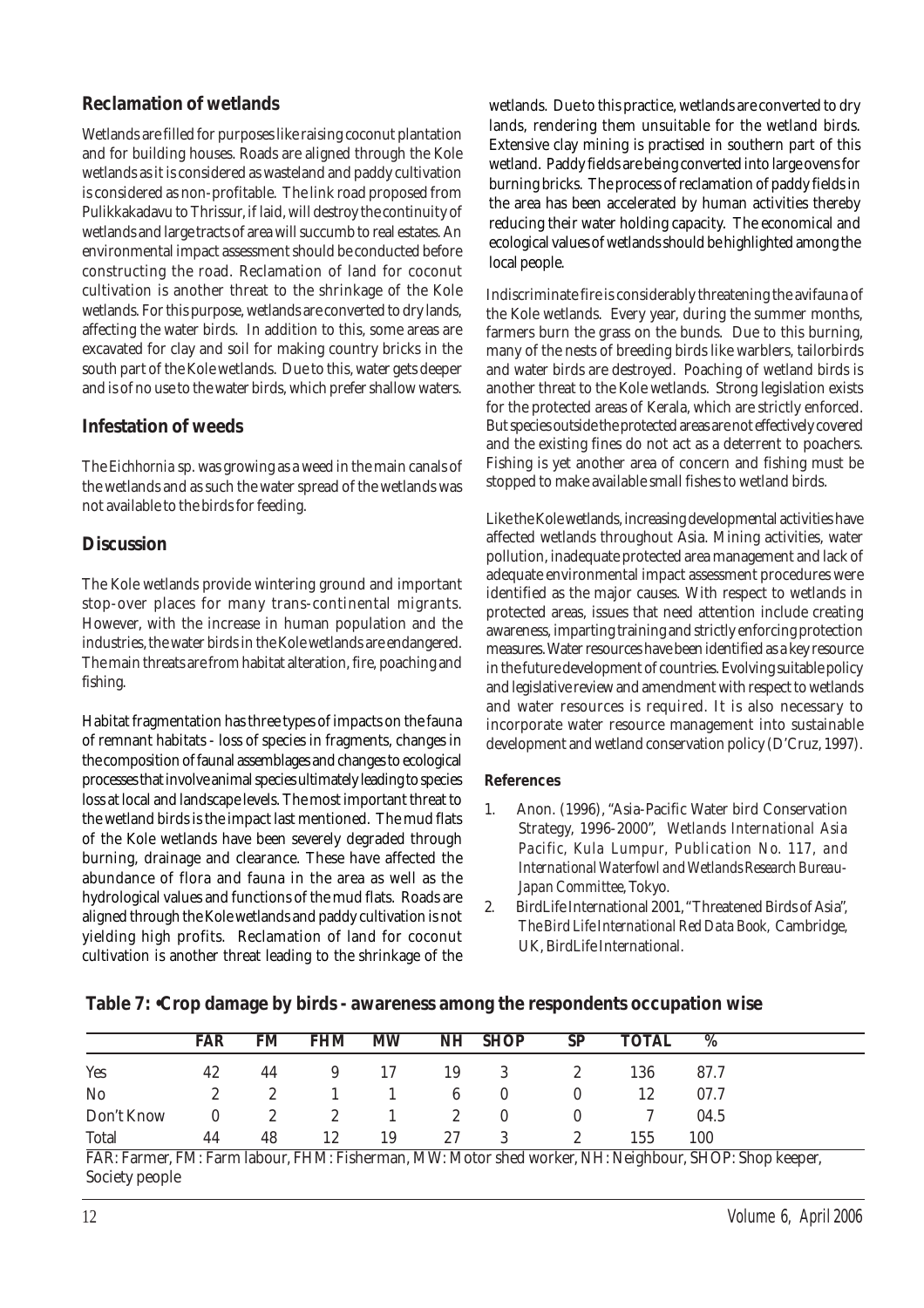|    | <b>SI. No. Variables</b>       | $\mathbf n$    | <b>Mean</b>               | SD   | <b>F-Value</b> | Sig. of F    |
|----|--------------------------------|----------------|---------------------------|------|----------------|--------------|
|    |                                |                | <b>Conservation Value</b> |      |                |              |
| 1. | Gender                         |                |                           |      |                |              |
|    | Men                            | 145            | 5.12                      | 1.08 | 1.980          | $0.161$ (ns) |
|    | Women                          | 10             | 4.60                      | 1.65 |                |              |
| 2. | Age (in years)                 |                |                           |      |                |              |
|    | < 30                           | 13             | 4.92                      | 0.86 | 0.741          | $0.529$ (ns) |
|    | $31 - 40$                      | 42             | 4.90                      | 1.23 |                |              |
|    | $41 - 50$                      | 59             | 5.22                      | 1.05 |                |              |
|    | $>50$                          | 41             | 5.12                      | 1.21 |                |              |
| 3. | Religion                       |                |                           |      |                |              |
|    | Hindu                          | 105            | 4.61                      | 1.07 | 91.347         | $< 0.05$ (*) |
|    | Others                         | 50             | 6.08                      | 0.27 |                |              |
| 4. | <b>Education</b>               |                |                           |      |                |              |
|    | <b>Lower Primary School</b>    | 57             | 5.02                      | 1.19 | 1.305          | $0.274$ (ns) |
|    | <b>Upper Primary School</b>    | 66             | 5.24                      | 1.02 |                |              |
|    | <b>Higher Secondary School</b> | 32             | 4.88                      | 1.21 |                |              |
| 5. | Occupation                     |                |                           |      |                |              |
|    | Cultivation                    | 44             | 5.30                      | 0.88 | 2.353          | $< 0.05$ (*) |
|    | Farm Labour                    | 48             | 4.92                      | 1.23 |                |              |
|    | Fisherman                      | 12             | 4.92                      | 1.24 |                |              |
|    | Motor shed worker              | 19             | 5.58                      | 1.07 |                |              |
|    | Shop Keeper                    | $\overline{5}$ | 5.60                      | 1.34 |                |              |
|    | Others                         | 27             | 4.67                      | 1.11 |                |              |

**Table 8: Selected socio demographic variables and conservation awareness Index**

*(ns) = not significant; (\*) = significant at 5% level*

- 3. D'Cruz, R. 1997, "Ulaanbataar workshop at the Ramsar Convention Bureau", *Rue Mauverney 28, Ch-1196 Gland*, Switzerland.
- 4. Hoves, J.G. and D. Bakewell (1989). "Shore Bird Studies Manual AWB. Publications No.55", Kula Lumpur.362p.
- 5. Jhunjhunwala, S., A.R. Rahmani, F. Ishtiaq and Z. Islam 2001, "The Important Bird Area programme in India", *Buceros* 6(2): 1-49.
- 6. Johnkutty, I. and V.K. Venugopal (1993). "Kole Lands of Kerala", *Kerala Agricultural University,* p.68, Kerala.
- 7. Neelakantan, K.K. (1969), "Motiveless malignity or purposeless pestering", *Newsl. Birdwatchers* 9(6): 4.
- 8. Neelakantan, K.K. (1970), "The occurrence of the Sanderling *Calidris alba* Kerala", *J. Bombay nat. Hist. Soc.* 67(3): 570.
- 9. Neelakantan, K.K. and V.K. Suresh kumar (1981), "Occurrence of the Blackwinged Stilt Himantopus himantopus in Kerala", *J. Bombay nat. Hist. Soc.* 77(3): 510.
- 10. Neelakantan, K.K., K.V. Sreenivasan and V.K. Sureshkumar (1981). "The Crab Plover *Dromas ardeola* in Kerala", *J. Bombay nat. Hist. Soc.* 77(3): 508.
- 11. Ravindran, P.K. (1993), "Occurrence of the *Glossy ibis* in Kole wetland, Thrissur District Kerala", *Newsl. Birdwatchers* 33(6): 109.
- 12. Ravindran, P.K. 1999, " White necked Stork in Kole wetlands" *Newsl. Birdwatchers* 39(3): 51.
- 13. Ravindran, P.K. (2001), "Occurrence of the White-winged Black Tern *Chlidonias leucopterus* in Kerala," *J. Bombay nat. Hist. Soc.* 98(1): 112-113.
- 14. Sivaperuman, C. and E.A. Jayson (2001a), "Structure and species composition of wetland birds in the Kole lands of Thrissur, Kerala", *Proceedings of the Thirteenth Kerala Science Congress,* Jan. 2001, Thrissur. pp. 152-155.
- 15. Sivaperuman, C. and E.A. Jayson (2001b), "Diversity of wetland birds in the Kole lands of Thrissur Kerala", *National seminar on Biodiversity conservation: Challenges for 21st Century,* Nov. 2001, Gwalior. 44 p.
- 16. Sivaperuman, C. and E.A. Jayson (2002a), "Population dynamics of waders (Charadriiformes) in the Kole lands of Thrissur, Kerala", *Proceedings of Fourteenth Kerala Science Congress*, Jan. 2002, Ernakulam. pp. 781.
- 17. Sivaperuman, C. and E.A. Jayson (2002b), "Occurrence of Northern Shoveller *Anas clypeata* Linnaeus in Kole Wetlands of Thrissur, Kerala", *J. Bombay nat. Hist. Soc.* 99(3): 517.
- 18. Sivaperuman, C. and E.A. Jayson (2003), "Habitat utilization of wetland birds the Kole wetlands of, Kerala, India", *28th conference of the Ethological Society of India*, February 2003, Mundanthurai, Tirunelveli, Tamil Nadu.pp.87-92.
- 19. Uthaman, P.K. and L. Namasivayam (1991), "The birdlife of Kadalundi Estuary", *Blackbuck* 7(1): 3-11.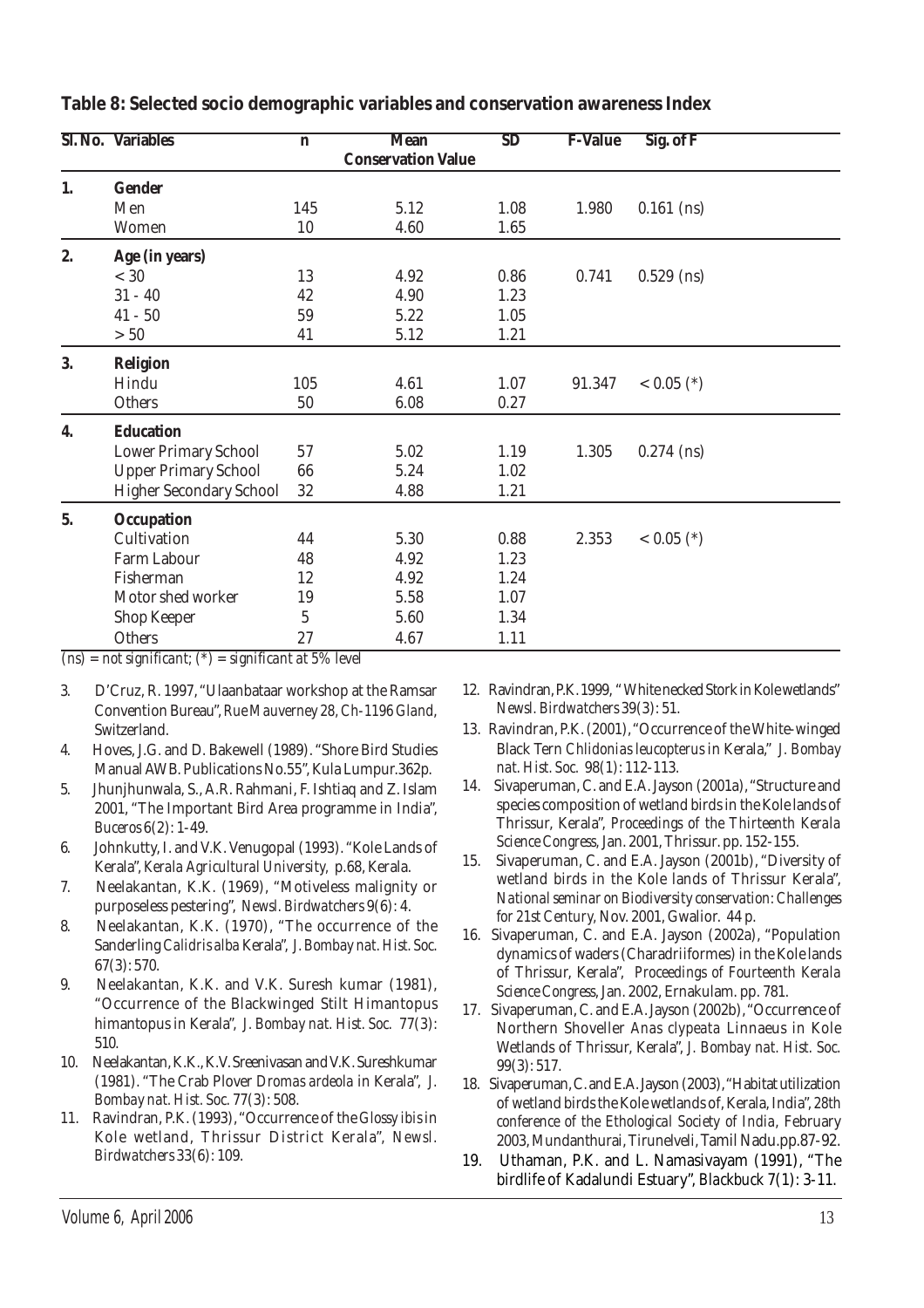# **Conservation of Urban Wetlands in Tamilnadu**

Dr. T. Sundaramoorthy

#### **ABSTRACT**

*This paper deals with the status of urban water bodies in Tamil Nadu. The status, spread and management of water bodies are discussed. A total of 358 water bodies exist in all the six municipal corporations and 24 district headquarters of Tamil Nadu. The total area covered by the 358 water bodies is 10,699 hectares. Of the 358 water bodies, 90 have been prioritized for immediate attention. The major threats encountered by many of the water bodies are disposal of solid waste, sewage, weed growth, encroachment and siltation. Hutments and nomadic settlements around the water bodies also pose a great threat. The inlets and outlets are totally blocked in many of the water bodies leading to eutrophication. Measures for the conservation of water bodies are suggested.*

#### **Introduction**

Wetlands are areas of land where the water level remains near or above the surface of the ground for most part of the year. The association between people and wetlands is ancient, with the first signs of civilization originating in wetland habitats such as the flood plains of the Indus, the Nile Delta and the Fertile Crescent of the Tigris and Euphrates. There are several kinds of wetlands such as marshes, swamps, lagoons, bogs, fens, lakes and mangroves. They are home to some of the richest, most diverse and fragile natural resources and biologically they are one of the most productive ecosystems (Maltby, 1986). Many people consider wetlands as unproductive areas and hence destroy or drain them for developmental activities. The importance and usefulness of wetlands was first brought to the notice of the world by the Convention on Wetlands held at the Iranian city Ramsar, in the year 1971 (Trisal, 1993).

#### **Wetlands of India**

India has a wealth of wetland ecosystems distributed among different geographical regions. Most of the wetlands in India are either directly or indirectly linked to the major river systems. India has a total of 67, 429 wetlands covering an area of 4.1 million hectares (Anon, 1990). Out of these 2,175 are natural and 65,254 are man-made wetlands. Wetlands in southern peninsular India are mostly man-made and are known as '*yeris'* (tanks). They are constructed in every village and provide water for various human needs, besides serving as nesting, feeding, and breeding sites for a large variety of bird species. Prasad, et.al. (2004) has brought out a comprehensive atlas on inland wetlands of India and a GIS database on the distribution of wetlands in 232 districts spanning almost all states. According to this study, about 38% of Indian wetlands have vanished during the last 10 years. The Wildlife Institute of India's survey reveals that 70-80% of individual freshwater marshes and lakes in the Gangetic flood plains have been lost in the last five decades. At present, only 50 percent of India's wetlands remain and they are also disappearing at a rate of 2% to 3% every year.

#### **Importance of wetlands**

Wetland systems directly and indirectly support lakhs of people, providing them goods and services. Inundated areas are very effective in storing rainwater and are the primary sources for recharging ground water aquifers. Wetlands are important for the survival of aquatic flora and fauna, including various threatened species as they provide food and shelter. About 20% of the known species directly or indirectly depend on wetlands for their survival. Many wading birds and waterfowl like egrets, herons and cranes nest in wetlands. Wetlands also provide food and shelter for mammals. They act as natural filters and help to remove a wide range of pollutants from water, including harmful viruses from sewage and effluents from industries. Wetlands retain the nutrients by accumulating and storing elements like nitrogen and phosphorus in the sub-soil, thereby decreasing the potential for eutrophication. They also provide significant socio-economic benefits such as constant water supply, fisheries, fuel wood, medicinal plants, livestock grazing, agriculture, energy resource, wildlife resource, transport, recreation and tourism. The loss of wetlands leads to environmental and ecological imbalances, which have a direct impact on the socio-economic factors. Wetlands are also important as a genetic reservoir for various species of plants particularly rice, which is a staple food for three-fourths of the world's population.

#### **Wetlands of Tamil Nadu**

Tamil Nadu is a water-starved state (Karmegam and Krishnaveni, 2003). In Tamil Nadu, more than 90% of the available surface water and more than 60% of the available ground water have been utilized. Since Independence, many dams have been constructed to utilize the surface water. Drinking water source for many of the cities in Tamil Nadu is from rivers, lakes and tanks. About 39,202 water bodies are said to exist in Tamil Nadu, of which 20,413 are panchayat union tanks, 8,903 are PWD tanks, and 9,886 are ex-Zamin tanks (Natarajan, 2003). A few studies provide data on the distribution and present status of wetlands in Tamil Nadu (Krishnan 1993, Sampath 1996).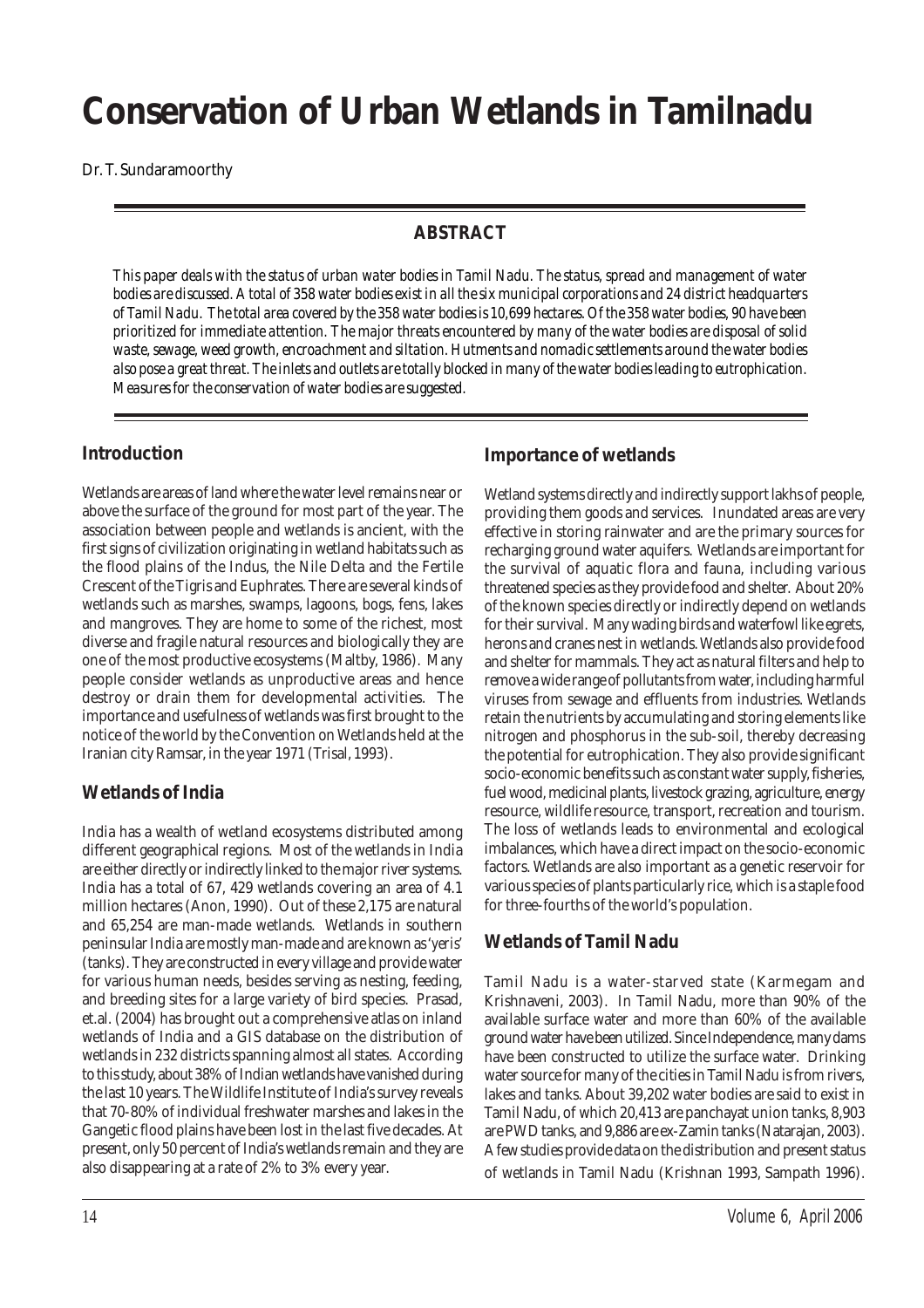| Name of          | No. of water     | Net area of the water |                          |                          |                          | <b>Maintaining Authority</b> |                          |                          |                |
|------------------|------------------|-----------------------|--------------------------|--------------------------|--------------------------|------------------------------|--------------------------|--------------------------|----------------|
| <b>City</b>      | <b>bodies</b>    | bodies (in ha.)       | <b>CMWSSB</b>            | M                        |                          | <b>PWD HR &amp; CE</b>       | T                        | $\mathbf C$              | $\mathbf 0$    |
| Chennai          | 46               | 8680.84               | 24                       | $\mathbf{1}$             | 19                       |                              | $\overline{\phantom{a}}$ | L,                       | $\overline{c}$ |
| Coimbatore       | 10               | 522.37                | L.                       | Î,                       | 8                        |                              | L,                       | $\boldsymbol{2}$         |                |
| Cuddalore        | 15               | 9.08                  | $\overline{a}$           | 11                       | $\qquad \qquad -$        | $\mathbf{1}$                 | 3                        |                          |                |
| Dharmapuri       | 4                | 318.67                | $\overline{\phantom{a}}$ | $\overline{c}$           | $\overline{c}$           |                              | ÷                        |                          |                |
| Dindigul         | 9                | 1.33                  |                          | $9\phantom{.0}$          |                          |                              |                          |                          |                |
| Erode            | $\overline{c}$   | 5.73                  |                          | $\overline{\phantom{a}}$ | L,                       |                              | $\mathbf{1}$             |                          | $\mathbf{1}$   |
| Kanchipuram      | 24               | 51.33                 |                          | 9                        | $\mathbf{1}$             | 14                           |                          |                          |                |
| <b>Karur</b>     | $\mathbf{1}$     | <b>NA</b>             |                          | 1                        | $\overline{\phantom{m}}$ |                              |                          |                          |                |
| Krishnagiri      | 5                | 114.15                |                          | ÷,                       | 4                        | $\overline{\phantom{a}}$     | 1                        |                          |                |
| Madurai          | 6                | 51.50                 |                          | $\overline{\phantom{a}}$ | $\overline{2}$           | 4                            |                          |                          |                |
| Nagapattinam     | 16               | 9.14                  | $\overline{\phantom{a}}$ | 10                       | $\overline{a}$           | $\bar{a}$                    | 6                        |                          |                |
| Nagarcoil        | $\overline{5}$   | 12.37                 | $\overline{\phantom{a}}$ | 4                        | L.                       | ÷.                           | $\mathbf{1}$             |                          |                |
| Namakkal         | 4                | 20.09                 | $\rightarrow$            | 1                        | $\overline{a}$           | $\boldsymbol{3}$             |                          |                          |                |
| Perambalur       | $\overline{5}$   | 208.60                | $\overline{\phantom{a}}$ | $\overline{c}$           | 3                        |                              | $\overline{\phantom{a}}$ |                          |                |
| Pudukottai       | 27               | 26.92                 | $\overline{\phantom{a}}$ | 25                       | L,                       | ÷                            | $\overline{c}$           |                          |                |
| Ramanathapuram   | 24               | 49.43                 | $\overline{\phantom{a}}$ | 23                       |                          | ۰                            | $\mathbf{1}$             |                          |                |
| Salem            | 4                | 91.61                 | $\overline{\phantom{a}}$ | $\sim$                   | $\overline{c}$           |                              | $\overline{2}$           |                          |                |
| Sivagangai       | 10               | 21.59                 | ÷,                       | 10                       |                          |                              | ÷,                       |                          |                |
| Thanjavur        | 19               | 37.59                 | $\rightarrow$            | 13                       | $\overline{c}$           | $\equiv$                     | 4                        |                          |                |
| Theni            | 4                | 64.43                 | $\rightarrow$            | $\mathbf{1}$             | 3                        | $\overline{\phantom{a}}$     | $\overline{\phantom{a}}$ | ۰                        |                |
| Thiruchirapalli  | 14               | 5.56                  |                          | $\overline{a}$           | L.                       | $\mathbf 5$                  | $\overline{c}$           | 6                        | $\mathbf{1}$   |
| Thiruvallur      | 4                | 146.56                |                          | $\overline{\phantom{a}}$ | 3                        | $\mathbf{1}$                 |                          | $\overline{\phantom{a}}$ |                |
| Thiruvarur       | 20               | 24.82                 | ÷,                       | 16                       | ÷,                       | $\mathbf{1}$                 | 3                        | L,                       |                |
| Tirunelveli      | 17               | 175.29                | $\overline{\phantom{a}}$ | ÷,                       | 3                        | $\overline{2}$               | L.                       | 12                       |                |
| Tiruvannamalai   | 19               | 18.18                 | $\equiv$                 | $\overline{c}$           | ÷,                       | 17                           | $\overline{\phantom{a}}$ |                          |                |
| <b>Tuticorin</b> | $\boldsymbol{2}$ | 3.03                  |                          | $\mathbf 1$              | $\bar{a}$                |                              | $\mathbf{1}$             |                          |                |
| Udhagamandalam   | 11               | <b>NA</b>             |                          | ÷,                       | 11                       | ÷                            |                          |                          |                |
| Vellore          | 3                | 1.12                  | $\rightarrow$            | 1                        | $\mathbf{1}$             |                              | 1                        |                          |                |
| Villupuram       | 27               | 25.11                 |                          | 26                       |                          |                              | $\mathbf{1}$             |                          |                |
| Virudhunagar     | $\mathbf{1}$     | 3                     |                          |                          |                          |                              |                          |                          | $\mathbf{1}$   |
|                  | 358              | 10699.44              | 24                       | 168                      | 64                       | 48                           | 29                       | 20                       | 5              |

**Table 1:•Number of water bodies existing in the six Corporations and District Headquarters of Tamil Nadu**

**NA -** Data Not Available, **CMWSSB -** Chennai Metropolitan Water Supply and Sewerage Board, **M -** Municipality, **PWD -** Public Works Department, **HR & CE -** Hindu Religious and Charitable Endowment Board, **T -** Trust, **C -** Corporations, O **-** Others.

The tradition of local people maintaining these water bodies has been eroded over the past few decades.

### **Objective of the study**

The main objectives of the study are:

- ! to collect information on the present status of the water bodies available in the district headquarters and in the six municipal corporations of Tamil Nadu.
- $\triangleq$  to collect data on the size, location and management practices of the water bodies surveyed.
- $*$  to identify the present ecological status of the water bodies and suggest appropriate measures for conservation.

#### **Methodology**

The study was carried out during 2004-2005. Water bodies of various district headquarters were surveyed and the data were documented. The data were also collected by interacting with the government officials and the local people of the respective areas. Details about area, present status, and water utilization pertaining to each water body were collected.

### **Result and Discussion**

A total of 358 water bodies were recorded in all the 6 municipal corporations and 24 district headquarters in Tamil Nadu. The total area of the 358 water bodies is 10,699 hectares (excluding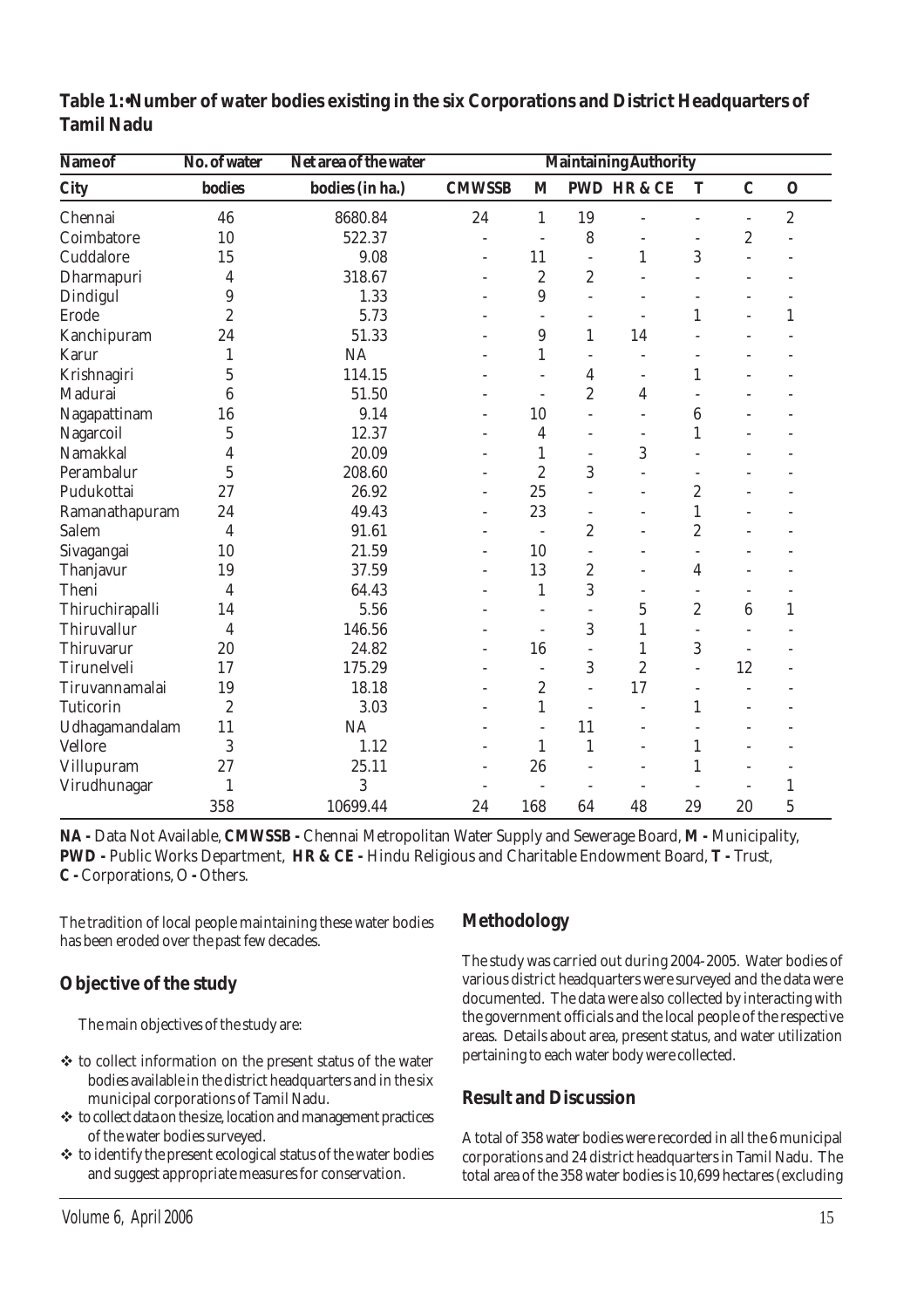12 water bodies in Udhagamandalam and Karur). Details on the number of water bodies and the management authority are given in the Table No. 1. The maximum number of water bodies are recorded in Chennai Corporation (46 water bodies) followed by Pudukottai and Villupuram districts (27 water bodies).

The 46 water bodies found in the Chennai Corporation cover a total area of 8, 680 hectares. Of the thirty district headquarters only seven are having more than hundred hectare of water spread area. The Tirunelveli Corporation has seventeen water bodies with an area of only 175 hectares. The study indicates that still there is scope for conservation of urban water bodies in 75% of district headquarters. The management of water bodies rests with six authorities namely, Municipalities, PWD, HR& CE, Corporations, CMWSSB and Trust (Fig.1). About 47% of water bodies are managed by municipalities. The commissioners of the various municipalities may be asked to initiate the conservation activities.

Of the 358 water bodies, 90 have been prioritized for immediate attention. Most of the water bodies of the six corporations and district headquarters have been converted into residential areas and construction sites for buildings for public utilities (bus stand, schools and shopping complexes). Based on the study, about 90 water bodies measuring about 2740 hectares have been identified for immediate action. The details are given in Table -2.

Water bodies in the district headquarters of Coimbatore, Pudukkottai, Tiruvannamalai and Tirunelveli are being maintained in a good condition. The overall situation like water availability, water quality and utility is satisfactory in these district headquarters. On the contrary, water bodies in Dindigul, Madurai, Krishnagiri, Nagapattinam, Nagercoil, Namakkal, Ramanathapuram, Thanjavur, Tiruchirapalli, Tiruvarur and Villupuram town are poorly maintained. Dumping of garbage, sewage inflow and weed growth are the main reasons for the poor status of these water bodies.

| SI.<br>No. | <b>District</b><br><b>Headquarters</b> | No. of<br>water<br>bodies' | No. of<br>water<br><b>bodies</b><br>to be<br>given<br>priority | <b>Area</b><br>in ha. | Name of the<br><b>Water bodies</b>                                                                                                                                                                                                              | Place of the<br>water bodies'                                                                                                                                                                    | <b>Maintaining</b><br>authority                                                                                                                                                                         |
|------------|----------------------------------------|----------------------------|----------------------------------------------------------------|-----------------------|-------------------------------------------------------------------------------------------------------------------------------------------------------------------------------------------------------------------------------------------------|--------------------------------------------------------------------------------------------------------------------------------------------------------------------------------------------------|---------------------------------------------------------------------------------------------------------------------------------------------------------------------------------------------------------|
| 1.         | Chennai                                | 46                         | 13                                                             | 1435.80               | Velachery lake<br>Puzhuthivakkam lake<br>Madipakkam lake<br>Moovarasanpattu lake<br>Kilkattalai lake<br>Kovilambakkam lake<br>Narayanapuram lake<br>Avadi lake<br>Ambattur eri<br>Korattur lake<br>Rettai eri<br>Ayapakkam lake<br>Chetpet lake | Velachery<br>Puzhuthivakkam<br>Madipakkam<br>Moovarasanpettai<br>Kilkattalai<br>Kovilambakkam<br>Narayanapuram<br>Avadi<br>Ambattur<br>Korattur<br>Madhavaram / Kolathur<br>Ayapakkam<br>Chetpet | <b>CMWSSB</b><br><b>CMWSSB</b><br><b>PWD</b><br><b>PWD</b><br><b>PWD</b><br><b>CMWSSB</b><br><b>CMWSSB</b><br><b>CMWSSB</b><br><b>CMWSSB</b><br><b>CMWSSB</b><br><b>PWD</b><br><b>PWD</b><br><b>PWD</b> |
| 2.         | Coimbatore                             | 10                         | 4                                                              | 303.60                | Coimbatore big tank<br>Kumarasamy tank<br>Krishnanpatti tank<br>Vellan kulam                                                                                                                                                                    | Near Ukkadam<br>Kumarapalayam<br>Telungapalayam<br>Puliankulam                                                                                                                                   | <b>PWD</b><br><b>PWD</b><br><b>PWD</b><br><b>PWD</b>                                                                                                                                                    |
| 3.         | Cuddalore                              | 15                         | 3                                                              | 1.41                  | Murugan pond<br>Vilvarayan pond<br>Vannan pond                                                                                                                                                                                                  | Vandipalayam<br>Near Housing board<br><b>Beach road</b>                                                                                                                                          | <b>TRUST</b><br>M<br>M                                                                                                                                                                                  |
| 4.         | Dharmapuri                             | $\boldsymbol{4}$           | $\boldsymbol{2}$                                               | 118.50                | Anna Sagaram lake<br>Dharmapuri Periya LakeOld Dharmapuri                                                                                                                                                                                       | Anna Sagaram                                                                                                                                                                                     | <b>PWD</b><br><b>PWD</b>                                                                                                                                                                                |
| 5.         | Dindigul                               | $\boldsymbol{9}$           | 3                                                              | 0.31                  | Gobalasamudram<br>Chinnan kulam (or)<br>Muthusami kulam<br>Aranmanai kulam                                                                                                                                                                      | near Government<br>Hospital<br>Natham road<br>Sivan koil. Madurai road                                                                                                                           | M<br>M<br>M                                                                                                                                                                                             |

#### **Table 2: List of water bodies prioritised for immediate protection**

16 Volume 6, April 2006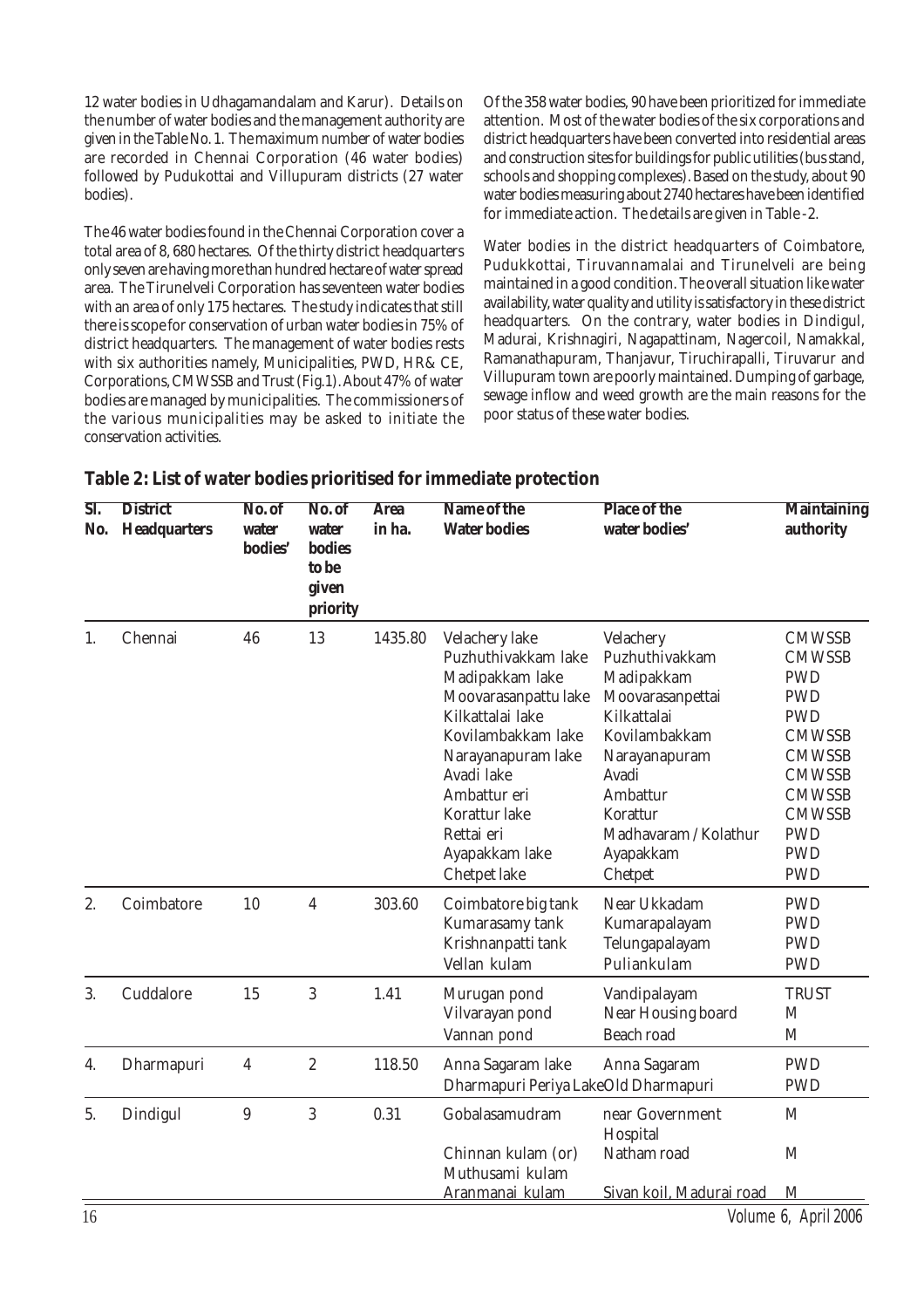| SI.<br>No.        | <b>District</b><br>Headquarters | No. of<br>water<br>bodies' | No. of<br>water<br>bodies<br>to be<br>given<br>priority | <b>Area</b><br>in ha. | Name of the<br><b>Water bodies</b>                                                                      | Place of the<br>water bodies'                                                                 | <b>Maintaining</b><br>authority            |
|-------------------|---------------------------------|----------------------------|---------------------------------------------------------|-----------------------|---------------------------------------------------------------------------------------------------------|-----------------------------------------------------------------------------------------------|--------------------------------------------|
| 6.                | Erode                           | $\boldsymbol{2}$           | $\mathbf{1}$                                            | 5.66                  | Gani Rawther tank                                                                                       | Saththi Main road,<br>Periya Semoor                                                           | <b>LOCAL</b>                               |
| 7.                | Kanchipuram                     | 24                         | $\overline{3}$                                          | 42.26                 | Natha pettai tank /<br>Thiruvidaipallam tank<br>Chetty kulam                                            | Natha pettai<br>Silar chetty kulam street                                                     | <b>PWD</b><br>M                            |
|                   |                                 |                            |                                                         |                       | Periya Veppankulam                                                                                      | Thirukalimedu                                                                                 | M                                          |
| 8.                | Karur                           | $\mathbf{1}$               | nil                                                     |                       |                                                                                                         |                                                                                               |                                            |
| 9.                | Krishnagiri                     | $\overline{5}$             | $\boldsymbol{2}$                                        | 61.34                 | Papparapatti eri<br>Lingammal eri                                                                       | Papparapatti<br><b>Biran Hill</b><br>near Kuppam road                                         | <b>PWD</b><br><b>PWD</b>                   |
| 10.               | Madurai                         | $\boldsymbol{6}$           | $\sqrt{2}$                                              | 39.00                 | Vandiyur lake<br>Thallakulam Kanmai                                                                     | Vandiyur<br>Thallakulam                                                                       | <b>PWD</b><br><b>PWD</b>                   |
| 11.               | Nagapattinam                    | 16                         | $\mathbf{3}$                                            | 4.23                  | Vannan kulam<br>Thamarai kulam<br>Akkarai kulam                                                         | Melkarai, Nagoor<br>Opp. DSP Office<br>Anna Nagar                                             | M<br>M<br>M                                |
| $\overline{12}$ . | Nagercoil                       | $\overline{5}$             | $\overline{2}$                                          | 7.44                  | Subbiah kulam<br>Poochatha<br>Amman kulam                                                               | Pudhu Kudiyiruppu<br>Vaidya Mathapuram                                                        | $\overline{\mathrm{M}}$<br>M               |
| 13.               | Namakkal                        | $\boldsymbol{4}$           | $\boldsymbol{2}$                                        | 19.01                 | Kamalalaya kulam<br>Kosavampatti tank                                                                   | Near Uzhavar santhai<br>Near Burial ground                                                    | HR & CE<br>M                               |
| 14.               | Perambalur                      | $\overline{5}$             | $\sqrt{2}$                                              | 165.57                | Vellanthangi lake /<br>Perambalur eri<br>Thoramangalam lake                                             | Opp. Govt. Hospital<br>Thoramangalam                                                          | <b>PWD</b><br><b>PWD</b>                   |
| 15.               | Pudukkottai                     | 27                         | $\mathbf 5$                                             | 8.90                  | Servarayan kulam<br>Adappankulam<br>Ayyar kulam<br>Alangulam<br>Santhaipettai kulam                     | Thirukoharnam<br>Singamuthu Iyanar street<br>Machuvadi<br>near Housing Unit<br>West VI street | M<br>M<br>M<br>M<br>M                      |
|                   | 16. Ramanathapuram 24           |                            | $\overline{4}$                                          | 15.53                 | Mugavai oorani<br>Nochivayal oorani<br>Draupathi Amman near Draupathi<br>koil oorani<br>Sayakara oorani | Near Sivan koil<br>Periyar Nagar<br>Amman koil<br><b>Chetty street</b>                        | M<br>M<br>M<br>M                           |
| 17.               | Salem                           | 4                          | $\boldsymbol{2}$                                        | 0.40                  | Theppakulam<br>Kumarasamypatti<br>Lake / Mookaneri                                                      | Market railway station<br>Kumarasamypatti                                                     | <b>TRUST</b>                               |
| 18.               | Sivaganagai                     | 10                         | 3                                                       | 12.05                 | Chetti oorani                                                                                           | Near Taluk Office                                                                             | M                                          |
|                   |                                 |                            |                                                         |                       | Sathappaiyer oorani<br>Aatha oorani                                                                     | Masjid Road<br><b>Near Little Flower</b>                                                      | M                                          |
| 19.               | Thanjavur                       | 19                         | 4                                                       | 9.69                  | Thulukkan pond                                                                                          | <b>Nursery School</b><br>South Street, Karanthai                                              | M<br>$\overline{\mathrm{M}}$               |
|                   |                                 |                            |                                                         |                       | Ayyan pond<br>Samandham tank<br>Samudhram lake                                                          | <b>Gudalur Road</b><br>Samandham tank road<br>Mariamman koil road                             | $\overline{\mathbf{M}}$<br>M<br><b>PWD</b> |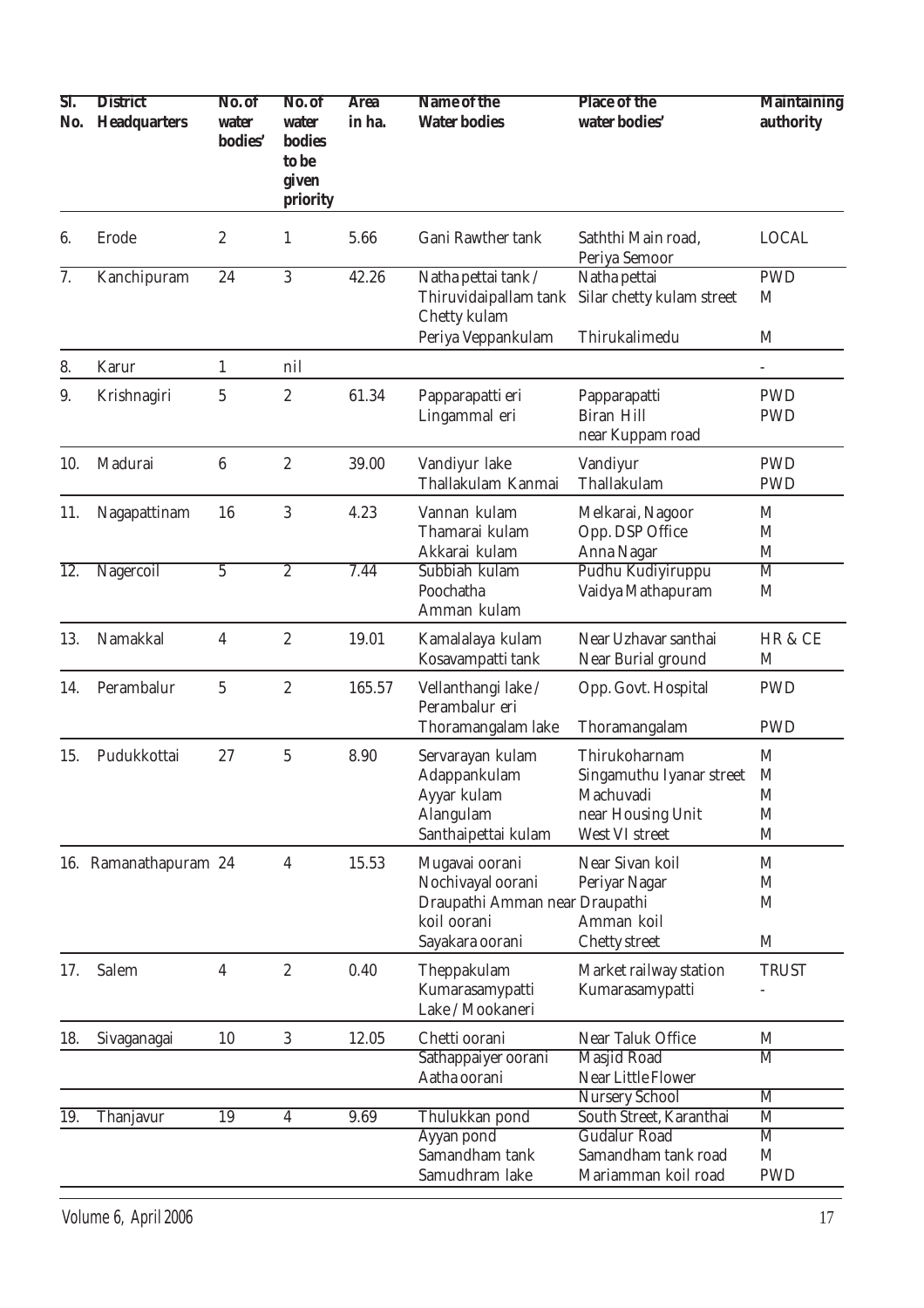| ST.<br>No.        | <b>District</b><br><b>Headquarters</b> | No. of<br>water<br>bodies' | No. of<br>water<br>bodies<br>to be<br>given<br>priority | <b>Area</b><br>in ha. | Name of the<br><b>Water bodies</b>                                                                          | <b>Place of the</b><br>water bodies'                                                                 | <b>Maintaining</b><br>authority                      |
|-------------------|----------------------------------------|----------------------------|---------------------------------------------------------|-----------------------|-------------------------------------------------------------------------------------------------------------|------------------------------------------------------------------------------------------------------|------------------------------------------------------|
| 20.               | Theni                                  | $\boldsymbol{4}$           | $\boldsymbol{2}$                                        | 56.08                 | Periya kanmai<br>Chinna kanmai                                                                              | Allinagaram<br>Allinagaram                                                                           | <b>PWD</b><br><b>TRUST</b>                           |
| 21.               | Tirunelveli                            | 17                         | $\overline{4}$                                          | 104.25                | Udayarpatti kulam<br>Thanneer kulam<br>Nainar kulam<br>Ilankanniamman kulam Backside of<br>/ Elandhai kulam | Udayarpatti road<br>Thachanallur<br>Near Nellai town<br>Pallai bus stand                             | MC<br><b>MC</b><br><b>PWD</b><br>MC                  |
| 22.               | Tiruvallur                             | 4                          | $\sqrt{2}$                                              | 105.04                | Pungathur Lake<br>Perumbakkam Lake                                                                          | near Chennai -<br>Tirupati highways<br>Near new Collector's office M                                 | HR & CE                                              |
| 23.               | Thiruvannamalai 19                     |                            | $\overline{\mathbf{4}}$                                 | 13.17                 | Ayyan tank<br>Thamarai tank<br>Agnitheertham tank<br>Manikavasagar tank                                     | Ayyan Kulam street<br><b>Thandarampet Road</b><br>Girivalam Road<br>Girivalam Road                   | HR & CE<br>M<br>HR & CE<br>HR & CE                   |
| $\overline{24}$ . | Tiruchirapalli                         | $\overline{14}$            | $\overline{3}$                                          | 1.79                  | Periya Nachiamman<br><b>Tank</b>                                                                            | Thennur                                                                                              | <b>TRUST</b>                                         |
|                   |                                        |                            |                                                         |                       | <b>Telugu Chetty Tank</b><br>Theppakulam                                                                    | Uraiyur<br>Sri Rangam                                                                                | MC<br>HR & CE                                        |
| 25.               | Tiruvarur                              | 20                         | 3                                                       | 3.55                  | Virupatchi tank<br>Kulundan tank<br>Thamarai tank                                                           | Sengam Talkie road<br>Hospital road<br>Madappuram                                                    | M<br>M<br><b>TRUST</b>                               |
| 26.               | <b>Tuticorin</b>                       | $\boldsymbol{2}$           | $\mathbf{1}$                                            | 0.40                  | Theppakulam                                                                                                 | Mariamman koil                                                                                       | <b>TRUST</b>                                         |
| 27.               | Udhagamandalam                         |                            | 11                                                      | 4                     | 0.00<br><b>Kodappamund Lower</b><br>Gorishola<br>Ooty lake                                                  | Doddabetta Upper                                                                                     | <b>PWD</b><br><b>PWD</b><br><b>PWD</b><br><b>PWD</b> |
| 28.               | Vellore                                | 3                          | $\mathbf{1}$                                            | 0.00                  | Kottai Agazhi<br>(Fort Ditch)                                                                               | <b>Vellore Fort</b>                                                                                  | <b>PWD</b>                                           |
| 29.               | Villuppuram                            | 27                         | $\sqrt{5}$                                              | 2.12                  | Pappan Tank<br><b>Bungalow Tank</b><br><b>Thachan Tank</b>                                                  | near Katpadi Railway Line<br>near Traveler's Bungalow<br>near District<br><b>Government Hospital</b> | M<br>M<br>M                                          |
|                   |                                        |                            |                                                         |                       | Kanniya Kulam 1<br>Lalkan pond                                                                              | near Burial ground<br>Near Vandimedu Road                                                            | M<br>M                                               |
| 30.               | Virudhunagar                           | 1                          | $\mathbf{1}$                                            | 3.00                  | Theppakulam                                                                                                 | Main bazaar                                                                                          | <b>OTHERS</b>                                        |
|                   | <b>Total</b>                           | 358                        | 90                                                      | 2740.01               |                                                                                                             |                                                                                                      |                                                      |

CMWSSB - Chennai Metropolitan Water Supply and Sewerage Board, M - Municipality, PWD - Public Works Department, HR & CE - Hindu Religious and Charitable Endowment Board, T - Trust C - Corporations, O - Others.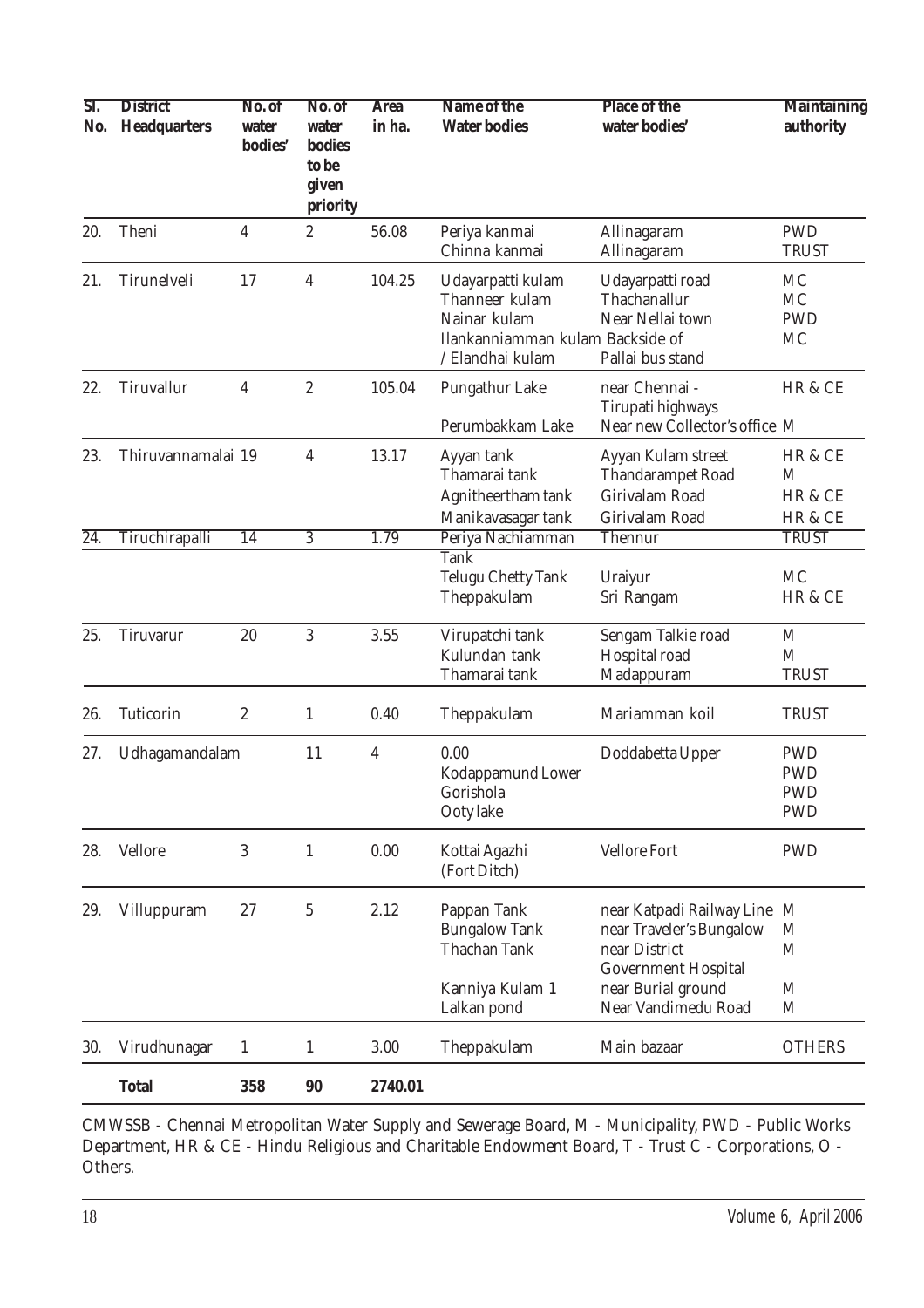



**PWD** 

64

 $(18%)$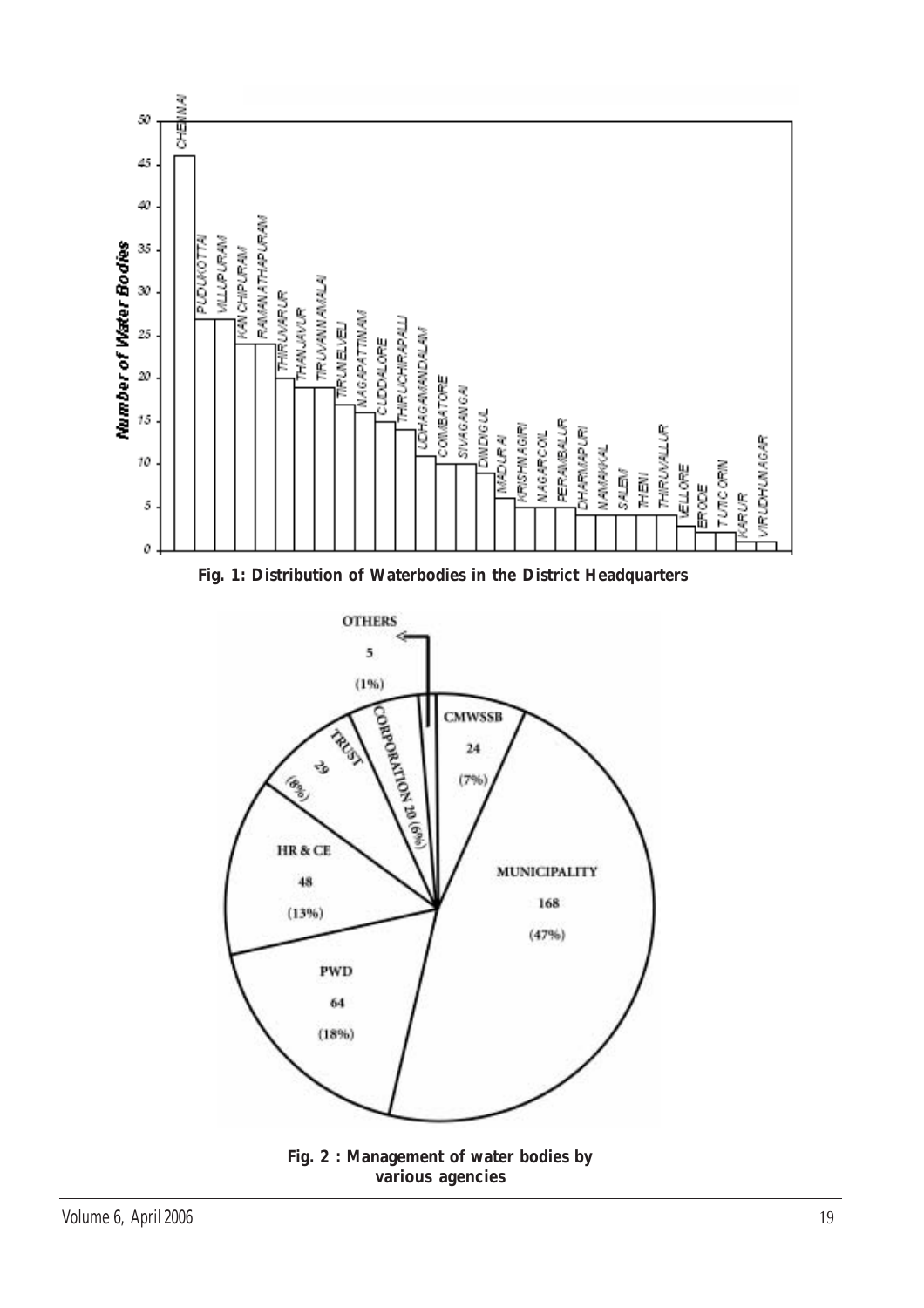Out of 46 water bodies in Chennai, only eight water bodies that were analysed for water quality, had water before the monsoon. The results revealed that the quality of water of Ayapakkam and Velachery Lakes were reasonably good. In Chennai, most of the arterial roads have been constructed on the water bodies.

Temple tanks are maintained properly by the Hindu Religious and Charitable Endowment Board (H.R & C.E.) and temple authorities. These tanks are fenced and desilted at regular intervals.

Major threats faced by many of the water bodies are disposal of solid waste and sewage, weed growth, encroachment and siltation. Hutments and nomadic settlements, around the water bodies pose a great threat. The inlets and outlets are totally blocked in many of the water bodies which lead to eutrophication. In a few water bodies where there is no water, bore wells have been dug to draw ground water. Restoration of urban water bodies is a challenge and it can be achieved only by the joint efforts of the various departments of government and the local community. There is an imperative need to take necessary steps for conservation and sustainable utilization of urban water bodies. These are:

- ❖ Survey and documentation of the value of each and every water body.
- ❖ Periodical monitoring of water quality of urban water bodies.
- ❖ Habitat improvement of water bodies improvement of water quality and exercising vigil over the dumping of municipal solid waste and cleaning of weeds.
- ❖ Capacity building programmes for the local community training on sustainable management of wetlands.
- ❖ Strict enforcement of water pollution control act 1974 and other related laws for the conservation of wetlands.

### **Conclusion**

The variation of actual rainfall in Tamil Nadu for the last two decades is not very high. However, there is a drastic decline in the total number of rainy days. Hence, it is necessary to collect and preserve the rainwater for use and also to recharge the ground water for which the urban water bodies play a significant role. The values and importance of urban wetlands were not properly recognized by the town planners and local communities - thanks to the pressing demand for developmental activities. Conservation and management of urban water bodies should become one of the top priorities for all the urban water bodies.

#### **Acknowledgements**

The author is grateful to the Director C.P.R. Environmental Education Centre for the encouragement. The study was sponsored by the Department of Environment, Government of Tamil Nadu.

#### **References**

- 1. Anon, 1990, "A Dictionary of wetlands in India", *Ministry of Environment and Forests, Government of India*, New Delhi.
- 2. Sampath, K., 1996, "Ecological evaluation of irrigation tanks in northern Tamil Nadu, India", *In: Abstract of Pan-Asian Ornithological Congress and XII Bird Life Asia Conference*, India, SACON, Coimbatore, pp. 123.
- 3. Trisal, C.L., 1993, "Conservation of wetlands in India and International Treaties *In: Wetland and Waterfowl Conservation in South and West Asia", M.Moser and J.van Vessem, (eds.), Proc. Int. Symp. IWRB Special publication No.25*, Karachi, Pakistan, pp. 157.
- 4. Krishnan, S.N., 2003, "Water resources development and management in Tamil nadu, Then, Now and Future", pp. 40 – 42, *In: Proc. Int. Seminar on Water Resources Development & Management in India through the Ages,* University of Madras, Chennai.
- 5. Natarajan, N., 2003, "Water resources development in Tamil nadu – Cauvery river system", pp. 50 – 66, *In: Proc. Int. Seminar on Water Resources Development & Management in India through the Ages*, University of Madras, Chennai.
- 6. Karmegam, M., and M.Krishnaveni, 2003, "Water resource management using GIS", pp. 67 – 76, *In: Proc. Int. Seminar on Water Resources Development & Management in India through the Ages,* University of Madras, Chennai.
- 7. Maltby, E. 1986, "Waterlogged Wealth, An Earth Scan, International Institute of Environment and Development", Washington DC., pp. 200.
- 8. Prasad, S.N., Tiwari, A.K., Kumar, A., Kaushik, P., Vijayan, L., Muralidharan, S., and V.S. Vijayan, 2004, "Inland Wetlands of India – A conservation Atlas", *SACON,* Coimbatore.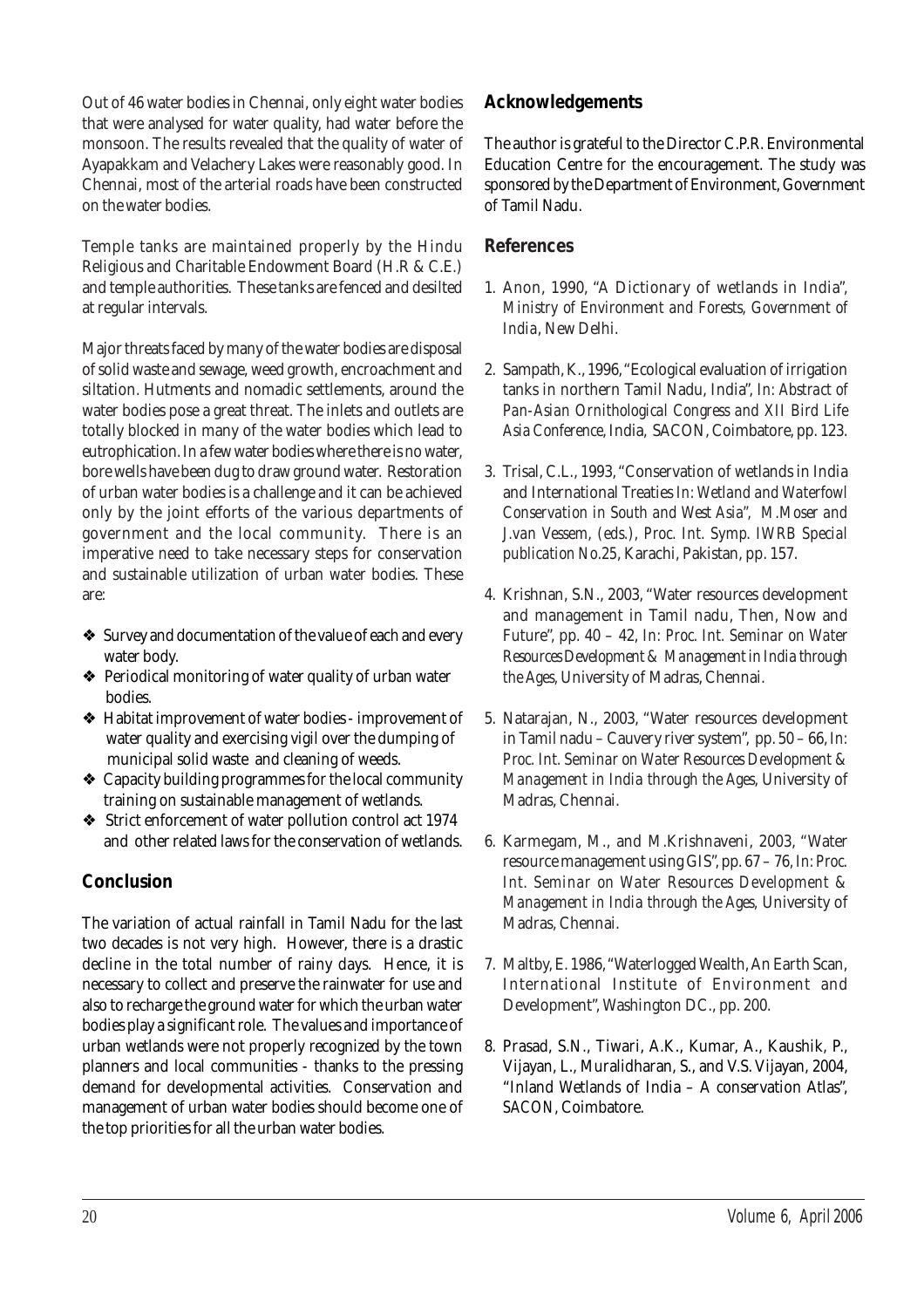# **Role of Parks in the Environmental Conservation of Chennai City**

#### M. Amirthalingam

### **ABSTRACT**

*Parks are so versatile that they satisfy each group and provide what they need in one place. People visit parks mostly in the evenings to spend time. Parks are the lungs of cities and towns generating fresh air and providing cool atmosphere because of its green cover. A park enjoys protection of both flora and fauna and congenial and salubrious conditions are created to maintain the natural habitat. The main objective of this study is to examine the existing conditions of the parks and suggest ways and means for improvement. The direct survey method was adopted in the study of major and minor public parks in Chennai. The parks for the study were selected randomly. Out of 250 parks in Chennai, 40 are public parks that cover a total area of 59.6 hectares and were surveyed for this study. The remaining 210 parks that were not surveyed cover an area of 312.84 hectares. This study found that the parks were rich in flora than fauna. The primary reason for this being, that the atmosphere in the parks was conducive for the flora than for the fauna.*

#### **Introduction**

Mother nature is always merciful and generous to human kind. But the avarice of the people is reaching unimaginable proportions and today they are in a sorry state not knowing how to alter the atmosphere and make it more conducive for the present generation and posterity. The irony is that humans must live with all deficiencies and constraints, but at the same time his ingenuity demands creation of a kind of simulated atmosphere of greenery within the available space. This is to enable the people living nearby feel the effect of greenery and act as conduits to stop the complete denudation of green coverage. Once the abundant greenery is destroyed there will be no other recourse for people to survive, as their lives are is intertwined with flora and fauna. People have to find ways and means to improve the available open spaces and try to design artificial green covers in the form of parks to obtain relief.

### **Importance of parks**

Parks are so versatile that they satisfy each group and provide what they need in one place. People visit parks mostly in the evenings to spend time. Each one has a different purpose to spend their leisure hours in the park. It is a general scene if one were to visit parks in the evenings to come across the hordes of people there on different purposes. Senior citizens obviously need fresh air and relaxation; students need a calm and tranquil atmosphere to get engrossed in their studies; children, in large numbers, want to play and gambol

on the swing, slide and the see-saw; cupid-struck pairs are in need of privacy.

Parks are invariably artificial in nature, in the sense that humans recreate natural settings and try to infuse a sense of realism to make the park appear natural. Parks are the lungs of cities and towns generating fresh air and providing cool atmosphere because of its green cover. But for parks, people will be deprived of the required sustaining force of rejuvenation. They are home to different natives and introduced plant species. They are also dwelling places for many birds, reptiles, insects and other denizens. They are recreation outlets for many people. A park enjoys protection of both flora and fauna and salubrious conditions are created to maintain natural habitat (Amirthalingam, 2004).

### **Classification of parks**

According to the nature of the existing flora and fauna, parks are categorized as follows:

! Heritage parks: Parks with historical, archaeological features or with a history of horticultural quality (such as a botanical garden).

\* Conservation Parks: Parks with a strong ecological and nature conservation value. Main activities in these kinds of parks include bird watching, morning walks and environmental camps (an example – The Theosophical Society, Chennai).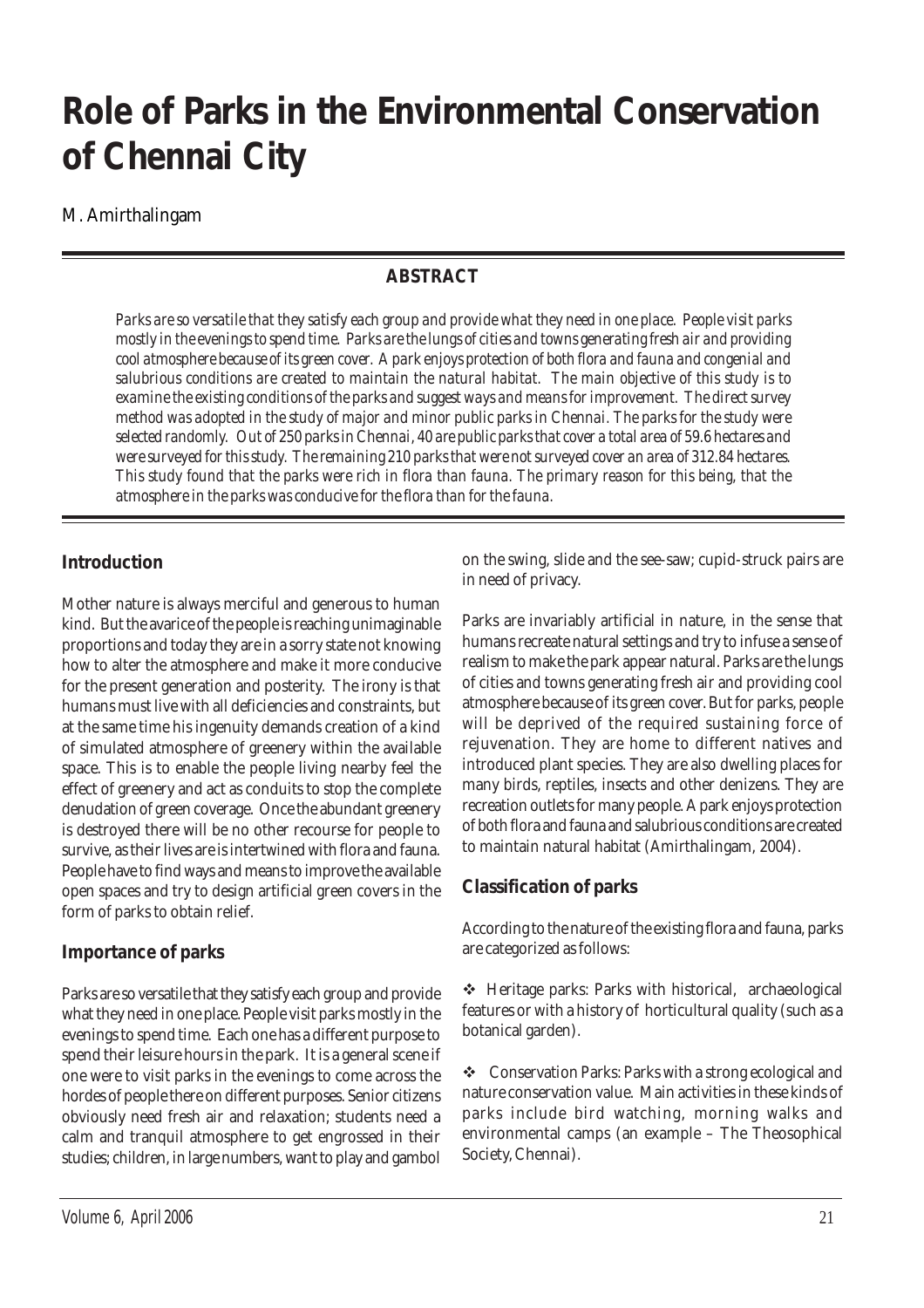\* Recreation Parks: Parks with children's playgrounds, leisure facilities etc.

! National Parks: The history of national parks in India begins in 1936. These are relatively large areas preserved for their unspoiled landscapes and native flora and fauna.

\* Regional Parks: Situated near thickly-populated centres, these parks offer open space and recreational and cultural opportunities for urban residents.

! Marine Parks: These are unique and outstanding marine areas set aside to conserve under-water plants and animals.

### **Area covered by parks in Chennai**

Although Chennai City has not been endowed with beautiful lush gardens and parks like other cities viz., Bangalore, Chandigarh and Kashmir, the Chennai city administrators with limited resources are doing their best. The maintenance of parks requires special attention and skills to improve the conditions of the parks and also the services of officials who are experts in this field. Overall maintenance will facilitate to enhance the aesthetic beauty of the parks and make them a resort not only for the people, but also for many winged creatures, swarms of bees, insects, reptiles and other related species.

Out of 17,400 hectares of area of Chennai City, the area covered by the public parks numbering 250 would be around 372.43 hectares. Out of 250 parks, 40 public parks were surveyed for this study, spread over an area of 59.6 hectares. The remaining 210 parks not surveyed cover an area of 312.84 hectares (pie diagram No.1).

### **Objective**

- $\div$  To identify the present status of parks in Chennai with special reference to flora and fauna
- \* To evolve a proper strategy to establish ideal public parks in Chennai
- $\div$  To offer suggestions for proper maintenance of parks in Chennai to improve the flora and fauna

## **Methodology**

The study has been carried out by random visits to major and minor public parks in Chennai, so as to obtain firsthand knowledge. Details of demographic data of the parks, their locations, extent of areas, their methods of maintenance, their existing flora and fauna and other available attractions of general amusement were collected. Interactions with the supervisors, gardeners and visitors to



**Pie diagram - 1: Status of Parks in Chennai**

the parks comprising of all age groups, helped to identify the existing conditions in the parks.

### **Results and Discussion**

Forty (40) parks were randomly selected with a view to study the flora and fauna. Flora and fauna, not only enrich the ambience of the parks, but also exude green canopy which is highly required to present a pleasant atmosphere and attract a plethora of fauna. An attempt is made not only to manicured lawns, nurseries, temples, lighting arrangements, provision of benches, fountains, locations for movie-making etc.

Parks which were covered for study have been reflected in the Tables presented. Statistical details are provided for easy understanding. For qualitative analysis, pie diagrams and bar diagrams have been presented at appropriate places.

### **Location of the parks**

Invariably, the location of the parks are chosen by the authorities in such a manner that people may have easy access to spend their leisure time, especially in the evenings and to enjoy pleasant breeze without any hindrance. The name, establishment, area and location of the 40 parks have been given in the Table I.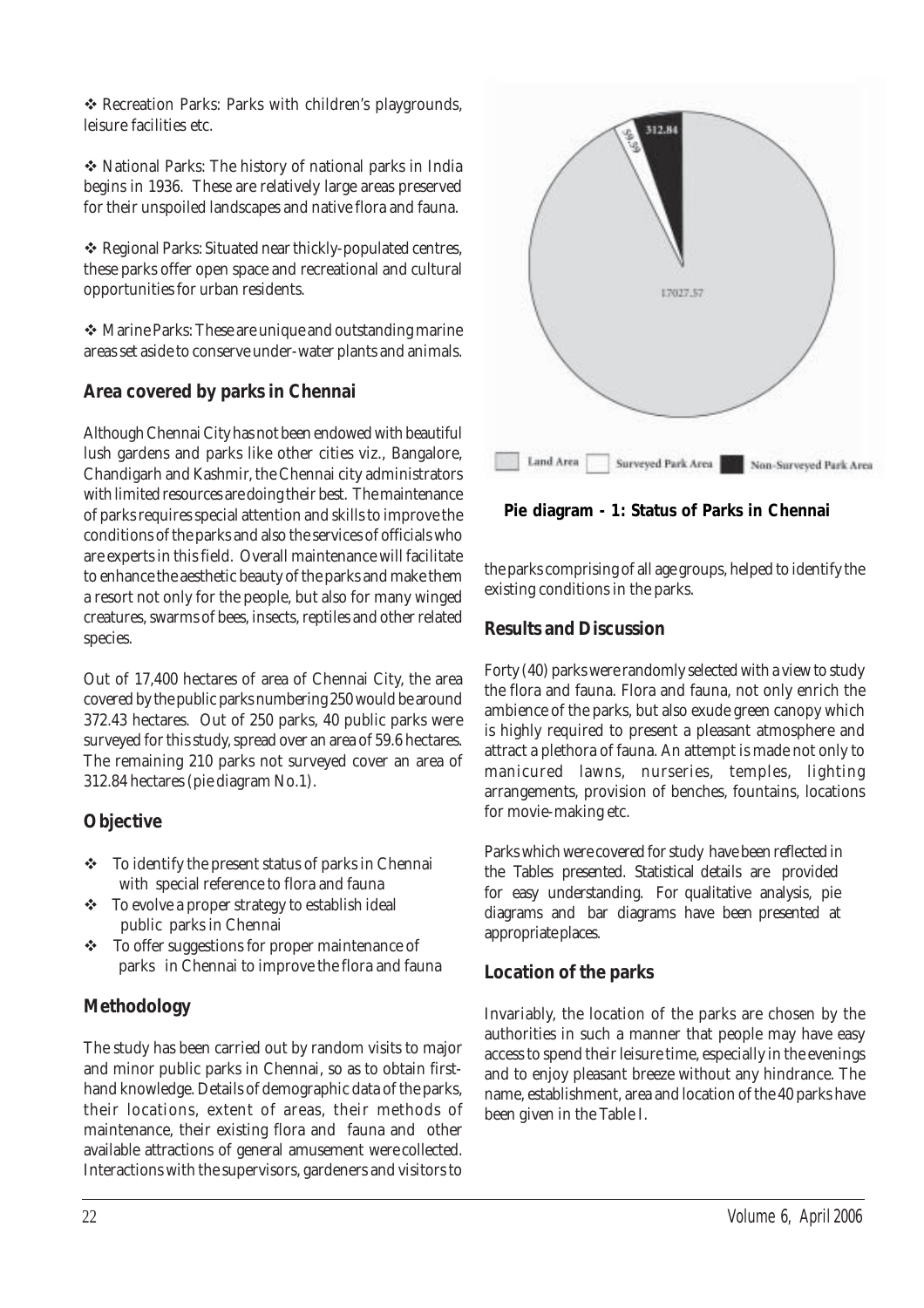#### **Establishment of the parks**

Out of 40 parks selected, Panagal Park (T.Nagar), was established on 1st May 1935 with an area of 4.050 hectares and is the oldest park. Visitors who throng the park are the elite. Thelugu Chetti Park, (Vannarapettai), which was established on 8th July 2004 is of recent origin with an area of 0.203 hectares.

### **Sizes of parks**

There are no defined rules to establish parks in a given locality. Parks have been established depending upon the area available and subject to other local constraints. Among the 40 parks, Tower Park (Anna Nagar), is considered to be largest area covering 14.580 hectares, next to follow is the May Day Park, [Chintadripet) covering an area of 5.873 hectares and followed by Lady's Garden (Park Town) covering an area of 5.670 hectares. The smallest among the 40 parks is NSK Park (Pulianthope) measuring an area of 0.002 hectares.

#### **Maintenance of parks**

The over-all maintenance of the 40 parks taken for this study is under the auspices of the Corporation of Chennai. The details gathered by the researcher revealed that two parks viz., Siva Park at K.K.Nagar was originally started by the Tamil Nadu Housing Board [TNHB] and subsequently developed by the Corporation of Chennai. Another park named to commemorate the great Tamil scholar and a pioneer of labour union movement, Thiru V.Ka, was started by Mr.Sundar Rao Naidu during 1947 and was later developed by the Corporation of Chennai. It is presently under the sponsorship of Touch Tel Company. May Day Park, popularly known as "Napier Park" was earlier started by Mr.A.B.Shetty during 1950s. The then Minister of Agriculture later brought it under the control of Corporation of Chennai. All the remaining 37 parks are under the direct supervision and control of Corporation of Chennai. Though the maintenance and funding of parks are under the direct supervision of the Corporation of Chennai, the allocation of funds for the up-keep of the parks to suit the modern trends and convenience of the people rests with the Ministry of Local Administration.

#### **Bio-diversity of parks**

#### **Flora**

To get glimpses of the types of flora in the parks studied, an attempt was made to project them in a conceptualized form indicating the highest and lowest representation of flora in form of a pie diagram No.2.

Amongst the parks studied, the Tower Park (Anna Nagar) manifests the highest range of flora comprising of 46 species. Second in line is the Jeeva Park (T.Nagar) representing 39 species of flora. Third in order includes three parks namely, Thiru Vi. Ka Park (Aminjikarai), May Day Park (Chintatripet), and Mahatma Gandhi Memorial Park (Perambur).

Brogan villa park (Anna Nagar) representing 10 species has the least concentration of flora. Next in the order, are two parks namely Bakthavatchalam Park (Pattalam) and N.S.K Park (Puliyanthoppu) both containing 11 species.

If the focus is shifted to rearing flora of ornamental value, the aesthetic aspect of parks would definitely improve. A concerted effort is required to blend and harmonise different varieties of flora depending upon the fertility of the soil, the space available, the quantum of water resources and the topography of the place.

#### **Fauna**

Unlike the flora, fauna is an inconsistent factor. However, an attempt was made to capture a glimpse of it and a clear plan was made to ascertain the range of fauna and its significance. This was needed to understand if there is a possibility to make the habitats of parks conducive for faunal diversity. There are groups of fauna that fall under the category of smaller creatures of animal kingdoms. Another distinct feature of fauna is that, unlike flora, they fall into a set pattern and there is not much difference. The entire gamut of fauna that were observed in the parks has been given in pie diagram no. 3. Birds occupy the second position followed by reptiles and the domestic animals and the last being the aquatic forms, which could thrive only in the presence of ponds in parks.

#### **Other attractions of parks**

Even though the flora and fauna is the cynosure of all eyes who visit the parks, the beauty and aesthetic importance of parks get enhanced by other attractions such as:

#### **Ponds**

Out of 40 parks taken up for study, 9 parks have been equipped with ponds. Ponds are rain water dependent and there is no other source of water. Only when water is made available in ponds, there is a possibility of aquatic creatures and forms to survive.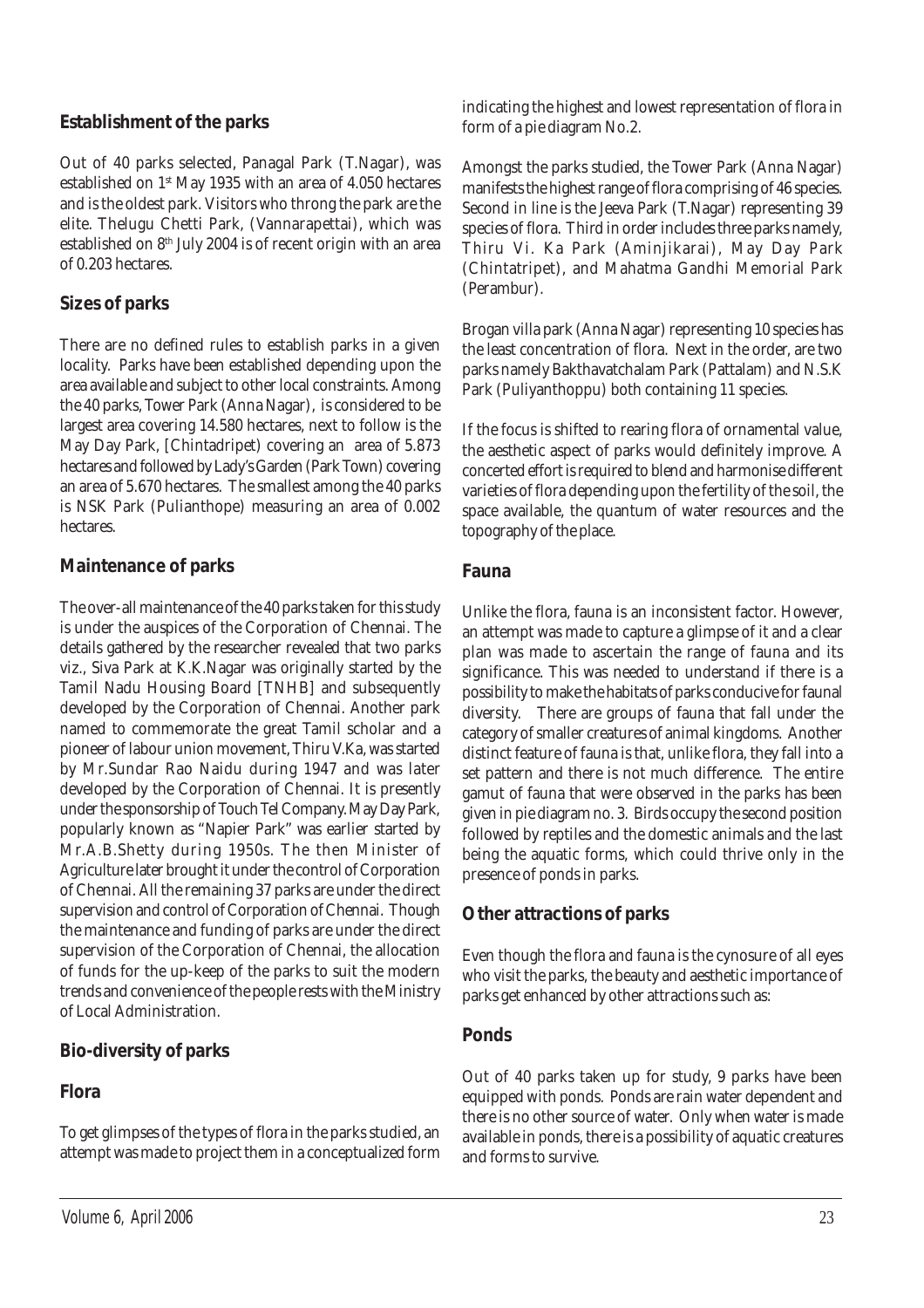## **Table 1: Particulars of the Park**

|                  | Sl. No. Name of the park                       | <b>Establishment</b> Area of |          | <b>Location of</b> |
|------------------|------------------------------------------------|------------------------------|----------|--------------------|
|                  |                                                | of the park                  | the park | the park           |
| $\mathbf{1}$     | Anna park                                      |                              | 0.50625  | Kodambakkam        |
| $\boldsymbol{2}$ | Anna park                                      |                              | 0.810    | Kilpauk            |
| 3                | Arignar Anna park                              | 2/28/94                      | 4.05     | Royapuram          |
| 4                | Bakthavatchalam park                           | 7/29/68                      | 0.0045   | Pattalam           |
| 5                | Brogan villa park                              |                              | 1.215    | Annanagar          |
| $\boldsymbol{6}$ | Cross road park                                | 10/20/68                     | 1.72125  |                    |
|                  | New Washermenpet                               |                              |          |                    |
| $\rm 7$          | Dharmambal park                                |                              | 0.6075   | R.A.puram          |
| 8                | Dr. Muthulakshmi park                          |                              | 0.6075   | Adyar              |
| 9                | Dr. Natesan park                               | 15/09/50                     | 1.620    | T.Nagar            |
| 10               | Independence day golden jubilee memorial park  |                              | 1.0125   | Numgambakkam       |
| 11               | Independence day golden jubilee memoriyal park |                              | 1.0126   | Nanganallur        |
| 12               | Jeeva park                                     | 12/30/66                     | 1.215    | T.Nagar            |
| 13               | Jeeva park                                     | 1/31/66                      | 0.50625  | Thandayarpet       |
| 14               | Jeeva park                                     | 6/22/66                      | 0.0216   | Aynavaram          |
| 15               | Jermiah park                                   |                              | 0.0072   | <b>Vepery</b>      |
| 16               | Kaaythymillath park                            | 5/31/00                      | 0.0036   | Puliyanthoppu      |
| 17               | Karunanidhi park                               | 4/27/68                      | 0.0054   | Pattalam           |
| 18               | Ladye's garden park                            |                              | 5.670    | Parktown           |
| 19               | Mahatma Gandhi memorial park                   | 3/1/52                       | 1.620    | Perambur           |
| 20               | May day park                                   | 9/13/50                      | 5.87250  | Chindaripet        |
| 21               | Mettuppalayam park                             | 8/20/92                      | 0.405    | Mettupalayam       |
| 22               | N.S.K park                                     |                              | 0.0018   | Puliyanthoppu      |
| 23               | Nageswara Rao park                             | 0ct'1940                     | 1.620    | Mylapure           |
| 24               | Panagal park                                   | $01 - 05 - 35$               | 4.050    | Mambalam           |
| 25               | Pattel park                                    |                              | 0.50625  | Kosapet            |
| 26               | Sajjad usain park                              |                              | 0.405    | Perambur           |
| $27\,$           | Sathyamoorthy park                             |                              | 0.50625  | Chettupet          |
| 28               | Selvapathi park                                | 9/13/65                      | 0.2025   | Pattalam           |
| 29               | Sharma park                                    |                              | 0.6075   | T.Nagar            |
| 30               | Sivagami ammal park                            | 1/20/76                      | 0.10125  | Vannarapettai      |
| 31               | Sivan park                                     |                              | 2.430    | K.K.Nagar          |
| $32\,$           | Sri Ragavendra Rao park                        |                              | 0.405    | Choolai            |
| 33               | Swamy Thysingaananthan park                    |                              | 0.0036   | Vayasarpadi        |
| 34               | Thelugu chetti park                            | 7/8/04                       | 0.2025   | Vannarapettai      |
| 35               | Thiru V.Ka. Park                               | 2/17/47                      | 4.050    | Aminjikarai        |
| 36               | Thirumalai pillai park                         |                              | 0.0054   | Vepery             |
| 37               | Thiyagaraya park                               |                              | 0.405    | Thandayarpet       |
| 38               | Tower park                                     | 1/21/68                      | 14.58    | Annanagar          |
| 39               | Vadiyaa park                                   | 11/16/99                     | 0.2025   | Pattalam           |
| 40               | Valluvar park                                  |                              | 0.810    | Numgambakkam       |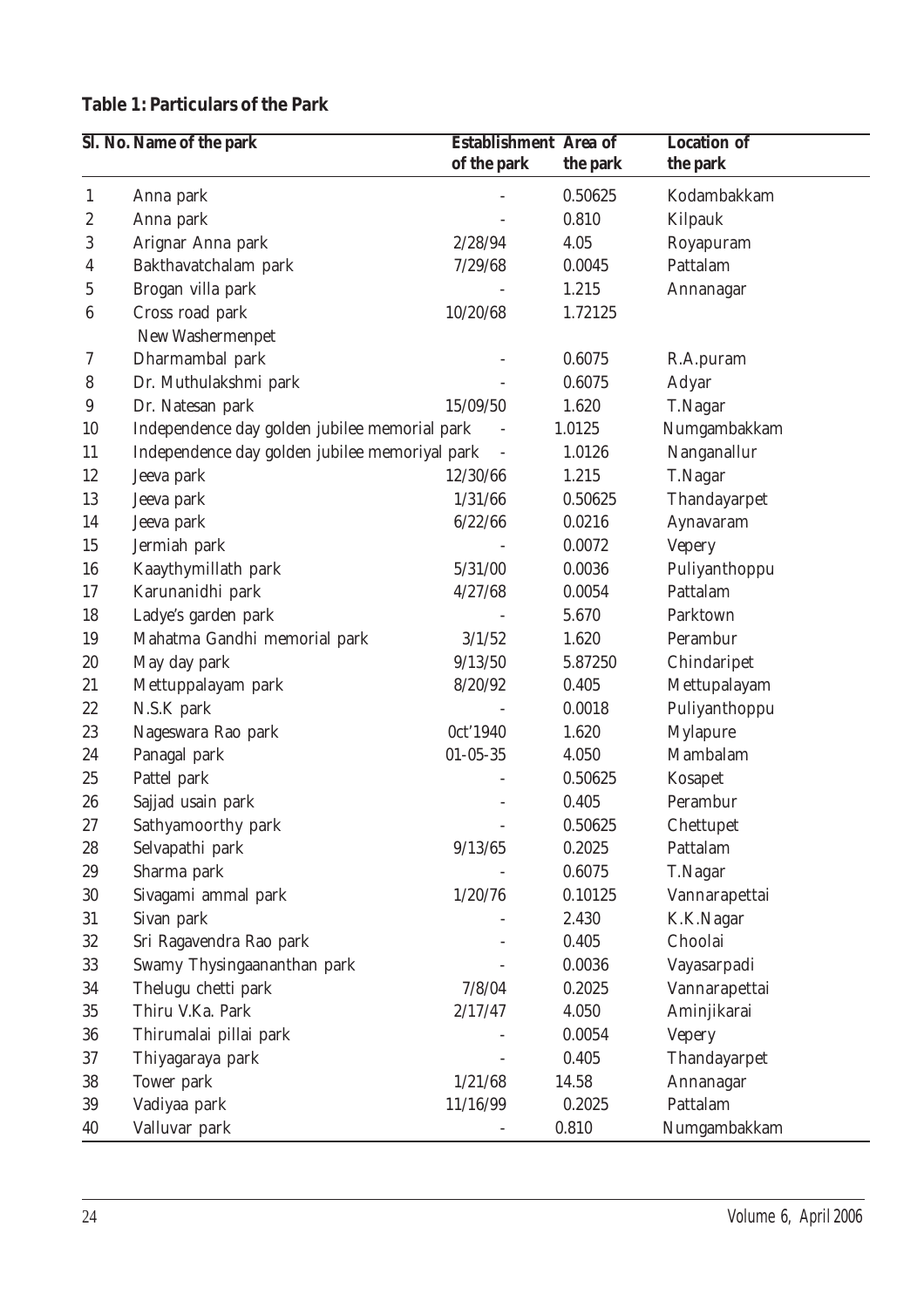





#### **Temples**

In the 40 parks taken up for survey, temples could be found in Sivan Park (K.K.Nagar), Jeeva Park (T.Nagar), Dr.Natesan Park (T.Nagar) and Lady's Garden Park (Park Town). Though, parks are normally not the place for locating temples, they exist because of the patronage of some locals who visit the parks; they have made it a place of worship when they visit parks on a daily routine.

#### **Playgrounds**

When elders visit the parks, children invariably accompany them. To keep them engaged, it is quite common that the parks have small playgrounds for tiny tots to move around and play in the open atmosphere. Out of 40 parks surveyed, 13 parks were equipped with playgrounds.

#### **Fountains**

In the 40 parks surveyed 18 fountains were observed. Fountains no doubt, are additional attractions for visitors as the spurt of water which comes out of pipes gives immense pleasure to onlookers and also adds chillness to the breeze.

#### **Nurseries**

There are 10 parks endowed with nurseries. The parks, that have good space and the right environment, rear nurseries for their own use to enhance the beauty of the parks and also to distribute them to other parks.

In most of the parks, it could be found that lawns are well-maintained. Certain parks are also used for shooting films.

### **Conclusion**

Population explosion has become the order of the day and the much required space meant to get fresh breeze has become a rarity. It is for the town planners to design the layout of the city to improve living conditions for citizens. It is also imperative on the part of the people to take special interest to safeguard the ecology by liberally establishing parks and gardens. Several environmentalists and enthusiasts are urging policymakers on the need to establish parks and gardens. As the subject has practical importance not only for the present generation but also for posterity, the study of parks in Chennai has been done with lot of care and initiative.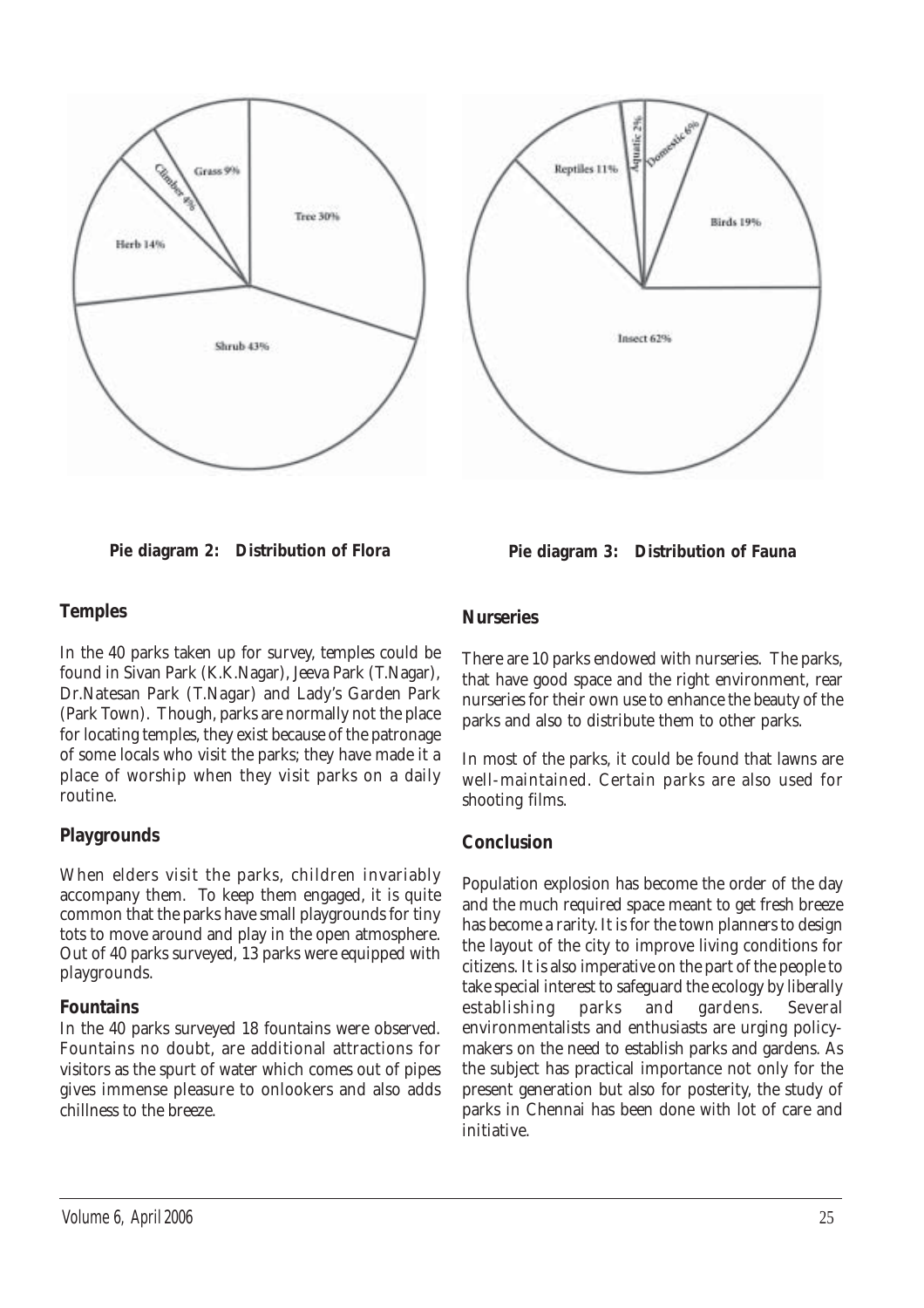It is once again emphasized that parks and gardens are the real saviour for urban citizenry. It would be unfortunate if people think that parks as an encroachment of their areas. We cannot absolve our responsibility of keeping the parks and gardens in good shape. The more attention we bestow upon the parks, the better it would be for all of us. It is an accepted fact that a tree generates plenty of oxygen to give a fresh lease of life to humans. But humans unthinkingly cut trees not knowing that they are seriously disturbing the ecological balance. No prudent human being will dare to disturb the ecology and environment. The future well-being of man lies in his need to breathe fresh air and live in a pollution-free atmosphere and parks can serve this end to a large extent.

#### **References**

- 1. Amirthalingam, M., 2004, "Parks of Chennai", *Eco News,* Vol.10. No.1, p.20., C.P.R.Environmental Education Centre, Chennai.
- 2. *Ibid, Eco News,* Vol. 10. No.1 April June 2004 Pg.14, 15, 16.
- 3. *The Hindu*, dated 22.3.2002
- 4. *The Hindu*, dated 10.01.2004.
- 5. *State of Forest Report*, 1999.
- 6. *www.types of parks.com*
- 7. *www.national parks of india.com*

# **Management of Drinking Water in a Semi-arid Village in Tamil Nadu**

B. Arulananthan

## **ABSTRACT**

*Tamil Nadu is one among the water shortage states of India. This paper deals with the importance of drinking water, its usage and wastage and waste water management techniques in a rural area. The study was carried out in Thalavai Panchayat of Perambalur District of Tamil Nadu. Water is supplied through 12 overhead tanks from a single bore well for the entire 600 houses. The improvement of drinking water facility in their villages after independence is mainly due to Tamil Nadu Water Supply and Drainage Board (TWAD). Apart from drinking purposes, the excess water is also used for various other purposes such as bathing, washing and watering kitchen garden. The study results were discussed with the villagers and they took various measures for conservation of water resources especially for drinking water management.*

#### **Introduction**

Water scarcity is a serious problem throughout the world, for both urban and rural communities. The rate of withdrawal is far in excess of the rate of recharging as seen from the water tables. Fresh water, once considered an inexhaustible resource, is now becoming a scarce commodity. The water policy of India has calculated 180 litres per capita for domestic needs. But it is not possible to supply even 100 litres per head even in urban areas. In India, 4.5 crore people are denied clean drinking water. Tamil Nadu is one among the water shortage states in India. About 60% of the area is affected by water scarcity. Statistics show that due to over exploitation, 1.5 lakh out of 1.8 lakh wells have dried up in Tamil Nadu.

In this context, a study was necessary to know the drinking water management practices of rural people. Importance given to drinking water by the people, water usage, water wastage, and waste management techniques were studied.

#### **Study area**

The area chosen for study was Thalavai panchayat of Perambalur district, Tamil Nadu. The geographical area of the Perambalur district is 3, 69,007 hectare. The district lies in the southern plateau and hill zone of agroclimate regional planning with characteristics of semi arid climate. The soil is predominantly red loamy and black soil. The normal rainfall of the district is 908 mm.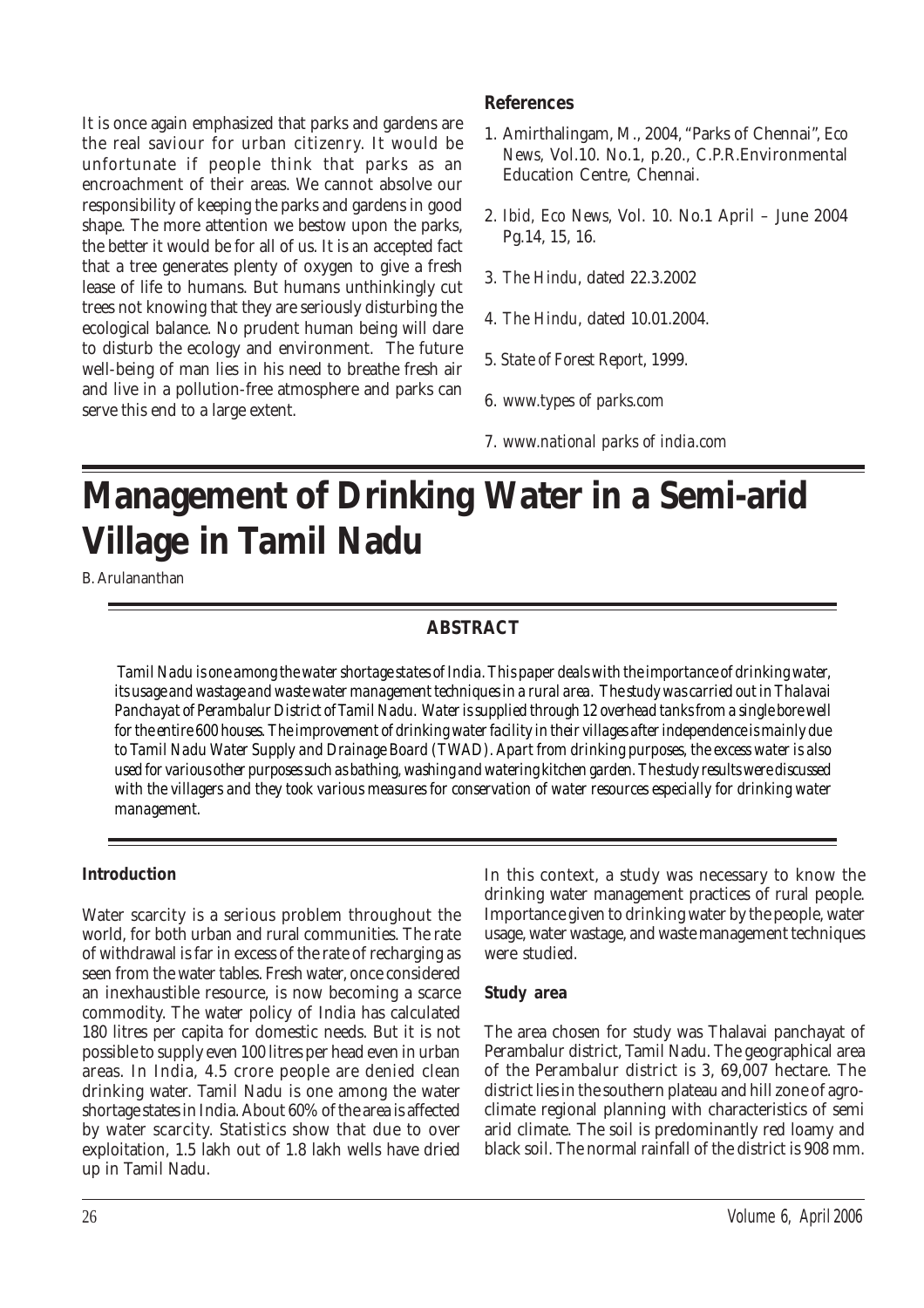Cauvery is the major river flowing in this region and the composite district has a canal systemof 47Kms stretch and ayacut of 11,610 ha. The ground water resource through tube wells and wells contribute nearly 68% of irrigated area.

Thalavai Panchayat is situated 5 km south of river Vellar near Pennahadam town and includes 12 habitats - Thalavai, Thalavai Colony, Madura Nagar, Sengamedu, Sengamedu Colony, Eachangadu, Eachangadu Colony, Siluppanur, Silappanur Colony, Silupanur new colony, T.Gudalur and T.Senthamangalam. The total population of the Thalavai Panchayat is 6,170 - of which 3,114 are male and 3,056 are female (year 2004). The total households within this panchayat are about 600. People from all the habitats are receiving water from a single bore well. The bore well has been dug at the river Vellar, which flows on the northern side of the hamlets. Water is supplied through pipelines to the hamlets from the overhead tanks. There are about 11 overhead tanks, 11 India mark hand pumps, 72 public taps, and 72 house connections. The Panchayat also maintains 3 open wells. The number and capacity of overhead tanks, the number of taps, hand pumps and open wells in Thalavai Panchayat and the details regarding demand for drinking water and its allocation are provided in the Tables (1-3).

**Table 1: Numbers and capacity of Overhead Tank**

| SI. | <b>Hamlets</b>      | 60,000        |        | 30,000 10,000 | <b>Total</b> |
|-----|---------------------|---------------|--------|---------------|--------------|
| No. |                     | <b>litres</b> | litres | litres        |              |
| 1   | Madura Nagar        |               |        |               |              |
| 2   | Sengamedu           |               |        |               |              |
| 3   | Sengamedu colony    |               |        |               |              |
| 4   | Eachangadu colony - |               |        |               |              |
| 5   | Siluppanur colony   |               |        |               |              |
| 6   | Siluppanur          |               |        |               |              |
| 7   | Eachangadu          |               |        |               |              |
| 8   | Thalavai colony     |               |        |               |              |
| 9   | T.Gudalur           |               |        |               |              |
| 10  | Thalavai            |               |        |               | 2            |
| 11  | T.Senthamangalam    |               |        |               |              |
|     | <b>Total</b>        |               |        |               | 11           |

#### **Methodology**

Thalavai panchayat has about 600 households. The number of members in each family varies from 2 to 12. A questionnaire was prepared for the survey that sought details about family structure, water usage, water wastage, wastewater management techniques etc. For this study, 10% random sampling method was followed. **Table 2: Number of Taps, Hand pumps and Open Wells in Thalavai Panchayat**

| SI. –<br>No. | <b>Hamlets</b>    | House<br>connections taps | <b>Public</b> | <b>Hand Open</b><br>pump | well |
|--------------|-------------------|---------------------------|---------------|--------------------------|------|
|              |                   |                           |               |                          |      |
| 1            | Madura Nagar      | 4                         | 1             |                          |      |
| 2            | Sengamedu         | 10                        | 15            |                          |      |
| 3            | Sengamedu colony  | 4                         |               | 1                        |      |
| 4            | Eachangadu colony | $\overline{2}$            | 5             | 1                        |      |
| 5            | Siluppanur colony |                           | 5             | $\overline{2}$           |      |
| 6            | Siluppanur        |                           |               | $\overline{2}$           |      |
| 7            | Eachangadu        | 15                        | 10            | 1                        | 1    |
| 8            | Thalavai colony   | 7                         | 7             | 1                        |      |
| 9            | T.Gudalur         | 10                        | 12            |                          | 1    |
| 10           | <b>Thalavai</b>   | 15                        | 12            |                          |      |
| 11           | T.Senthamangalam  | 5                         | 5             | 2                        | 1    |
|              | Total             | 72                        | 72            | 11                       | 3    |

**Table 3: Drinking water demand and allocation**

| <b>Habitation</b>         | water<br>demand<br><b>MCM</b> | level<br>in<br><b>LPCD</b> | water<br>draft<br><b>MCM</b> | <b>Drinking Present Drinking Drinking</b><br>water<br>allocation<br>$as\%$ |
|---------------------------|-------------------------------|----------------------------|------------------------------|----------------------------------------------------------------------------|
| Madura nagar              | 0.0055                        | 45                         | 0.0062                       | 2.5                                                                        |
| Sengamedu                 | 0.0061                        | 35                         | 0.0053                       | 3.6                                                                        |
| Sengamedu colony          | 0.0044                        | 35                         | 0.0038                       | 2.7                                                                        |
| Eachangadu colony 0.0029  |                               | 35                         | 0.0026                       | 4.1                                                                        |
| Silluppanur colony 0.0077 |                               | 35                         | 0.0067                       | 3.7                                                                        |
| Silluppanur               | 0.0120                        | 20                         | 0.0060                       | 5.8                                                                        |
| Eachangadu                | 0.0125                        | 35                         | 0.0109                       | 7.3                                                                        |
| Thalavai colony           | 0.0112                        | 35                         | 0.0098                       | 4.3                                                                        |
| T.Gudalur                 | 0.0125                        | 40                         | 0.0125                       | 7.3                                                                        |
| Thalavai                  | 0.0099                        | 40                         | 0.0099                       | 4.1                                                                        |
| T. Senthamangalam 0.0092  |                               | 30                         | 0.0069                       | 5.4                                                                        |
|                           |                               |                            |                              |                                                                            |

Hence, study was conducted in 60 out of 600 households that were selected randomly in the Thalavai panchayat. Also, this panchayat was visited at a time when water was being supplied. Collection of drinking water by the people, water usage, water wastage and waste management techniques were observed. Three meetings were conducted for the villagers to take suitable measures for future water management.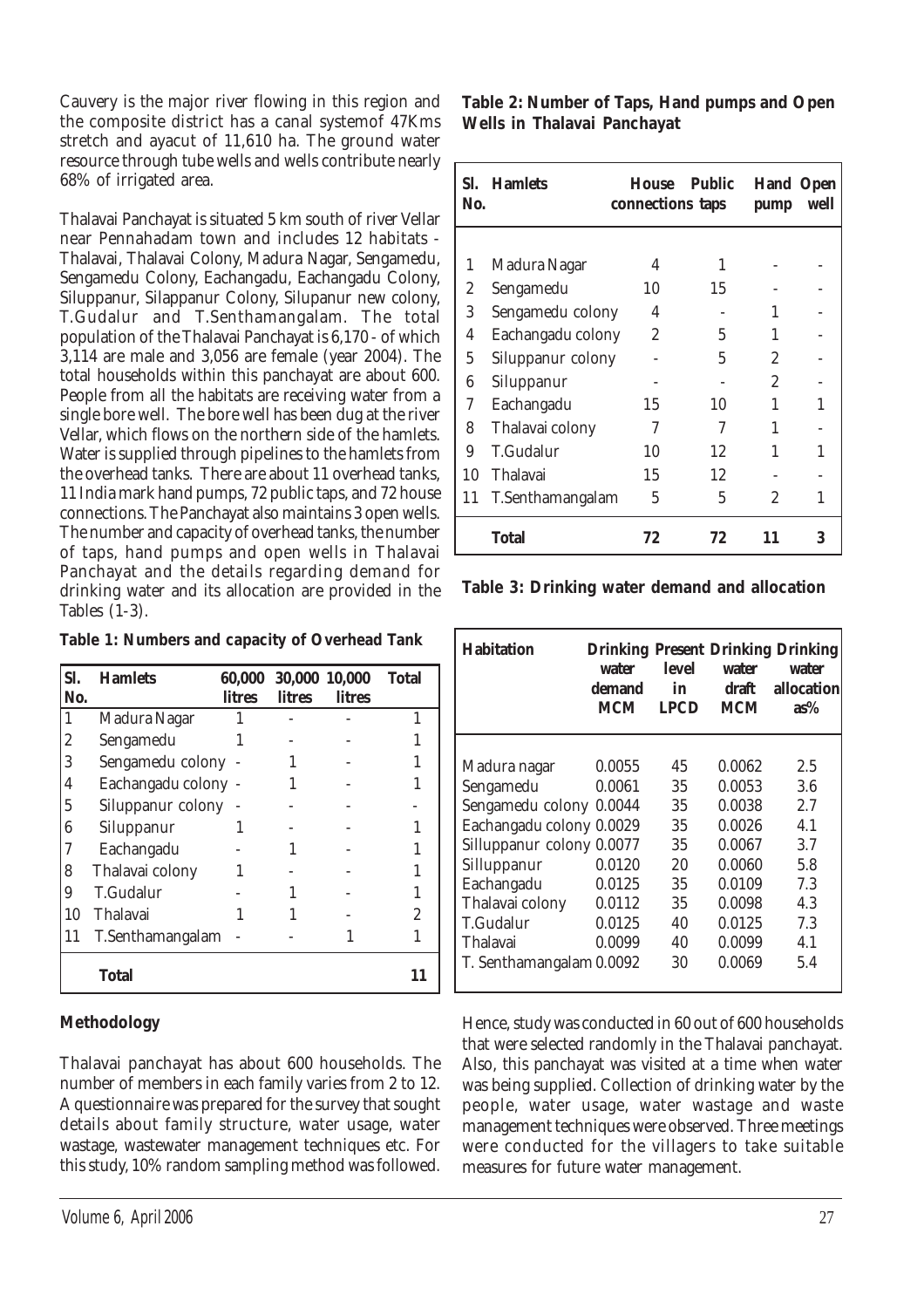## **Results and discussion**

The following results were obtained from the study.

The information collected is given in the table.

| S.No. | Particular                          | Information                                                                                                                                                                                                                                                                                                                                                                                                                                                                                                                                           |
|-------|-------------------------------------|-------------------------------------------------------------------------------------------------------------------------------------------------------------------------------------------------------------------------------------------------------------------------------------------------------------------------------------------------------------------------------------------------------------------------------------------------------------------------------------------------------------------------------------------------------|
| 1.    | Water supply                        | 60 lit. per capita per day (lpcd).                                                                                                                                                                                                                                                                                                                                                                                                                                                                                                                    |
| 2.    | Family structure                    | Number of members in the family $-2$ to 12Level of literacy $-$<br>Std. IV to Post graduation Working members $-1$ to 5.                                                                                                                                                                                                                                                                                                                                                                                                                              |
| 3.    | Water consumption<br>at house level | Average water consumption per day per family $-$ 40 to 225 lit.<br>Drinking per day per person - 2 to 8 lit.<br>Bathing per day per person $-7$ to 50 lit.<br>Cooking per day per family - 8 to 150 lit.<br>Household use per family - 40 lit.<br>Drinking water storage in house $-15$ to 90 lit for 2 days.                                                                                                                                                                                                                                         |
| 4.    | Drinking<br>water usage             | Villagers are using the panchayat water for drinking and<br>cooking purposes.<br>Villagers are using water from the panchayat pipe; bore well,<br>pond, hand pump, eri and agricultural pump sets for washing<br>clothes.<br>During festivals / functions, villagers get additional water on<br>request from panchayat (supply extra 1 hour) or from cement<br>factory and through hand pump.<br>Drinking water is also diverted to kitchen gardens or drainage.<br>The villagers carry drinking water while going for work and<br>during pilgrimage. |
| 5.    | Kitchen garden                      | They grow one or two neem, drumstick, coconut or Thespesia<br>trees along with seasonal vegetables in their kitchen gardens by<br>using wastewater.<br>Few cultivate banana, brinjal, teak, tomato, chilly by using<br>drinking water.                                                                                                                                                                                                                                                                                                                |
| 6.    | Water conservation                  | Less than 20% of the households have installed rainwater-<br>harvesting units in front of their houses and are at present defunct.<br>Remaining are silted.<br>Ponds and tanks store rainwater in the village and during heavy<br>rains; excess water drains into the adjoining river Uppodai and<br>Vellar.                                                                                                                                                                                                                                          |
| 7.    | Water borne diseases                | Villagers suffer from water borne diseases during rainy season<br>(October, November and December).                                                                                                                                                                                                                                                                                                                                                                                                                                                   |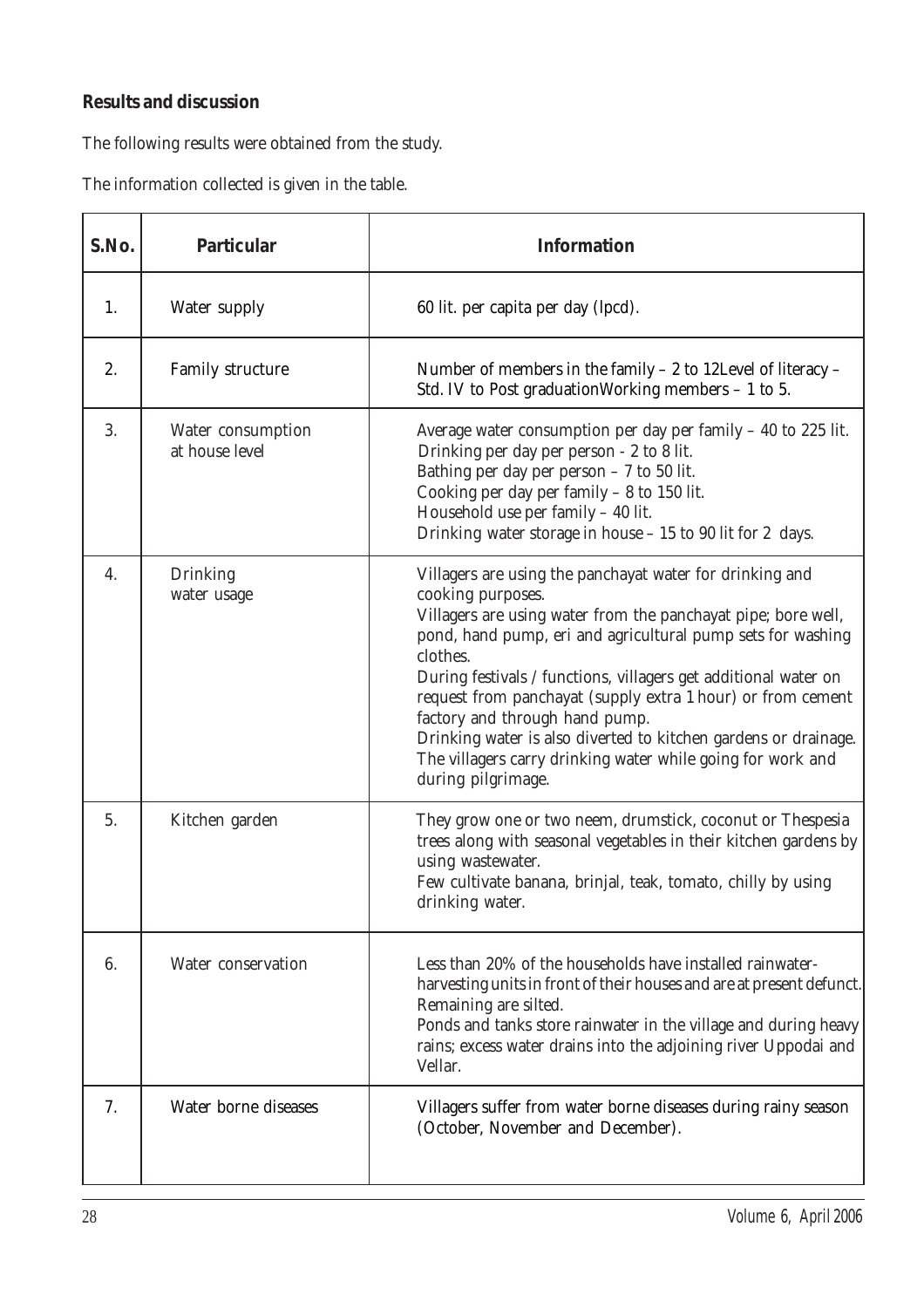By observation, many villagers are misusing panchayat water for their kitchen gardens. Hamlets lack proper drainage facility. Wastewater goes to the village pond and pollutes it. When questioned about the improvement in drinking water facility in their villages post independence, the villagers unanimously thanked the TWAD Board for supplying drinking water through the panchayat.

In this connection, three meetings were conducted for villagers. Water managers, TWAD Board officials, environmentalists, farmers, women, school students and general public of the panchayat participated and shared their views. From the above village meeting, following decisions were taken by the villagers for future management of drinking water of Thalavai panchayat.

- $\div$  Drinking water is to be used only for drinking and cooking purposes
- $\div$  Washing clothes is to be done at ponds, lakes or rivers.
- $\cdot \cdot$  Wastage of drinking water is to be stopped.
- $\div$  Drinking water will not be used for kitchen gardens.
- $\div$  Duration of water supply is to be one hour per day.
- $\div$  Lakes and ponds should be desilted once in five years.
- $\div$  Rainwater harvesting units are to be installed permanently in all the houses.

#### **Conclusion**

Though the Thalavai panchayat gets enough drinking water, people were not aware of its importance and conservation. The quality of underground water is good at T.Gudalur and T.Senthamangalam. Remaining habitats have salty water. If this situation persists, people would have to face severe water scarcity in future. So, the above decisions were taken during the final meeting which are going to be implemented at the earliest.

Water is everyone's concern. Conserving and protecting water sources is a crucial issue, demanding the participation of every individual in a village, city, state or country. Each one of us must take stock of how much water one consumes, for what purpose it is used, the state of the water after consumption and where the used water ends up. Human survival is dependent on water. Water has been ranked by experts as second only to oxygen as essential for life.

| <b>DRINKING WATER MANAGEMENT</b><br>C.P.R. ENVIRONMENTAL EDUCATION CENTRE, CHENNAI                    |                                    |  |  |  |  |  |
|-------------------------------------------------------------------------------------------------------|------------------------------------|--|--|--|--|--|
| Date: $\qquad \qquad$                                                                                 |                                    |  |  |  |  |  |
| Questionnaire                                                                                         |                                    |  |  |  |  |  |
| 1. Name of the person                                                                                 |                                    |  |  |  |  |  |
| 2. Address                                                                                            |                                    |  |  |  |  |  |
| 3. Number of family members                                                                           |                                    |  |  |  |  |  |
| 4. Level of literacy                                                                                  |                                    |  |  |  |  |  |
| 5. Working members<br>Agriculture<br><b>Others</b><br>6. Average water consumption per day per family | : …………………………………………………………………………………… |  |  |  |  |  |
| <b>Drinking</b><br><b>Bathing</b><br>Cooking<br>Household use<br><b>Animals</b><br><b>Others</b>      |                                    |  |  |  |  |  |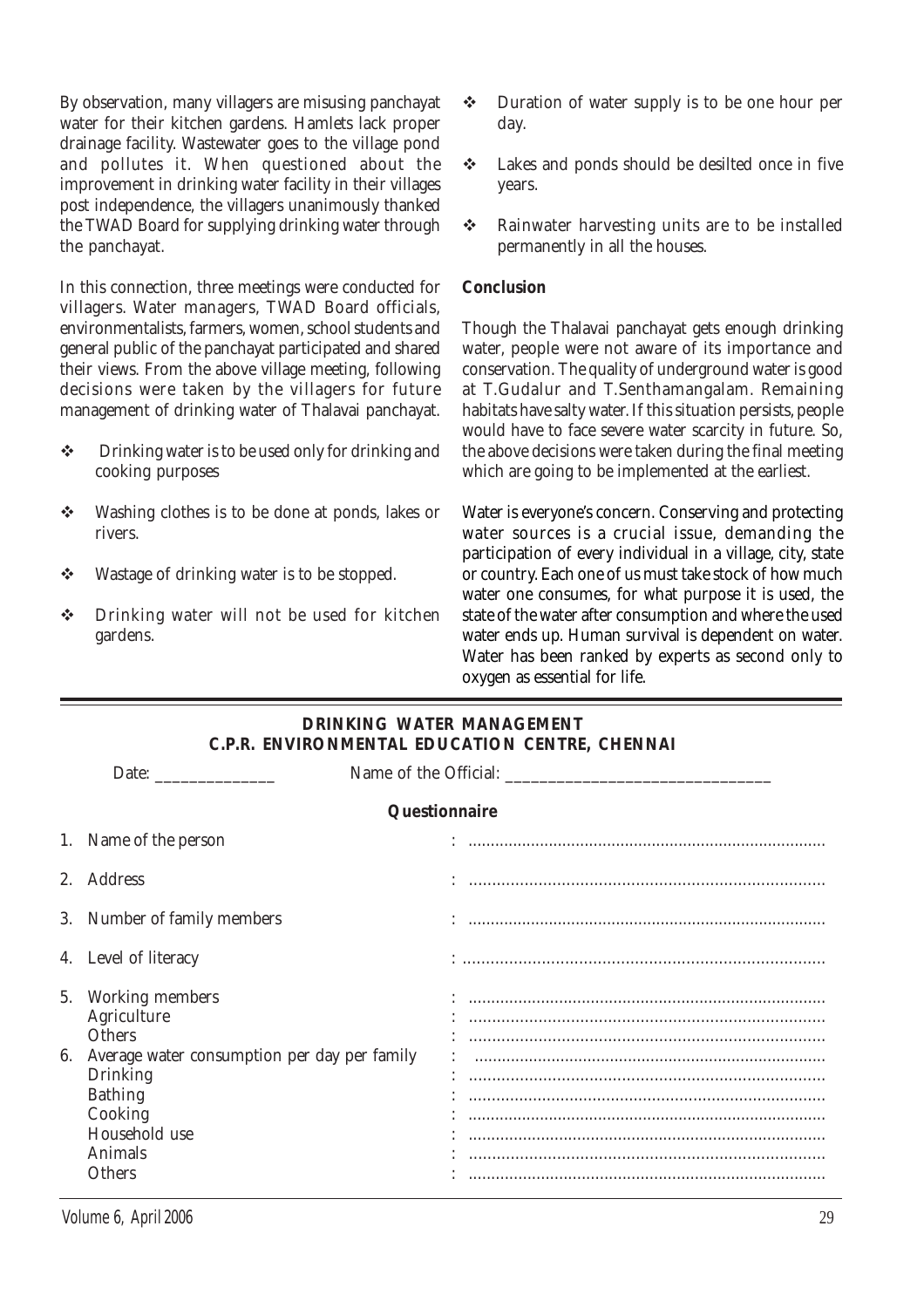| 7. For the above, how many litres of water you<br>consume supplied by panchayat (by pipe line)<br>well / bore well / other source    |          |
|--------------------------------------------------------------------------------------------------------------------------------------|----------|
| 8. Own well / bore well / others<br>Water availability in summer (ft.)                                                               |          |
| 9. Where do you wash your clothes?                                                                                                   |          |
| 10. Do you use the panchayat tank water<br>for drinking and cooking?                                                                 |          |
| 11. Have you installed rainwater harvesting<br>unit in your house?                                                                   | Yes / No |
| 12. Where does the excess water get stored in<br>your village?                                                                       |          |
| 13. How much water do you consume<br>during festivals / functions?                                                                   |          |
| Which water?<br>Piped water / well / bore well<br>Number of plants in your garden                                                    |          |
| 15. How do you manage your wastewater?<br>Kitchen garden<br>Public drainage                                                          |          |
| 16. Does the waste water pollute your village?<br>Does water-borne disease affect your village?<br>Which month?<br>How do you solve? |          |
| 17. Do you have any other problems?                                                                                                  |          |
| 18. Is there any ancient water body and do you use the                                                                               |          |
| 19. How do you store water and what quantity?<br>How many days?                                                                      |          |
| 20. Do you buy water while going out or<br>do you carry water?<br>Total amount spent                                                 |          |
| 21. Your suggestion towards ground water<br>management in your village in future                                                     |          |
| 22. Other suggestion / remarks                                                                                                       |          |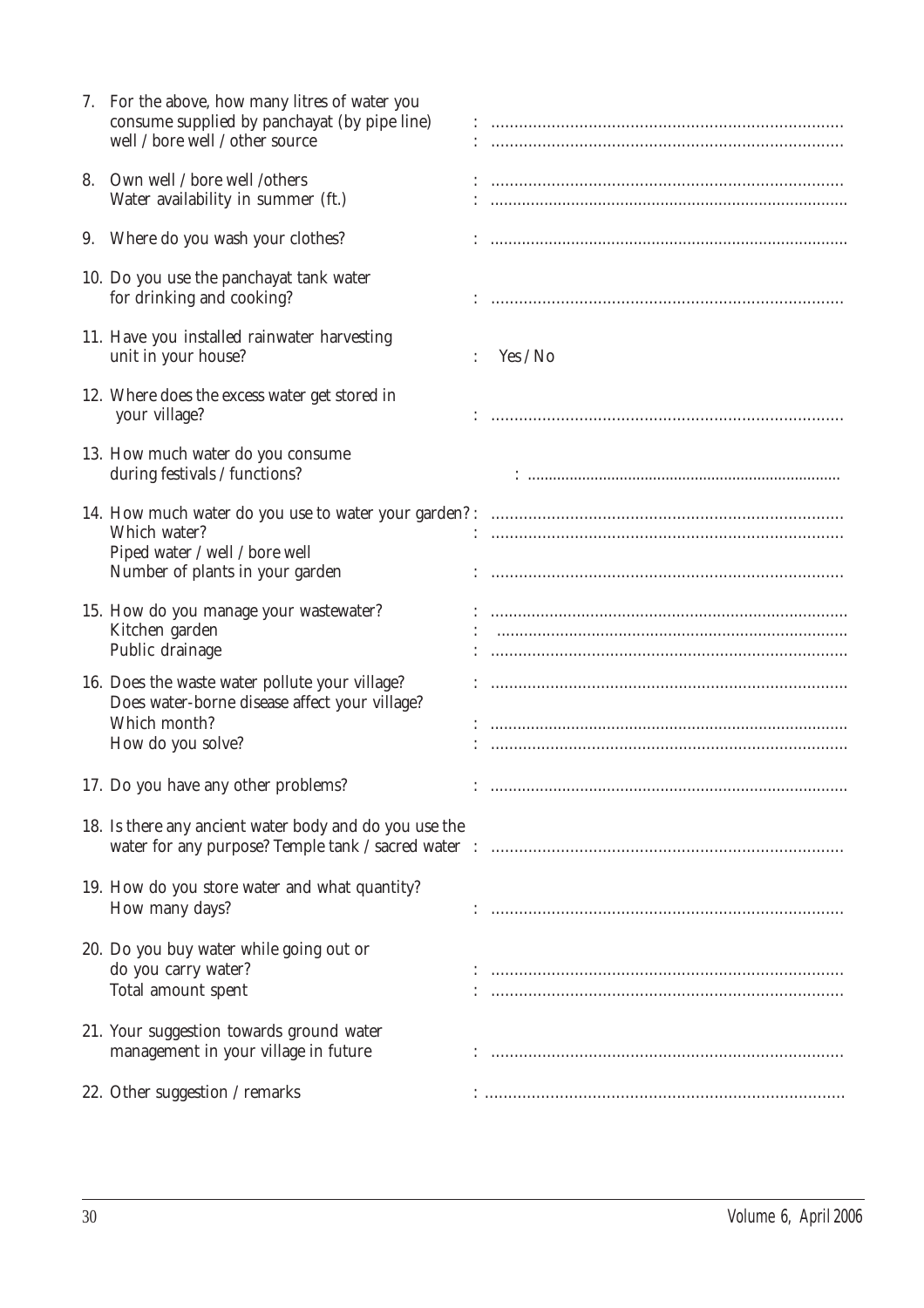# **Health Status of Tribes of Warangal District - A Case Study**

*Dr.Syeda Azeem Unnisa1 , G. Narasimha Rao2, Prof. A.V.S. Prabhakar Rao3, and Prof. Y. Anjaneyulu4*

## **ABSTRACT**

*A study was undertaken among the tribal living in Tadvai Mandal, consisting of 41 villages in Warangal district of Andhra Pradesh to ascertain their knowledge about tuberculosis. In all, 300 households belonging to ten villages were selected at random and the heads of these households or the next responsible persons were interviewed. A total of (45%) had heard of tuberculosis and of these (55%) attributed it to tubercule bacilli.*

*Key words: Tribes, Health, Tuberculosis, Nutrition and Sanitation.*

### **Introduction**

In this modern age of science and technology and the availability of modern sophisticated diagnostic methods to help prevent and even cure diseases, there are still some people living untouched by all these developments. Even as the rest of the world goes through a variety of changes, they remain rooted in their culture, behaviour and beliefs. They continue to lead their lives completely ignorant of these changes, These people, tucked far away from all civilization are the children of our Mother Nature (Forests) and are called the "Tribal". The healthcare problems of tribal are more due to illiteracy, poor sanitation and their customs and traditions (Ali, 1980).

## **Material and Method**

### **Area of Study**

The study was conducted at Tadvai Mandal, which falls under Mulugu taluk of Warangal district in Andhra Pradesh. The district lies between the latitude of 17º-19' and 18º–36 North and longitudes of 78º-49' and 80º-43 East. It is above mid-sea level by 870 ft. Tadvai mandal has a varied landscape with scattered hills covered with dense forests. Minor streams meander through the area. It is a difficult terrain as there are no proper roads to the villages. Quite a few villages have to be reached on foot while a few others can be reached by bus. The majority of the tribal in this area are the Koyas who live in the densely covered forest area. There are 41 villages with a total tribal population of 19,727 in this mandal. Of these 10 villages with a population of 1000 were randomly selected. Tribal communities predominantly inhabit these villages (Handbook, 2005).

## **Method**

A total of 300 households in these villages were selected at random for the study. The heads of these households or the next responsible persons were interviewed by using a structured interview schedule. The school teachers of Integrated Tribal Development Agency (ITDA) were trained by the centre's staff in filling up the interview schedules and utilized to visit the tribal' homes to fill up the schedules which were checked on a sample basis by the TRC (Tuberculosis Research Centre) team.

### **Results and Discussion**

From the present study, it was concluded that out of 300 respondents 250 tribal respondents were suffering from tuberculosis. Of the 300 tribal respondents, 45% were males and the age varied from 20 to 76 years; 67% were illiterate and 65%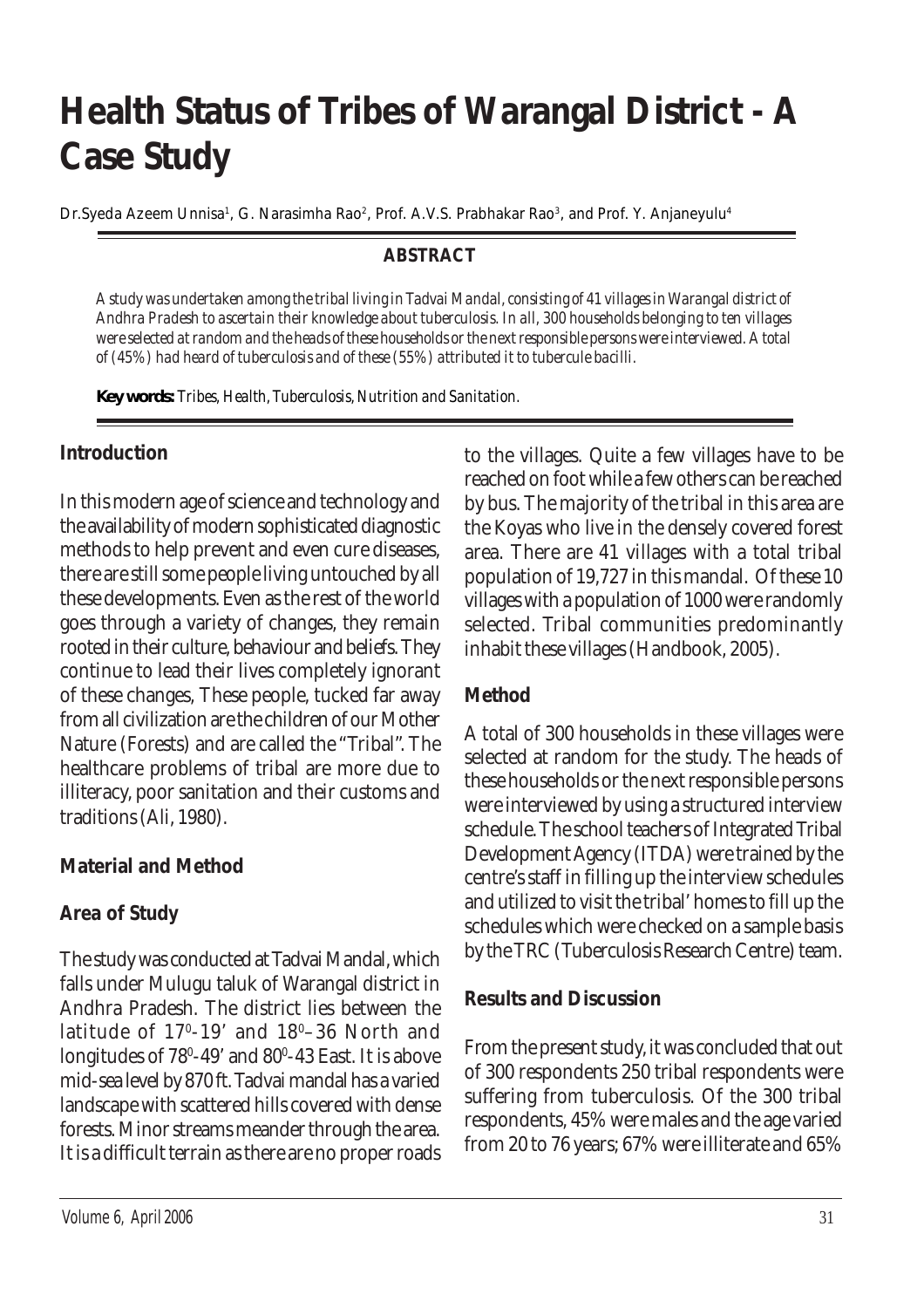| Sl. No.          | <b>Population</b><br>No. of<br>Name of |                   |             | <b>Literates</b> |      |
|------------------|----------------------------------------|-------------------|-------------|------------------|------|
|                  | the villages                           | <b>Households</b> | <b>Male</b> | <b>Female</b>    |      |
|                  |                                        |                   |             |                  |      |
|                  | Kalwapalle                             | 276               | 631         | 616              | 434  |
| $\overline{c}$   | <b>Narlapur</b>                        | 440               | 955         | 921              | 995  |
| 3                | Tadvai                                 | 356               | 676         | 657              | 677  |
| $\boldsymbol{4}$ | Kamaram                                | 233               | 481         | 466              | 570  |
| 5                | Katapuram                              | 581               | 1340        | 1345             | 1431 |
| $\boldsymbol{6}$ | <b>Narsapur</b>                        | 148               | 325         | 380              | 233  |
| Η                | Lingala                                | 152               | 302         | 298              | 297  |
| 8                | <b>Beerelli</b>                        | 203               | 443         | 443              | 423  |
| 9                | Rangapuram                             | 124               | 299         | 289              | 205  |
| 10               | Oorattam                               | 101               | 207         | 190              | 201  |

**Table 1: Village - wise population (census , 2001)**

**Table 2: Knowledge about symptoms of TB among respondents**

| Sl. No. | <b>TB</b> symptoms         | Respondents No. |
|---------|----------------------------|-----------------|
|         | Cough                      | 250             |
| 2       | Haemoptysis                | 156             |
| 3       | Chest pain                 | 60              |
| 4       | Fever                      | 112             |
| 5       | Cough & fever              | 30              |
| 6       | Fever & chest pain         |                 |
| 7       | Cough & haemoptysis        | 45              |
| 8       | Cough, fever, chest pain & |                 |
|         | haemoptysis                | 30              |
| 9       | No idea                    | 14              |
|         |                            |                 |

were involved in agricultural work earning a monthly income of Rs. 450 or less (Table 1). Regarding the reasons for sickness, 61% of the respondents believed in superstitions such as sin, evil spirit and god's curse; 20% said that the use of fertilizers and pesticides were the cause of sickness; 12% had mentioned unhygienic conditions as the reason and the remaining 12% blamed change of food habits. From the study it was found that the knowledge about the correct reasons for tuberculosis among them was very few.

About the prevalence of tuberculosis 56% said that it was prevalent in rural areas, while 30% was of the opinion that it was more prevalent in urban areas, whereas the remaining 14% were ignorant about the prevalence of the disease. Regarding knowledge of the symptoms of tuberculosis among the persons who had heard of TB, cough was considered to be the main symptom by 42%, haemoptysis by 29%, cough, fever chest pain and haemoptysis combined by 15% and the remaining 14% had no idea about symptoms (Table 1 and graph: 1).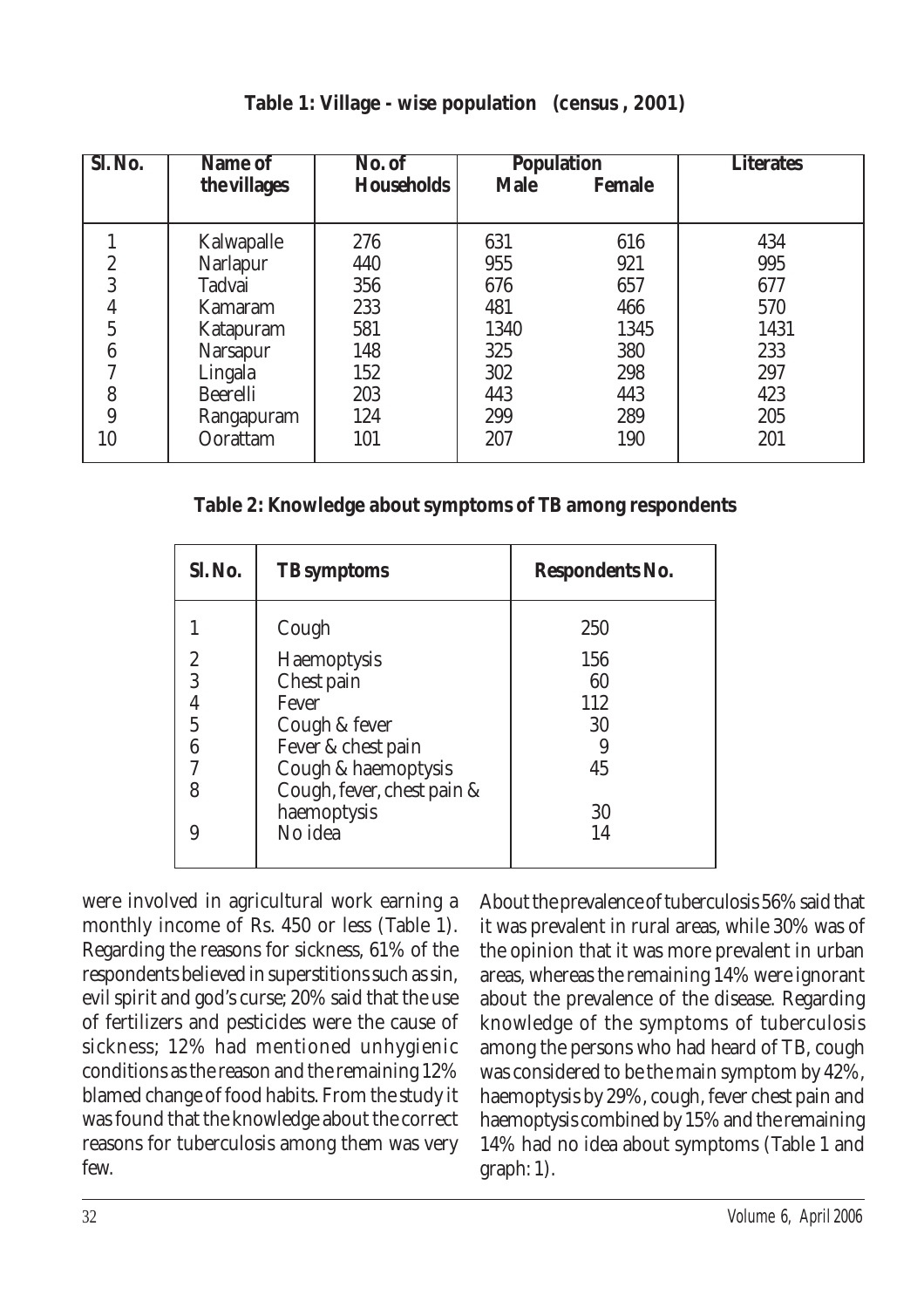

This study brings out the attitude towards sickness among the tribals, their faiths and beliefs, treatment seeking behaviour, their utilisation of available health facilities and their knowledge about tuberculosis. In this study, 61% of the respondents had superstitious beliefs regarding the causes of sickness. (Sujatha, 1998).

## **Conclusion**

Awareness is needed to improve the basic health needs of tribal and proper health education. Better medical facilities with sympathetic attitude of the doctor and health officials are required. It is also essential to organize services of mobile clinics. These are some of the remedial measures suggested by the Regional Medical Research Centre for Tribal Health.

## **References**

1. Ali, A. (1980) Health and nutritional status of Pauri Bhuniyas of Jaldih village in Sundergarh district, Orissa. The Newsletter 13 [April]. Tribal Development Division. Ministry of Home Affairs, New Delhi.

2. Census of India, (2001), Government of India. Scheduled Tribes, Scheduled Areas and Tribal Areas in India. Ministry of Social Justice and Empowerment (Tribal Division).

3. K. Sujata Rao ("Health Care Services in Tribal Areas of Andhra Pradesh: A Public Policy Perspective", Economic and Political Weekly, 33(9), February 28-March 6, 1998).

4. Handbook of Statistics, (2005), published by Chief Planning Officer, Warangal, pg- 5.

## *Contact Address :*

- *1. Lecturer, Center for Environment, Institute of Science & Technology, Jawaharlal Nehru Technological University, Kukatpally.*
- *2. Environment Education Officer, Directorate of A.P Green Corps, Hyderabad.*
- *3. Guest Faculty, Center for Environment, Institute of Science & Technology, Jawaharlal Nehru Technological University, Kukatpally.*
- *4. Director, Center for Atmospheric Studies, Cloud Seedlings Department, Institute of Science & Technology, Jawaharlal Nehru Technological University, Kukatpally.*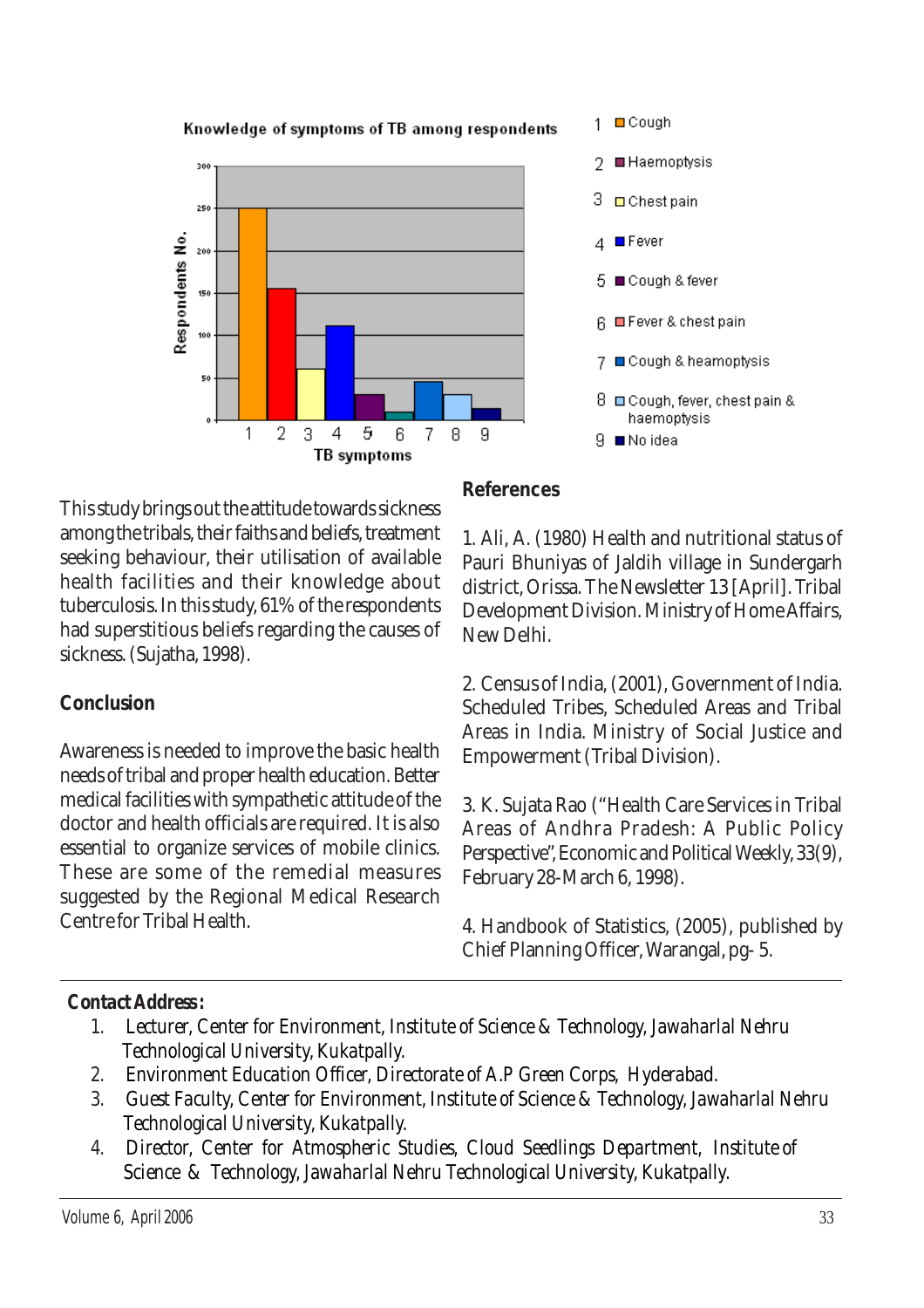# **Assessment of Soil Quality: the First Step towards Wasteland Development – A Case Study**

#### **N. Muthukrishnan**

## **ABSTRACT**

*The first step towards reclamation of any wasteland is the assessment of the soil quality including the soil profile. A soil test will establish whether the soil is saline, sodic, saline-sodic, alkaline, acidic or neutral. Soil tests also identify the reason and remedial measures for problem soils. For a wasteland development in Kallathikulam village, soil samples were first analysed and based on the analysis report, soil correction and nutrients application were made.*

## **Introduction**

The first step towards reclamation of any wasteland is the assessment of the soil including the soil profile. A soil test will establish whether the soil is saline, sodic, saline-sodic, alkaline, acidic or not affected. Soil tests also identify the reason and remedial measures for problem soils. Further, soil tests measure the relative nutrient status of soils and are used as a basis for profitable and environmentally responsible nutrient application.

Kallathikulam is a small village in Thirunelveli district. About 40 acres of wasteland in this village was planned for development by a farmer. He approached CPREEC for soil analysis and a systematic plan was developed to collect soil samples in appropriate locations and depth. Based on the analysis report, soil correction and nutrients application were made. Now more than 3500 saplings of sapota, 200 saplings each of teak, casurina, pungam and jackfruit have been planted and the entire wasteland developed.

## **Kalathikulam**

Kallathikulam is a small village situated in Thirunelveli District, 26 km away from Thirunelveli Town, coming under Maranthai Panchayat and Alankulam Taluk. It is a semi-arid area with 600 to 800 mm of annual rainfall. The two major types of soils in this district are red and black. The black soil is restricted to the cultivated area. Red loam is the predominant soil type in this district accounting for 48.21% followed by black soil of 30.09%. The other types of soils are laterite soil, sandy coastal alluvium, red sandy soil and others.

## **Soil sampling**

A routine soil sample weighs approximately one kg. This represents only 0.00005 percent or less of the average top 12 inches of an acre of soil. Thus sample collection is extremely important in the accuracy and repeatability of a soil test. A soil sample which does not represent the area being sampled will be misleading - resulting in either over application or under application of soil amendments or fertilizer.

As the field to be sampled covered a large area (40 acres) with varied topography in Kalathikulam, it was sub-divided into relatively uniform sampling units. Within each sampling unit soil sub-samples were taken from several different spots in a zig-zag pattern and these subsamples were mixed into one composite sample. Thus 36 composite samples were collected from a soil profile of 12" x 24" and 36"deep. After collection, samples were dried and packed in plastic bags, labelled with sample number, date of collection, location, etc.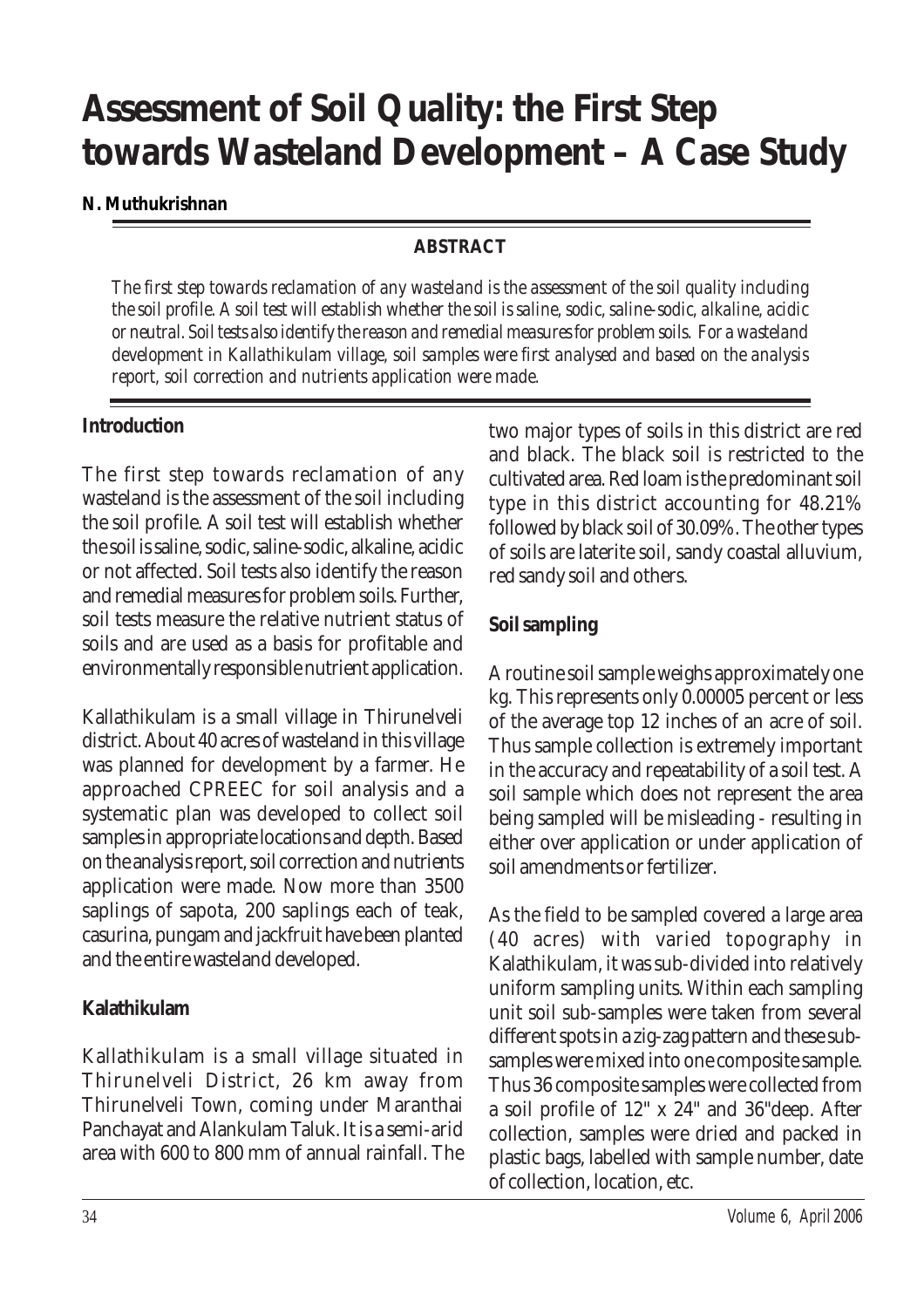| Sl. No.          | <b>Parameter</b> | Unit       | Min    | <b>Max</b> | <b>Mean</b> | <b>Normal Range</b>     |
|------------------|------------------|------------|--------|------------|-------------|-------------------------|
| 1                | pH               |            | 4.90   | 10.05      | 7.20        | 6.50 to 7.50            |
| $\boldsymbol{2}$ | EC               | mmhos/cm   | 0.02   | 4.62       | 0.62        | < 4.00                  |
| 3                | Nitrogen         | $\%$       | 0.05   | 0.10       | 0.07        | $0.10 \text{ to } 1.00$ |
| $\overline{4}$   | Phosphorus       | $\mu$ g/gm | 0.90   | 93.50      | 13.60       | 20 to 40                |
| $\overline{5}$   | Potassium        | meq/100gm  | 0.02   | 0.54       | 0.18        | $0.20 \text{ to } 0.60$ |
| 6                | Calcium          | meq/100gm  | 1.50   | 24.00      | 6.69        | 4.00 to 10.00           |
| 7                | <b>Magnesium</b> | meq/100gm  | 0.41   | 8.40       | 3.23        | $0.50$ to $4.00$        |
| 8                | Zinc             | $\mu$ g/gm | 10.80  | 38.30      | 21.39       | $0.02 \text{ to } 0.20$ |
| 9                | <b>Boron</b>     | $\mu$ g/gm | < 0.10 | < 0.10     | < 0.10      | $0.10$ to $1.00$        |
| 10               | Sodium           | meq/100gm  | 0.16   | 44.00      | 6.73        | $< 5.00$ (SAR)          |
| 11               | <b>CEC</b>       | meq/100gm  | 2.90   | 48.25      | 16.92       | 5.00 to 25.00           |
| 12               | <b>ESP</b>       |            | 0.75   | 91.20      | 22.25       | < 15.00                 |

**Table 1: •Minimum, Maximum and Mean Values of Each Parameter**

## **Analysis of parameters**

After receiving the soil samples in the laboratory they were air dried, stones and plant residues removed, and later crushed and passed through a 2 mm sieve. Then, the following parameters were analysed: pH, electrical conductivity, nitrogen, phosphorus, potassium, calcium, magnesium, zinc, boron, sodium, cation exchange capacity (CEC) and exchangeable sodium percentage (ESP).

All the parameters were analysed using specific standard methods. The pH value and electrical conductivity were measured in the water extract of the soil. Available nitrogen was analysed by the alkaline potassium permanganate distillation. Potassium, calcium, magnesium, sodium and zinc were analysed by atomic absorption spectrometer. Boron was analysed by carmine method. CEC and ESP were calculated from the potassium, calcium, magnesium and sodium values.

## **Results and discussions**

The minimum, maximum and mean values of each parameter and the normal range required for most of the plants are provided in Table 1.

## **The pH value**

The pH is a measure of how acidic or alkaline the soil is. This pH scale ranges from 0 to 14. The lower the number, the more acidic the soil; the higher the number, the more basic; with a pH of 7 being Neutral. For maintaining a balanced soil, pH value is very important. It helps in producing high yields of crops. While every crop is different, most favour a neutral pH range of 6.5 to 7.5. Classification of soils based on pH values is detailed in Table 2.

| Table 2: Classification of soils based on pH values                 |                                                                                         |  |  |  |
|---------------------------------------------------------------------|-----------------------------------------------------------------------------------------|--|--|--|
| Soil pH                                                             | Soil classification                                                                     |  |  |  |
| < 5.0<br>5.0 to 6.5<br>6.5 to 7.5<br>$7.5 \text{ to } 8.5$<br>> 8.5 | strongly acid<br>moderately acid<br>Neutral<br>moderately alkaline<br>strongly alkaline |  |  |  |

 In natural ecosystems, soil pH is balanced by the varied plant species and natural processes. Mono cropping, unbalanced fertilizer application, acid rain and improper lime/gypsum application create an artificial ecosystem, which alters the pH of the soil. Each plant has its own recommended soil pH value range. The nutrient nitrogen, a very important plant nutrient, is readily available in soil when the pH value is above 5.5. Similarly the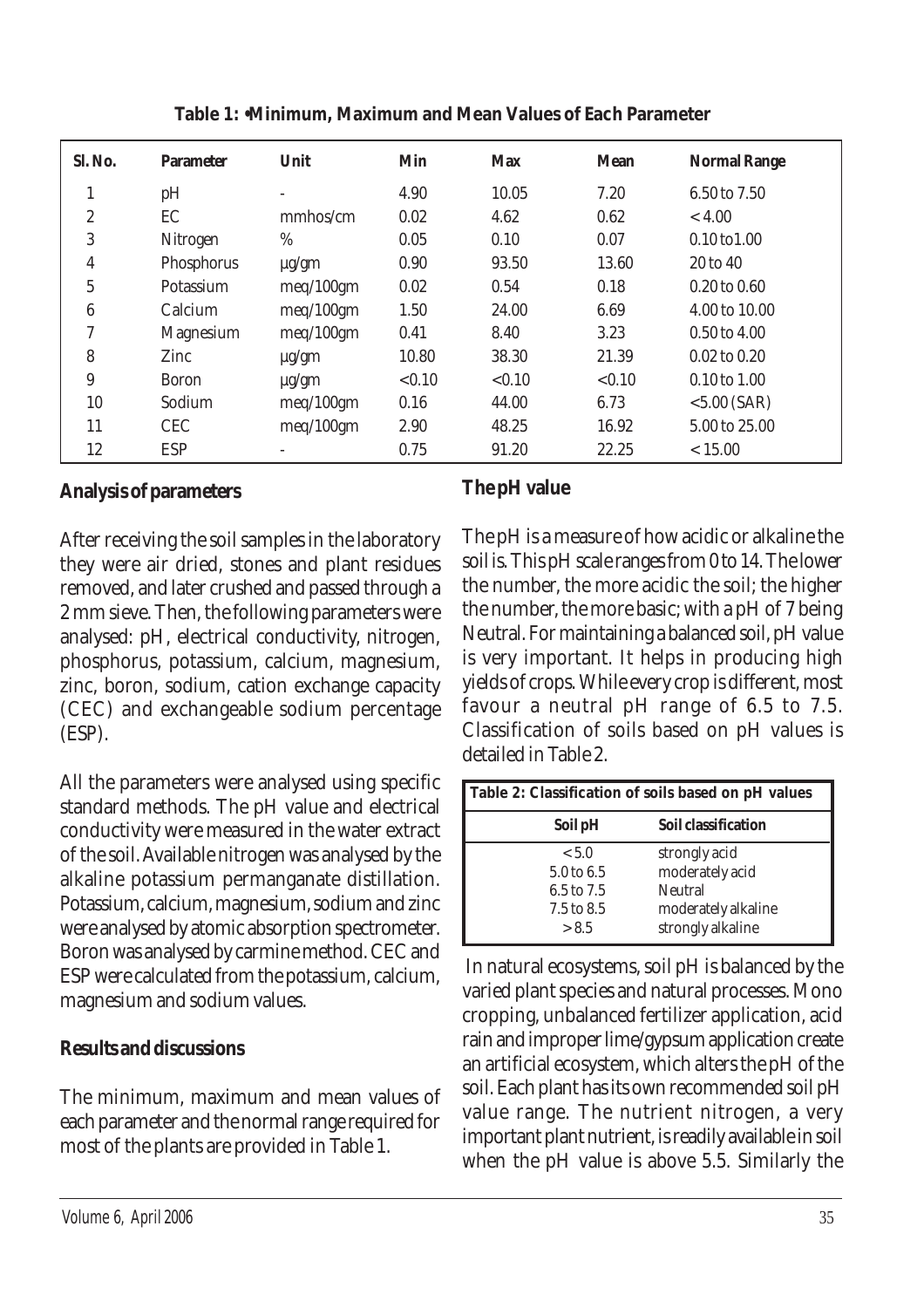nutrient phosphorous is available when the pH value is between 6 and 7. If a plant is placed into the wrong kind of soil, it will be starved of nutrients that it needs, inviting disease.

In Kallathikulam, the soil samples showed a minimum pH of 4.90 to maximum of 10.05, whereas the mean pH value was 7.20. Out of 36 samples analysed, 8 samples had a pH value of more than 8.5 (strongly alkaline) and one sample showed a pH value of 4.9 (strongly acidic). Addition of gypsum for alkaline soil and addition of lime for acidic soil were recommended.

## **Electrical conductivity (Salinity)**

Soil salinity refers to the concentration of soluble inorganic salts in the soil. It is measured by extracting the soil sample with water and salinity is measured by electrical conductivity (EC). EC is expressed in millimhos per cm (mmhos/cm). Generally, an EC value of 4 mmohs/cm and above is termed saline soil.

The most likely effects of salinity on plants:

- ❖Stunted growth
- ❖Water stress
- ❖Physical damage and mortality
- ❖Delay in germination and seedling development

Fortunately, in Kallathikulam only 2 samples (out of 38 samples analysed) had EC value above 4 mmhos/cm. The mean value was only 0.62 mmhos/cm, thus the soil was mostly non-saline.

## **Nitrogen**

Though nitrogen is the most important soil nutrient and crops require large quantities of this nutrient, the availability of nitrogen is low in virtually all type of soils in India. Nitrogen occurs in many forms, both organic and inorganic. The inorganic fraction composes of ammonia, nitrates and nitrites.

Nitrogen is a part of all living cells and is a

necessary part of all proteins, enzymes and metabolic processes involved in the synthesis and transfer of energy. Nitrogen is a part of chlorophyll, which helps plants to grow rapidly, increases seed and fruit production and improves the quality of leaf and forage crops. Nitrogen often comes from fertilizer application and from the air (legumes get their N from the atmosphere, while water or rainfall contributes very little nitrogen).

From the analysis report, it was found that the availability of nitrogen in almost all the samples were less than 0.1% and the mean value was only 0.07%. Addition of organic manure in huge quantities was recommended to increase the nitrogen level.

## **Phosphorus**

Like nitrogen, phosphorus is also an essential part of the process of photosynthesis and is involved in the formation of all oils, sugars, starches, etc. It helps in the transformation of solar energy into chemical energy; proper plant maturation and to withstand stress. It effects rapid growth and encourages blooming and root growth.

About 15 to 80% of the phosphorus in soils occurs in organic forms, the exact amount being dependent upon the nature of the soil and its composition. The higher percentages are typical of peat and uncultivated forest soils. From the standpoint of plant nutrition, phosphorus is absorbed by plants largely as the negatively charged primary and secondary orthophosphate ions  $(H_2PO_4$  and  $HPO_4^2)$  which are present in the soil solution. In Kallathikulam village, out of 36 samples analysed, only 7 samples had more than 20 µg/g of available phosphorus. The mean value was also very less (13.6 µg/g).

## **Potassium**

Next to nitrogen, potassium is the most absorbed mineral element. It helps in the building up of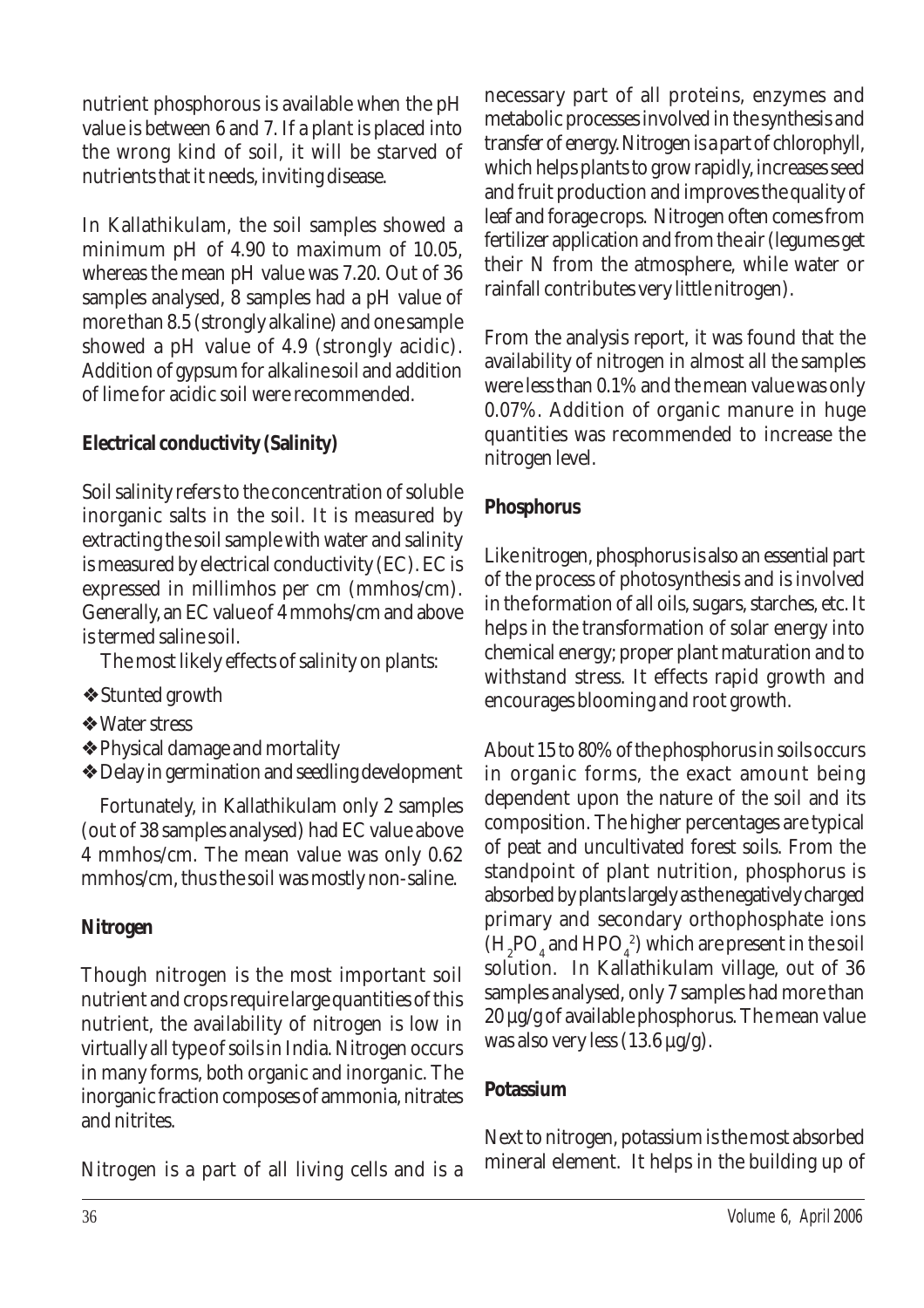proteins, facilitating photosynthesis, enhancing fruit quality and reducing susceptibility to diseases. Potassium is supplied to plants by soil minerals, organic materials, and fertilizer. Out of 36 samples analysed in Kallathikulam only 9 samples showed more than 0.2 meq/100g of Potassium.

## **Calcium**

Calcium plays a major role in the overall health of both plant and soil. If well-balanced on the soilcolloid, it will help in physically opening up the soil for better air and water movement. This in turn creates the necessary conditions for the production of beneficial bacteria creating checks and balances for disease. It helps in root and leaf development and makes phosphorous and micronutrients available. If well-balanced, proper levels of calcium reduce the need for nitrogen by making decomposition of organic matter more efficient. In Kallathikulam, 25 samples had more than 4 meq/100g of calcium. Mean value of all the samples was also more than 4meq/100g.

## **Magnesium**

Magnesium is a secondary macro-nutrient and is important for plant production. This nutrient is taken up by plants and plays a key role in many processes. It is an essential element in a plant's physiology and in metabolism through photosynthesis, glycolysis, the citric acid or Krebs cycle. Chlorophyll is the green pigment, which enables a plant to convert sunlight into biological energy. Magnesium is the central atom in the chlorophyll. Magnesium is also a structural element in rhibozome. It stabilizes the rhibozome in the arrangement essential for protein synthesis. In Kallathikulam 35 samples had more than 0.50 meq/100g of magnesium. Mean value of all the samples was also more than 0.50meq/100g.

## **Micro-nutrients**

Micro-nutrients are those elements essential for plant growth, but needed in only very small (micro) quantities. Generally, plants require seven micro-nutrients namely, boron, copper, iron, chloride, manganese, molybdenum and zinc. Recycling organic matter such as grass clippings and tree leaves is an excellent way of providing micro-nutrients (as well as macro-nutrients) to growing plants. Out of these seven micronutrients, we tested only boron and zinc in the soil samples. Boron is a constituent of cell membrane and essential for cell division and acts as a regulator of potassium/calcium ratio in the plant. It also helps in nitrogen absorption and translocation of sugars in plant. None of the samples had sufficient quantity of boron.

Zinc is a constituent of several enzyme systems, which regulate various metabolic reactions in the plant. Zinc is thus associated with water uptake and water relation in the plant. Availability of zinc in all the samples was sufficient.

## **Sodium and sodium exchange percentage**

The two main risks of high sodium levels in soil water are toxic effects and impacts on plant growth from changes in soil structure. Soils with high levels of exchangeable sodium and low levels of total salts are called sodic soils. Sodic soils may impact plant growth by:

- ❖Specific toxicity to sodium sensitive plants
- ❖Nutrient deficiencies or imbalances
- ❖High pH

❖Spread of soil particles that cause poor physical condition of the soil.

Sodic soils tend to develop poor structure and drainage over time because, sodium ions on clay particles cause the soil particles to de-flocculate, or disperse. The soil's pH is usually high, often above 9.0 and plant nutritional imbalances may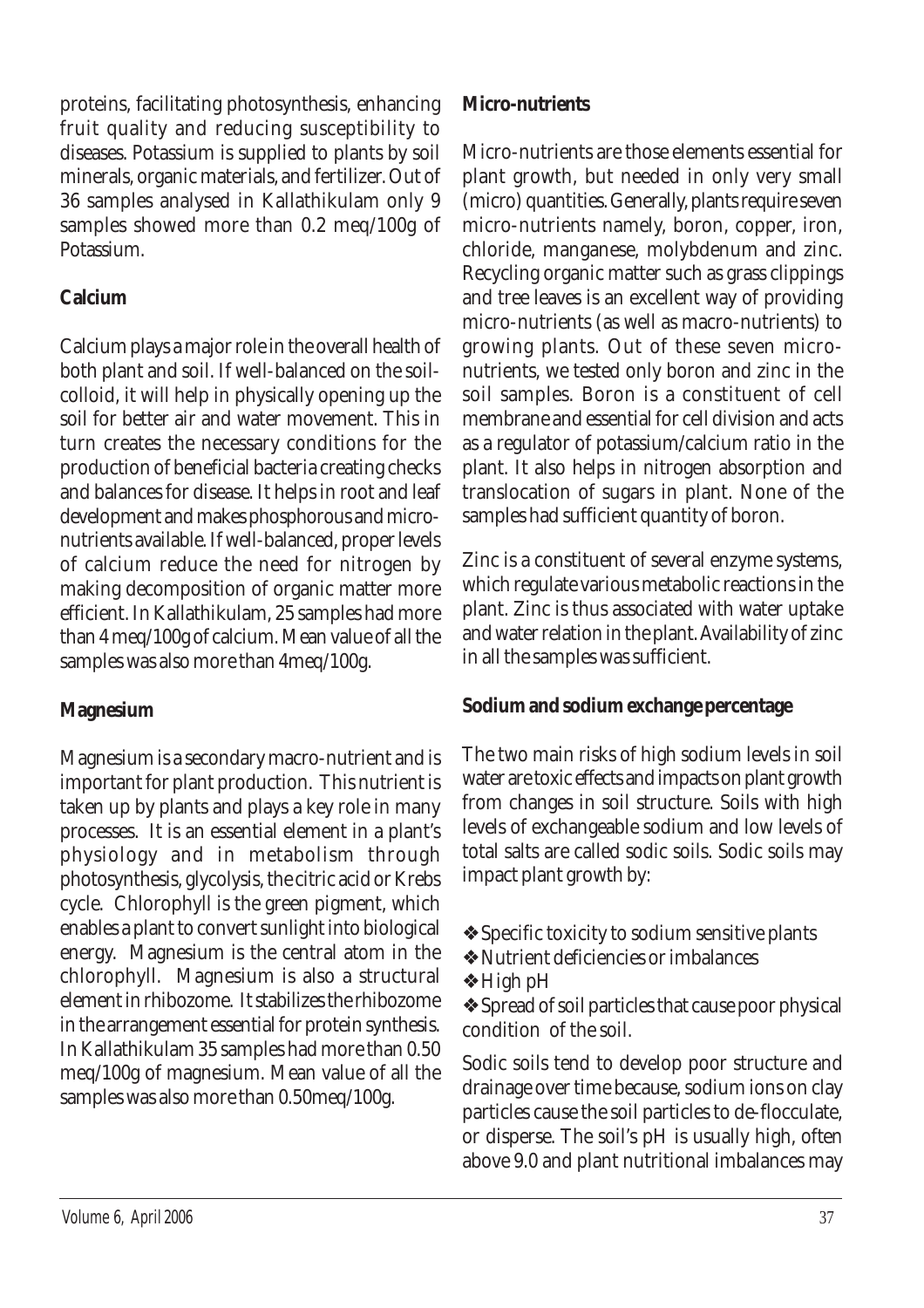| Table 3:Sodium hazard of soil based on ESP values |         |                                          |            |                               |  |
|---------------------------------------------------|---------|------------------------------------------|------------|-------------------------------|--|
| <b>Classification</b>                             | ESP     | Electrical<br>conductivity<br>(mmbos/cm) | Soil<br>pH | Soil<br>physical<br>condition |  |
| Sodic                                             | >1.5    | <4.0                                     | >8.5       | Poor                          |  |
| Saline-Sodic                                      | >15     | >4.0                                     | < 8.5      | Normal                        |  |
| High pH                                           | ${<}15$ | <4.0                                     | >7.8       | <b>Varies</b>                 |  |
| Saline                                            | ${<}15$ | >4.0                                     | < 8.5      | Normal                        |  |
|                                                   |         |                                          |            |                               |  |

occur. A soil pH above 8.5 typically indicates that a sodium problem exists. Sodic soils have exchangeable sodium percentages of more than 15. This means that sodium occupies more than 15 percent of the soil's cation exchange capacity (Table 3)

Out of 36 samples analysed, 9 samples were identified as sodic soils. Reclamation of sodic soils is difficult; excess sodium must be replaced first by another cation and then leached. Sodic soils are treated by replacing the sodium with calcium from a soluble source like gypsum. Once gypsum is applied and incorporated, sufficient good quality water must be added to leach the displaced sodium beyond the root zone.

## **Cation exchange capacity (CEC)**

Cation exchange capacity is defined as the degree to which a soil can absorb and exchange cations like calcium, magnesium, potassium and sodium. It depends on the quantity of particles on soil surfaces that can retain positively charged ions (cations) by electrostatic forces. Cations retained electrostatically are easily exchangeable with other cations in the soil solution and are thus readily available for plant uptake. Thus, CEC is important for maintaining adequate quantities of available calcium, magnesium and potassium in soils. CEC is highly dependent upon soil texture and organic matter content. In general, the more clay and

organic matter in the soil, the higher the CEC. As calcium and magnesium were found in sufficiently good quantities the CEC value was also high. Out of 36 samples, 34 samples had more than 5 meq/100g.

## **Conclusion**

Today's wastelands were once cultivable lands. Intensive cultivation, failure of rainfall, saline water irrigation and improper fertilizer application can convert any land into wasteland. In most of the cases, however, it is reversible. By adopting scientific approaches, it is easy to re-convert a wasteland into cultivable land. The first step towards reclamation of any wasteland is the assessment of the soil. If we are able to do the soil correction and nutrients application based on the analysis report, any wasteland can be made cultivable. The wasteland in Kallathikulam is one example.

## **References**

1. Roy L. Donhue, Raymond W. Miller, John Shickluna, Soils, Fifth Edition, Prentice-Hall of India Private Limited, New Delhi, 1987.

2. P.R. Hesse, A Textbook of Soil Chemical Analysis, CBS Publishers & Distributers, New Delhi, 1994.

3. Martin R. Carter, Soil Sampling and Methods of Analysis, Lewis Publishers, USA, 1993.

4. J.R. Landon, Booker Tropical Soil Manual, Longman Scientific & Technical, England, 1991.

5. T.D. Biswas, S.K.Mukherjee, Textbook of Soil Science, Second Edition, Tata McGraw-Hill Publishing Company Limited, New Delhi, 1994.

6. J.M. Anderson, J.S.I. Ingram, Tropical Soil Biology and Fertility, Second Edition, C.A.B. International, UK, 1993.

7. John Rayan, Sonia Garabet, Karl Harmsen, Abdul Rahis, A Soil and Plant Analysis manual, ICARDA, Syria, 2001.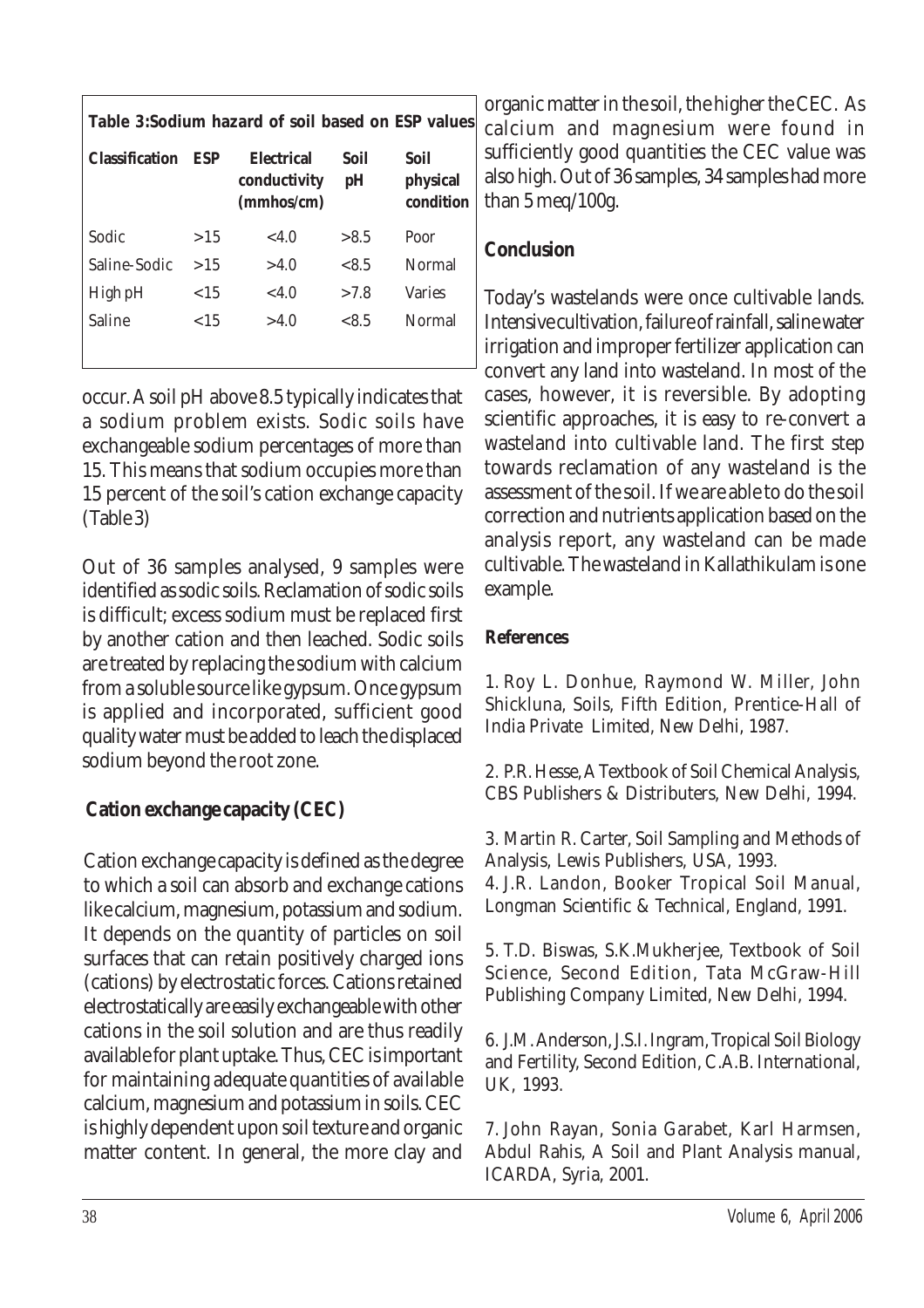#### **INFORMATION TO CONTRIBUTORS**

#### **Scope of the journal**

The Indian Journal of Environmental Education is a bi-annual issue dedicated to the publication of researched articles in the field of environment and environmental sciences.

#### **Process of reviewing**

All manuscripts are subjected to review by the editor of the journal who will decide on the suitability for publication of the same.

#### **Submission of manuscripts**

All manuscripts should be submitted in duplicate to Dr. Nanditha Krishna, Editor, Indian Journal of Environmental Education, C.P.R Environmental Education Centre, 1, Eldams Road, Chennai - 600018, India.

All manuscripts should be typed/printed with double spacing on one side of white paper (A4 size). Each paper should include an Abstract and Key words. The Abstract should not exceed 200 words and should summarize the objectives, method, observations and conclusion. Manuscripts can also be submitted on disks maintaining the given format.

#### **Illustrations**

Camera ready copies of photographs, original computer generated graphs and ink drawings are accepted along with a manuscript.

#### **References**

All manuscripts should include a list of references in the sequence in which they are referred to in the text. The references should give name of author(s) followed by initials, exact title of paper, book or journal and volume number, initial and final page numbers and year of publication.

#### **Tables**

The tables accompanying the text should be numbered in Arabic numerals and the source of data, if taken from another article or publication, should be mentioned.